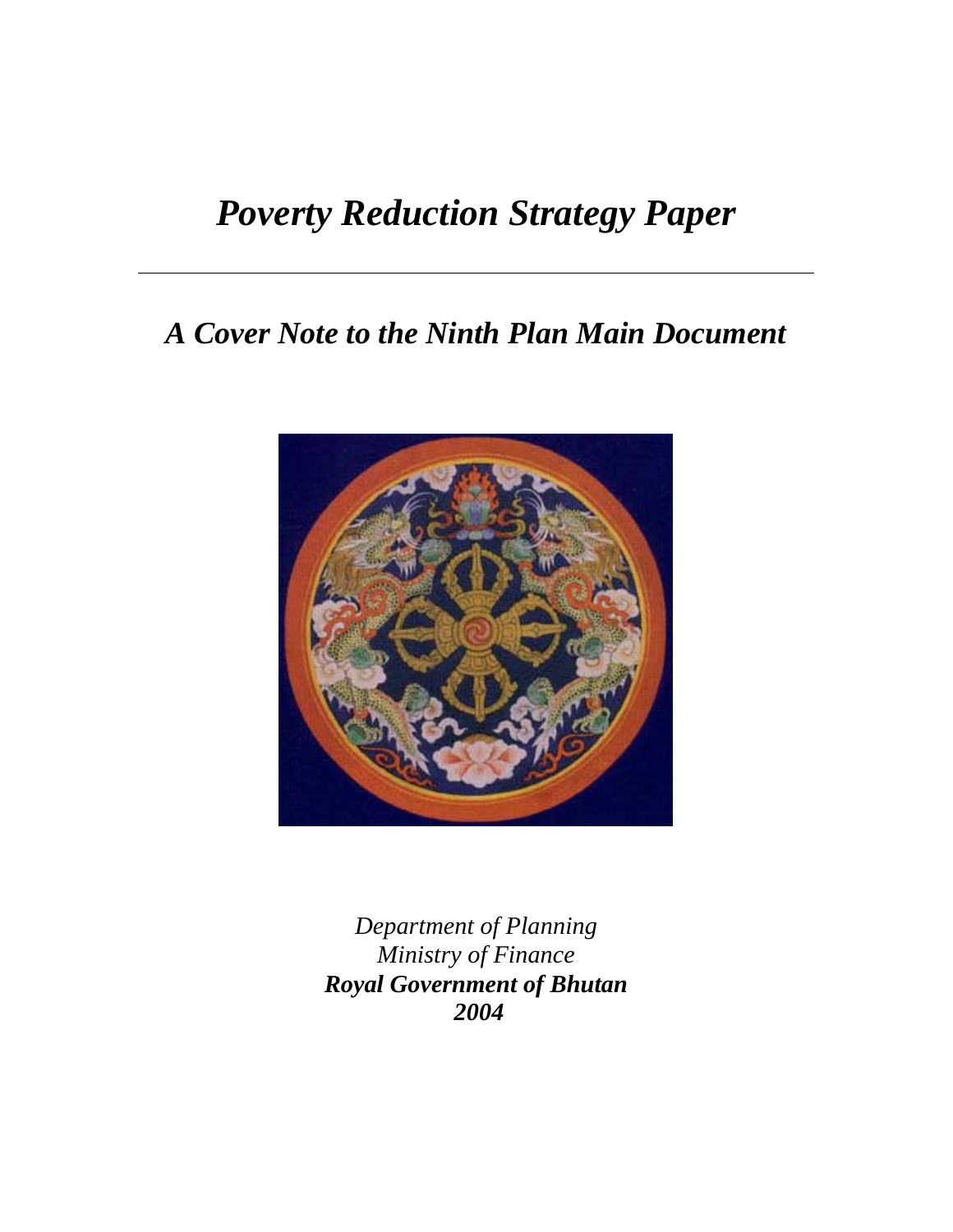# **TABLE OF CONTENTS**

| 1. | <b>INTRODUCTION - POVERTY REDUCTION STRATEGY PAPER  5</b> |  |
|----|-----------------------------------------------------------|--|
| 2. |                                                           |  |
|    |                                                           |  |
| 3. | RECENT ECONOMIC & POLICY DEVELOPMENTS AND THE             |  |
| 4. | <b>MEDIUM TERM EXPENDITURE FRAMEWORK (MTEF) 14</b>        |  |
| 5. |                                                           |  |
|    |                                                           |  |
| 6. |                                                           |  |
| 7. | POVERTY REDUCTION CHALLENGES AND STRATEGIES  36           |  |
| 8. |                                                           |  |
| 9. |                                                           |  |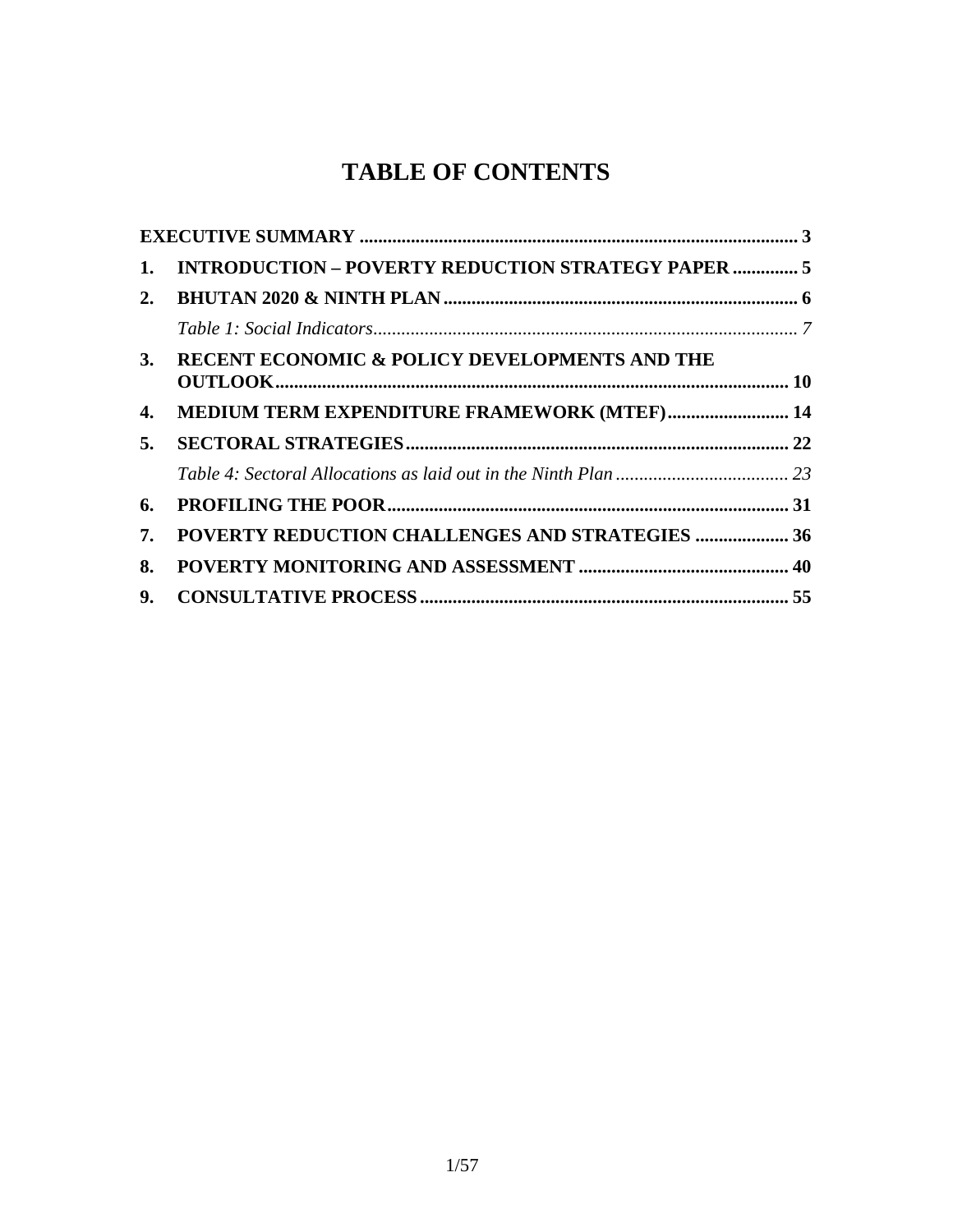# **List of Acronyms**

| <b>BPMAS</b> | <b>Bhutan Poverty Monitoring and Assessment System</b>   |
|--------------|----------------------------------------------------------|
| <b>DYT</b>   | Dzongkhag Yargye Tshogdue/District Development Committee |
| <b>GYT</b>   | Gewog Yargye Tshogchung/Block Development Committee      |
| <b>MDGs</b>  | Millennium Development Goals                             |
| M&E          | Monitoring and Evaluation                                |
| <b>MTEF</b>  | Medium Term Expenditure Framework                        |
| DoP          | Department of Planning                                   |
| PMU          | <b>Poverty Monitoring Unit</b>                           |
| <b>PRSP</b>  | <b>Poverty Reduction Strategy Paper</b>                  |
| <b>PVI</b>   | <b>Poverty Vulnerability Indicators</b>                  |
| PIN          | <b>Planning Information Network</b>                      |
| <b>RGoB</b>  | Royal Government of Bhutan                               |
| <b>RNR</b>   | <b>Renewable Natural Resource</b>                        |
|              |                                                          |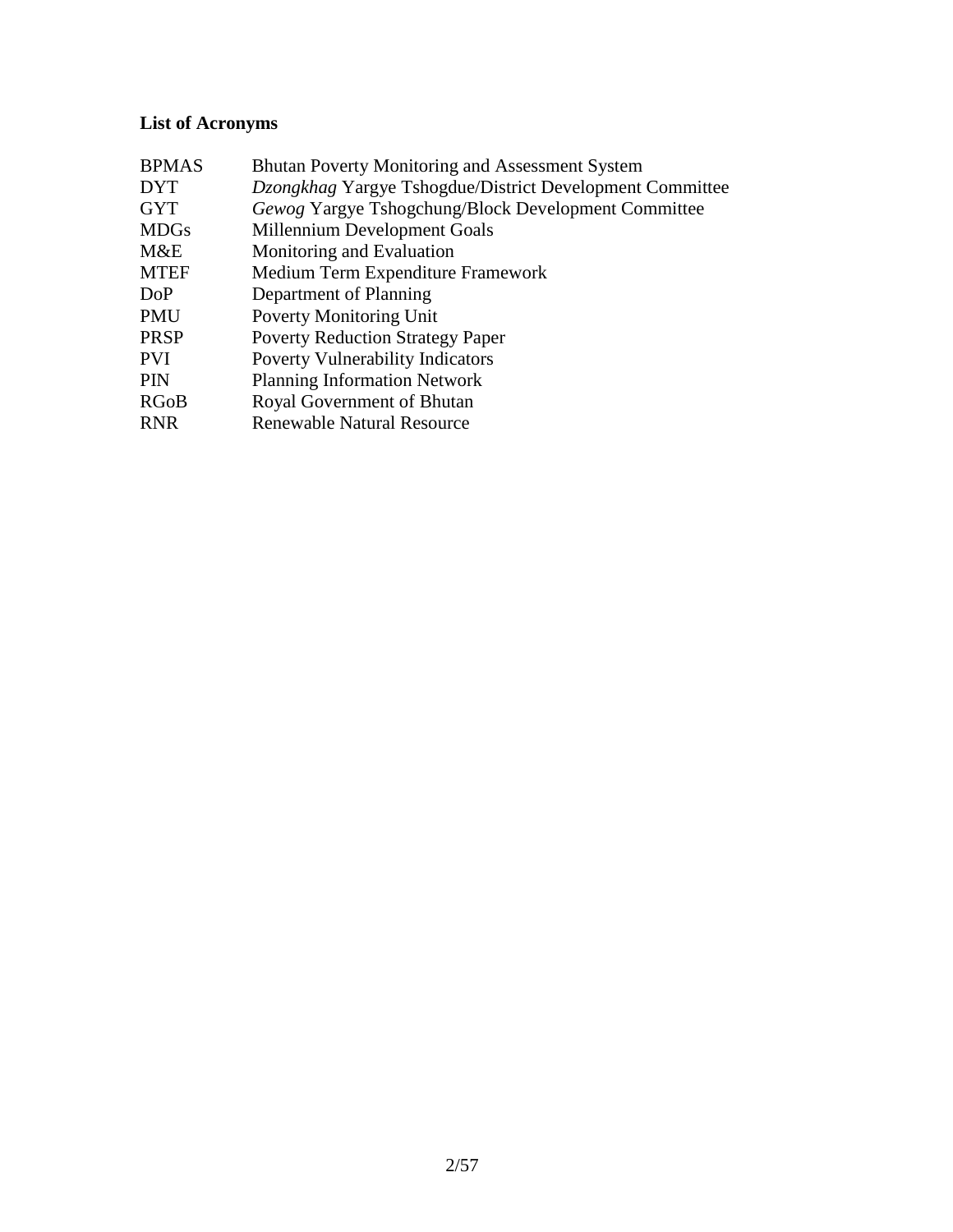# **Executive Summary**

- 1. The Royal Government of Bhutan (RGoB) has initiated a Poverty Reduction Strategy Paper (PRSP) process as a part of the broader ongoing efforts to combat poverty. The main objective of the PRSP process is to strengthen the strategic framework for poverty reduction, improve donor coordination, and build support for new initiatives in public expenditure management and poverty monitoring and evaluation. The envisaged process builds directly on the Ninth Five-Year Plan (Ninth Plan), and this *Cover Note* together with the Ninth Plan document will comprise the PRSP.
- 2. As an extension of the Ninth Plan, this *Cover Note* elaborates on several key areas and has 9 parts. Part I introduces the PRSP process envisaged in Bhutan. Part II briefly presents the country background, *Bhutan 2020 – Vision for Peace, Prosperity and Happiness*, and the main objectives and strategies of the Ninth Plan. Part III discusses recent economic and policy developments and the outlook. Part IV presents a medium term expenditure framework (MTEF). Part V discusses the sectoral strategies. Part VI highlights the profiling of poor such as who are the poor, where are they located and causes of poverty. Part VII enumerates on poverty reduction challenges and strategies. Part VIII describes ongoing efforts to strengthen the poverty monitoring and evaluation system as laid out in the proposed Bhutan Poverty Monitoring and Assessment System (PMAS) report. Part IX elaborates on the consultative process that underpinned the preparation of the Ninth Plan and that is envisaged for the PRSP. More details on the macroeconomic, structural and social policies, and the sectoral objectives, strategies and programs are discussed in the main document of the Ninth Plan.
- 3. Bhutan's development is guided by the philosophy of Gross National Happiness emphasizing a balance between material well-being and the spiritual, emotional and cultural well-being of an individual and the society. The long-term vision of where Bhutan wants to be in the next two decades is laid down in the Bhutan 2020 document. These long-term visions are translated into concrete sectoral policies, strategies and programs in the five-year development plans. The current Ninth Plan, which runs from July 2002 to June 2007, accords high priority to infrastructure development and improving the quality of social services.
- 4. With strong levels of growth and record low inflation, Bhutan continues to enjoy a stable macroeconomic environment conducive to sustained growth. As of December 2003, growth was about 6.5 percent with the major impetus coming from the construction, manufacturing and transportation sectors. The consumer price index recorded further decrease in inflation to a historical low of 1.3% as of December 2003. With inflows of foreign aid, concessional loans and some foreign investment offsetting the persistent trade deficit, Bhutan has accumulated foreign reserves amounting to the equivalent of USD 366.71 million by December 2003, which is an increase of around 16 percent over the reserves of USD 316.9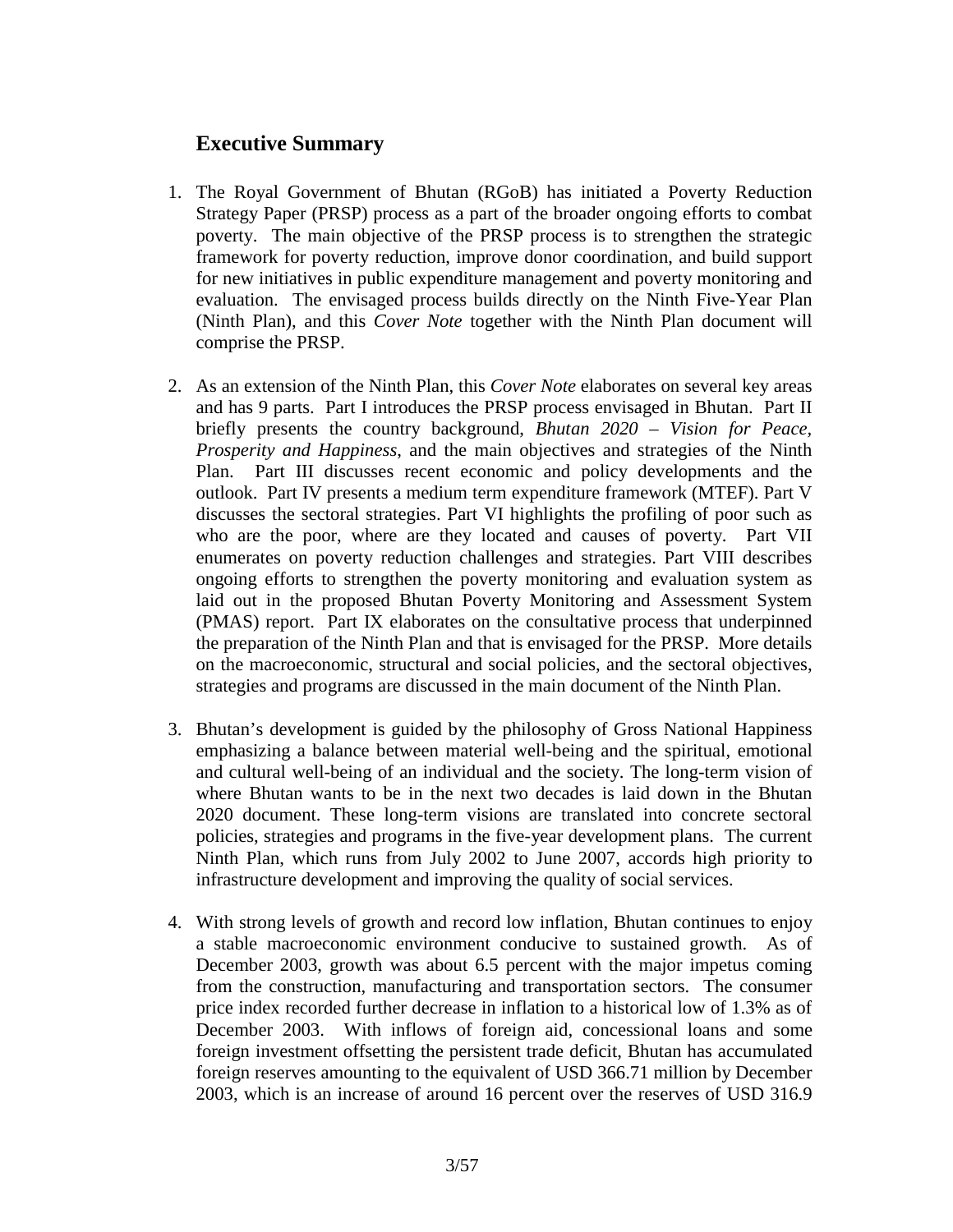million in June  $2002<sup>1</sup>$ . This reserve is sufficient to cover around 22 months of imports. These trends are expected to continue in the coming years. Government expenditure in 2002/2003 is estimated to have been only slightly larger than budgeted, but the overall fiscal deficit rose to about 9 percent of GDP, mainly because external grants received were smaller than anticipated. With an increase in grants, the approved budget for 2003/2004 projects narrowing of the overall fiscal balance to about 4 percent of GDP.

- 5. In an effort to strengthen the budget process and the management of public expenditures, the RGoB has initiated a two-year rolling budget mechanism. As a part of these endeavors, some of the key features of an MTEF are developed in this cover note. Based on estimates of recent economic developments and the outlook, the MTEF covering the next three years anticipates budget deficits between 3 and 4 percent of GDP, and overall spending between 35 and 40 percent of GDP. Public spending continues to focus on poverty reduction and economic growth, emphasizing infrastructure (11 percent of the budget for roads) and social services (about 24 percent for health and education).
- 6. In order to facilitate focusing of policies and adopting of appropriate strategies in addressing poverty, the analyzing of poverty incidences through, such as, profiling of poor would give a meaningful input. With this objective in mind, the Royal Government attempted carrying out some poverty studies such as Household Income and Expenditure Survey 2000 (HIES 2000) and Poverty Assessment and Analysis 2000 (PAA 2000) on pilot basis. While the *HIES 2000*  findings focused on the household level, the *PAA 2000* results dealt with the situation at the block *(Gewog*) and district *(Dzongkhag*) levels. They complement each other. However, as is often the case with any surveys of this nature, the results should be taken as indicative until they are confirmed through more systematic surveys.
- 7. Monitoring and evaluation have always been a high priority, and efforts to streamline and institutionalize the system are underway. A draft Poverty Monitoring and Assessment System (PMAS), which aims to facilitate the coordinated and systematic use of data for impact assessment, is being worked out internally and is likely to be finalized as soon as the list of poverty indicators is finalized.
- 8. The consultative process for the Ninth Plan brought together various stakeholders including the central ministries and agencies, *Dzongkhag* and *Gewogs*, and donors. It was carried out over a 2 year time period, and also underpins the PRSP process. Several key sectoral ministries are involved in the drafting of this *Cover Note*, in the sense that concerned sectors were consulted while preparing it with technical assistance from the World Bank.

1

<sup>&</sup>lt;sup>1</sup> RMA Monthly Statistical Bulletin, Vol. II. No. 7, July 2003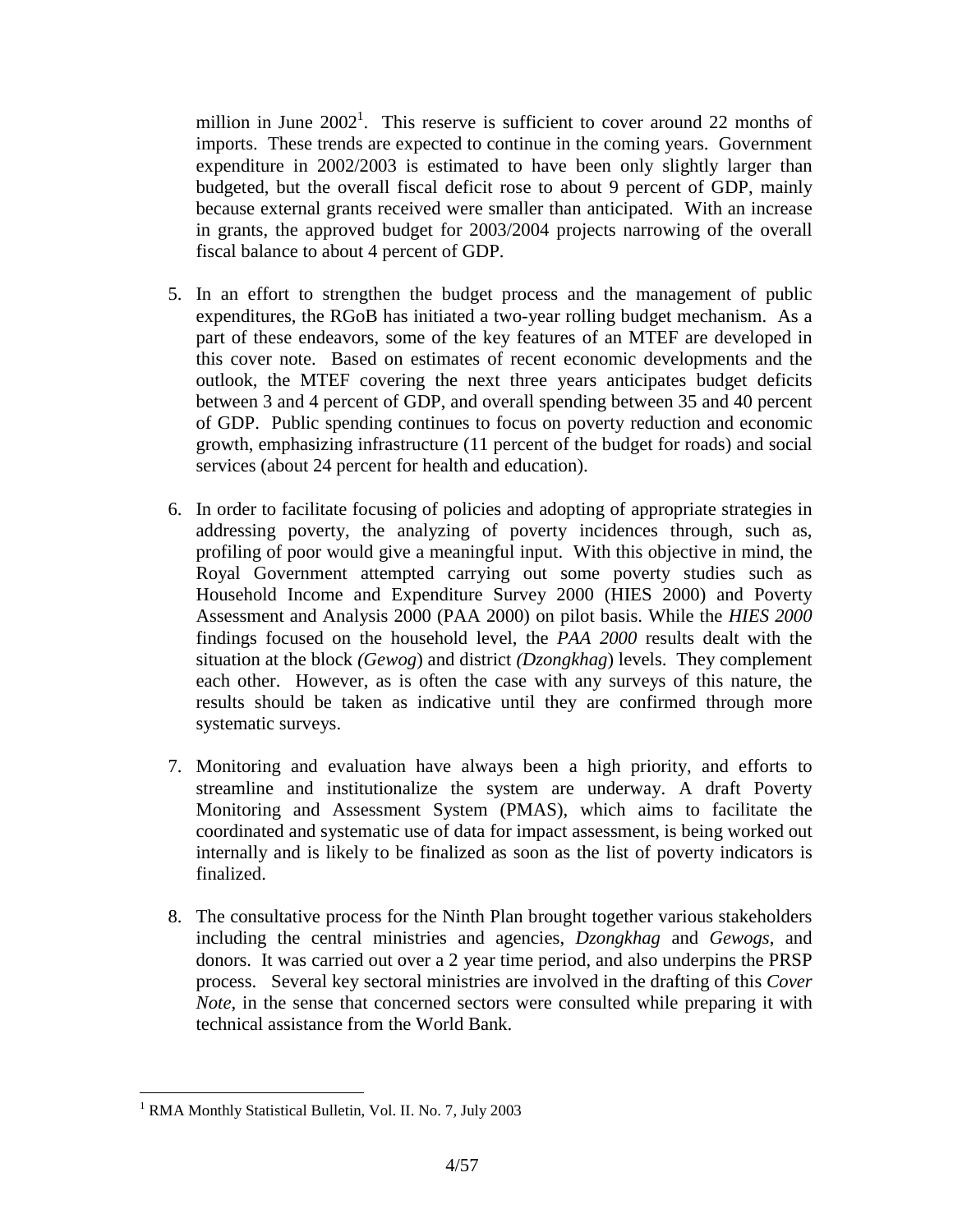# **1. Introduction – Poverty Reduction Strategy Paper**

- 1.1 The Royal Government of Bhutan (RGoB) has initiated a Poverty Reduction Strategy Paper (PRSP) process as a part of the broader ongoing efforts to combat poverty. The main objective of the PRSP is to strengthen the strategic framework for poverty reduction, improve donor coordination, and build support for new initiatives in public expenditure management (annual plans and two year rolling budget introduced from financial year 2003-04) and poverty monitoring and assessment system (PMAS).
- 1.2 The PRSP seeks to complement the Ninth Plan main document by:
	- a) Presenting a brief update on recent economic developments over the first year of the plan;
	- b) Elaborating an MTEF;
	- c) Highlighting on profiling of the poor and causes of poverty;
	- d) Enumerating on poverty reduction challenges and strategies;
	- e) Describing the proposed poverty monitoring and assessment system,
	- f) Discussing the consultative process of both the Ninth Plan and that envisaged for the PRSP.

#### **Institutional Arrangements**

- 1.3 The Department of Planning (DoP), under the Ministry of Finance, is the lead agency in preparing the PRSP. The DoP was identified as the lead PRSP agency in view of its role in coordinating, formulating, implementing and monitoring poverty related programs. The DoP also facilitates consultation and consensus building regarding pro-poor policy across a broad range of stakeholders.
- 1.4 To improve information flow and coordinate existing monitoring systems, the DoP works closely with National Statistical Bureau (NSB), Planning & Policy Division (PPD) in the ministries, and the *Dzongkhag* technical units, especially Planning Unit. In view of the high priority being accorded to the poverty issues, the Department of Planning is in the process of considering the establishment of a Poverty Monitoring Unit (PMU) within the DoP to assess Poverty Vulnerability Indicators (PVI), outcome monitoring, impact assessment and to perform the crucial function of communication and advocacy on poverty. In case the PMU is established, it will be responsible for key aspects of the PRSP, including the submission of poverty progress reports to the concerned authorities for review.
- 1.5 The PRSP has been prepared in consultation with all concerned sectors and agencies.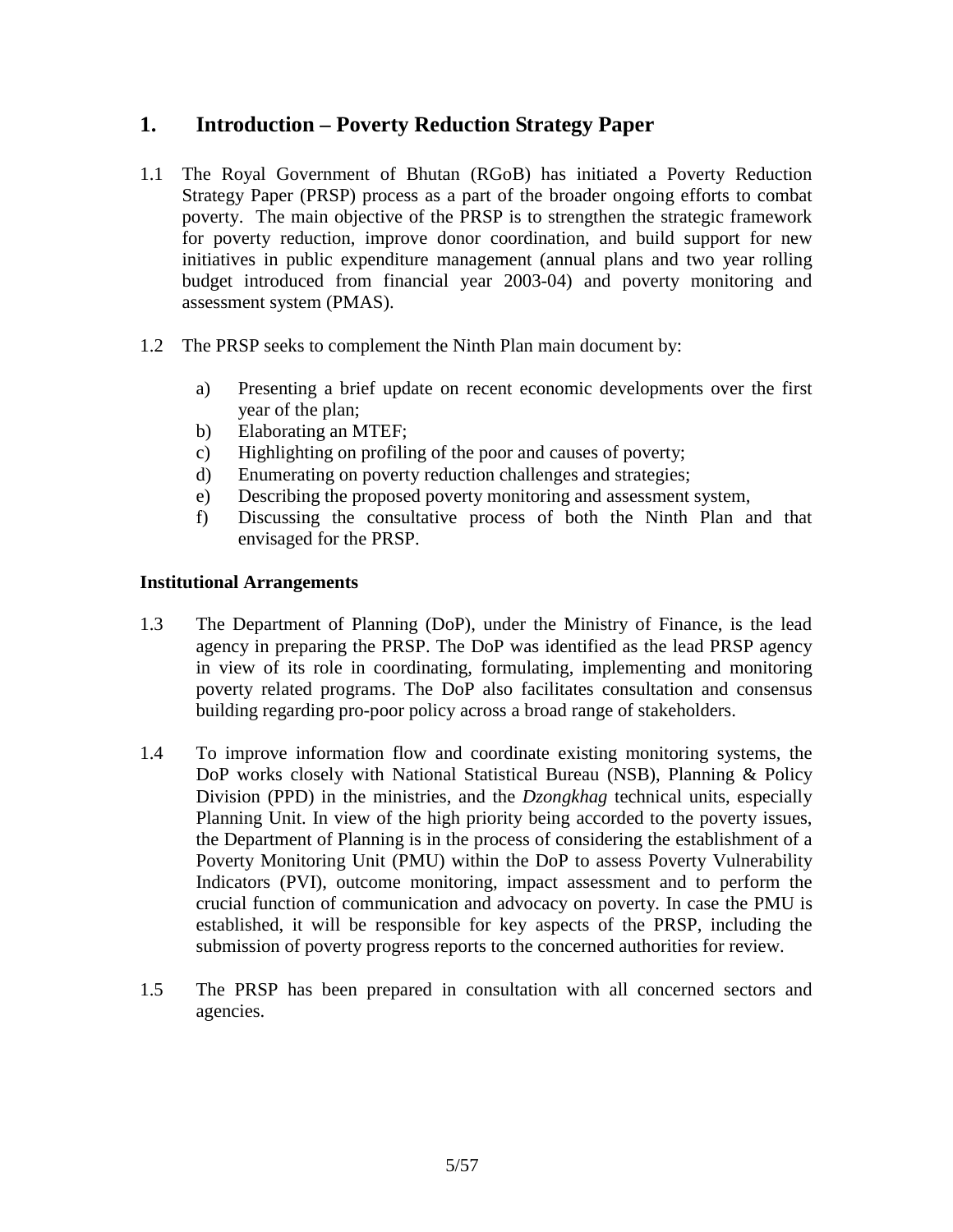# **2. Bhutan 2020 & Ninth Plan**

- 2.1 Bhutan is a small land locked country in Eastern Himalayas bordered by India in the south and China in the north. It has one of the most formidable mountainous terrains in the world, ranging from 100 meters to 7,500 meters in height. Bhutan has a land area of 38,394 square kilometers with about 72 percent forest coverage. The estimated population is  $734,340$  (2003)<sup>1</sup> with 79 percent rural population and about 42 percent of the population below the age of 15.
- 2.2 Administratively, the country is divided into 20 *Dzongkhags* (districts), which are further sub-divided into 201 *Gewogs* (Blocks). The Dzongkhag Yargye Tshogdue (DYT) or the District Development Committee, and the *Gewog* Yargye Tshogchungs (GYT) or the Block Development Committee, are the two main institutions for local decision-making and plan implementation. The members of these committees are the elected representatives of the people.

## **Bhutan 2020: A Vision for Peace, Prosperity and Happiness**

- 2.3 Gross National Happiness is the overarching development philosophy of Bhutan. It recognizes the need to balance material well-being with spiritual, emotional and cultural well-being of the individual and the society for a holistic development. Accordingly, four major areas have been identified as pillars of Gross National Happiness and these are a) economic growth and development; b) preservation and promotion of cultural heritage; c) preservation and sustainable use of the environment; and d) good governance.
- 2.4 Gross National Happiness has been the guiding principle for socio economic development of Bhutan in the last two decades and will continue to be so in the future as envisaged in the document *"Bhutan 2020: A Vision for Peace, Prosperity and Happiness"*.
- 2.5 *Bhutan 2020: A Vision for Peace, Prosperity and Happiness* is a twenty year perspective strategy which sets the preferred direction for where Bhutan wants to be in the next two decades. It highlights the national goals, broad targets and overall policy principles for the next twenty years. It is based on the six main principles of a) maintaining a distinct identity; b) strengthening unity and harmony; c) guaranteeing a nationwide stability for peace and prosperity; d) promoting self-reliance; e) pursuing sustainable development and f) demonstrating capacity to effectively respond to challenges and possibilities.

 1 Statistical Yearbook of Bhutan, 2003, NSB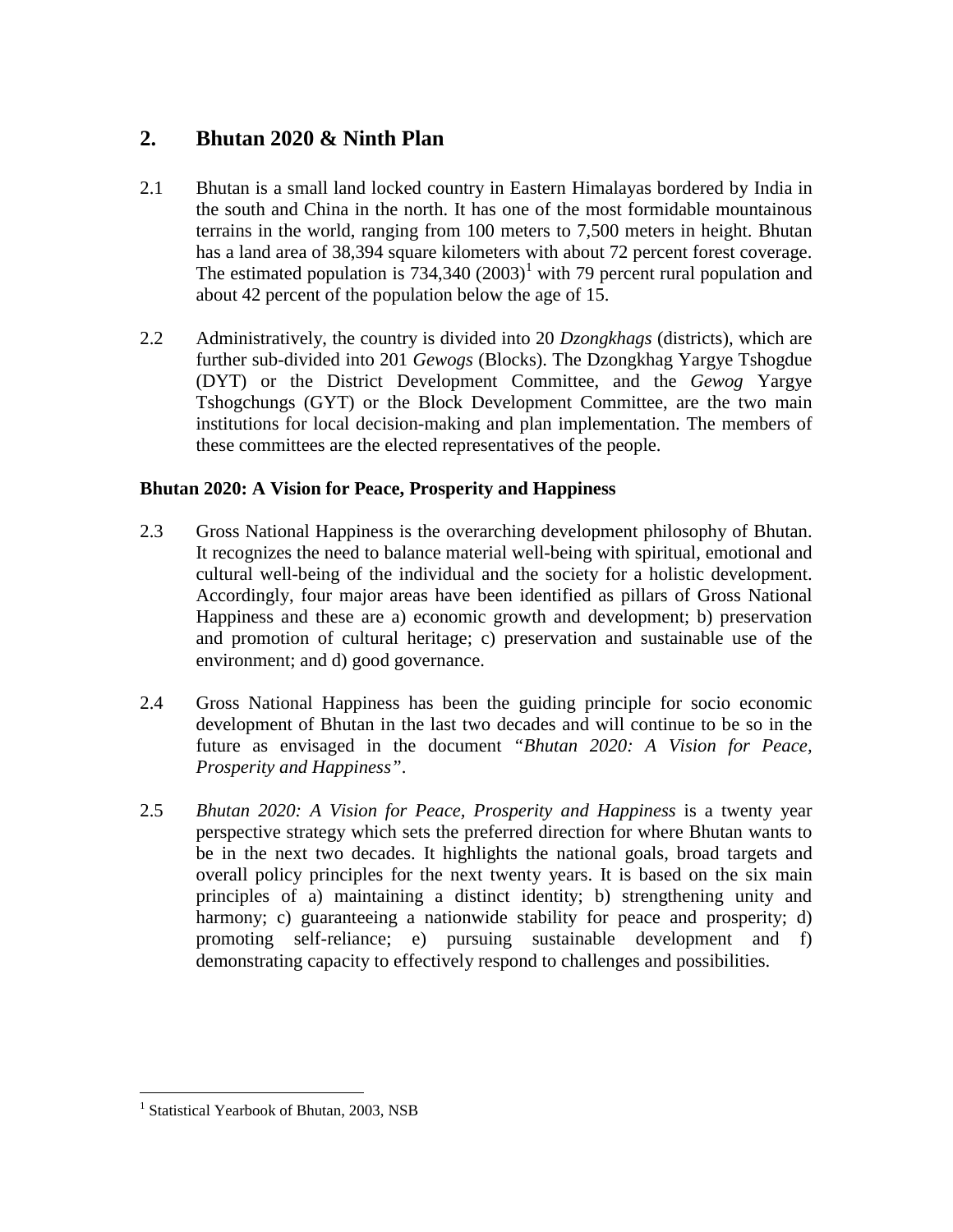#### **Box 1: Bhutan's development path into the new millennium emphasizes**:

- 1. **Human Development** as capacity for individuals to make choices within a traditional ethos fundamental to Bhutan's development approach that seeks to improve overall quality of life and respect for human rights such that rights to education, health, and livelihoods complement abstract rights of equality before law.
- 2. **Culture & Heritage** to ensure relevance for a society in transition by becoming an integrating factor of harmony and social cohesiveness based on acquisition of knowledge for communal enrichment and well being, while remaining a source of enabling inspiration for Bhutanese to adjust and cope with the rapid pace of modernization and social transformation.
- 3. **Balanced Equitable Development** to ensure equitable development benefits among varying income groups and regions, and drawing into development mainstream marginalized and vulnerable groups with all efforts to strengthen grass roots organization such that people make well-informed decisions on their roles in development.
- 4. **Governance** to create effective community participation in making informed decisions through governance architecture that emphasizes "golden yoke of governance" such that closer decisionmaking process reaches communities through institutions and procedures that pursue and manage rule of law, human rights, transparency, accountability, participatory development, and decentralization, as preconditions of human happiness the more operational becomes GNH.
- 5. **Environmental Conservation** to embody environmental sustainability such that Bhutan's natural heritage remains a development asset with global significance. Bhutan is internationally acknowledged for contributing to a global environmental agenda by preserving 72% of land under forest cover strengthened by a policy to refrain from appropriating short-term economic gains at the expense of its pristine environment.
- 2.6 Bhutan 2020 serves as a milestone for planning and guidance, setting targets such as a) providing electricity to 50 % of the rural population by 2012; b) achieving a three fold increase in real income of farmers by 2012; c) ensuring that 75 % of the rural population live within half a day's walk from nearest road; and d) maintaining 60 % of Bhutan's land area under forest coverage in perpetuity. The vision set out in Bhutan 2020 is translated into sectoral policies, strategies and programs through five-year development plans. The key social targets for the Ninth Plan, which are consistent with the Bhutan 2020 and the MDGs, are listed in Table 1.

| <b>Indicator</b>                                        | 1994       | 2000       | <b>Target for 2007</b> |
|---------------------------------------------------------|------------|------------|------------------------|
| Population growth rate (percent)                        | 3.1        | 2.5        | 2.3                    |
| Primary school gross enrolment rate (percent)           |            |            |                        |
| Total                                                   |            | 72         |                        |
| <b>Boys</b>                                             |            | 82 (in 99) |                        |
| Girls                                                   | 67 (in 90) | 62 (in 99) |                        |
| Adult literacy rate (percent)                           | 48         | 54         | $\cdots$               |
| Life expectancy at birth (years)                        |            |            |                        |
| Total                                                   | 66.1       | 66.1       |                        |
| Men                                                     | 66.0       | 66.0       |                        |
| Women                                                   | 66.2       | 66.2       |                        |
| Infant mortality (per 1,000 live births)                | 70.7       | 60.5       | 30                     |
| Under 5 mortality (per $1,000$ live births)             | 96.9       | 84.0       | 50                     |
| Maternal mortality (per 1,000 live births)              | 3.80       | 2.55       | 1.50                   |
| Low birth weight (less than $2.5 \text{ kg}$ )(percent) | 36.0       | 24.0       | 12.0                   |
| Access to clean water (percent)                         | 57         | 77.8       | 100                    |

#### **Table 1: Social Indicators**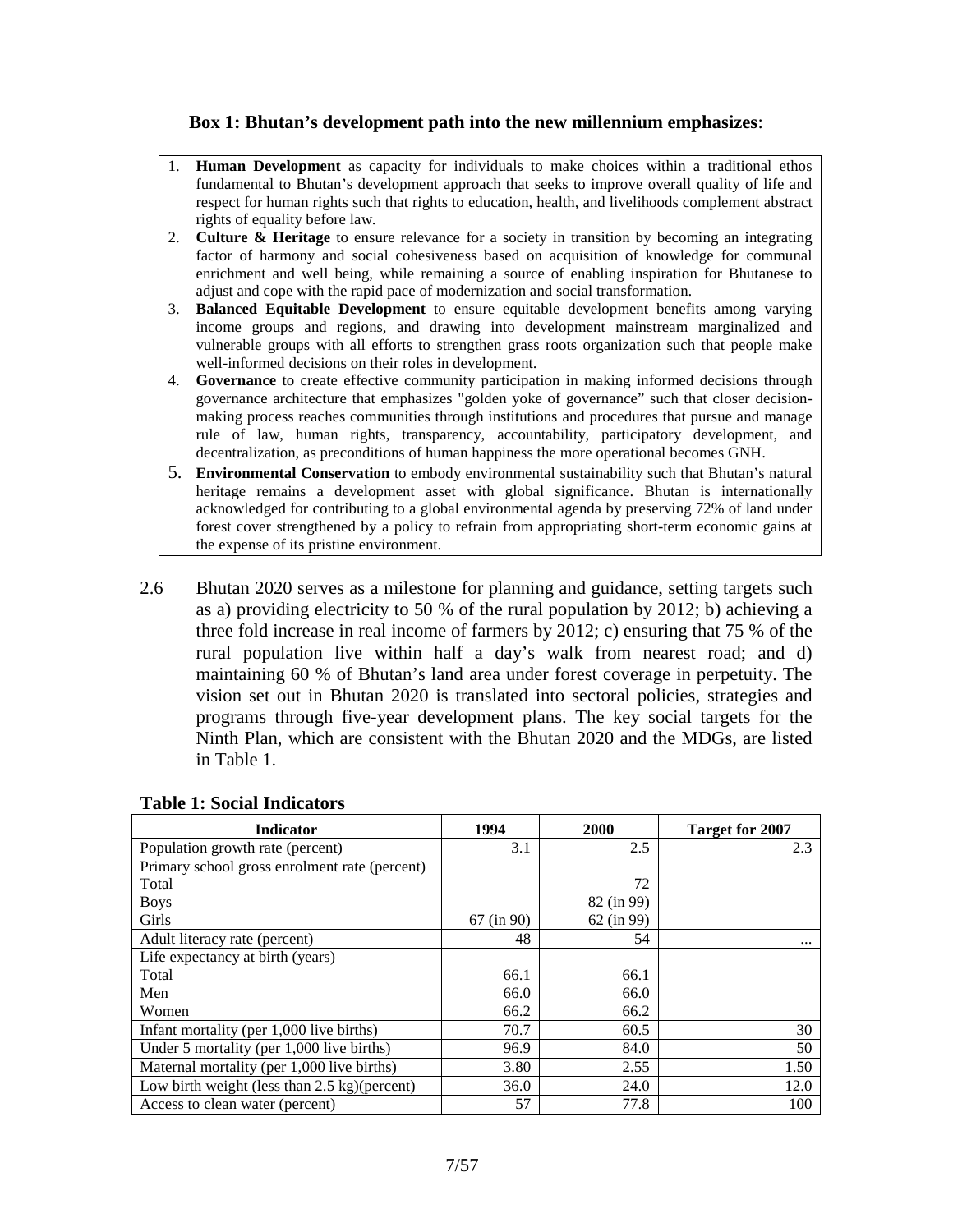| Access to safe sanitation (percent)            | .    | 88.0 |          |
|------------------------------------------------|------|------|----------|
| Doctors per 10,1000 population                 |      |      | $\cdots$ |
| Trained nurses per 10,000 (percent)            |      |      | .        |
| Births attended by trained personnel (percent) | 10.9 | าว า | $\cdots$ |
| Contraceptive prevalence rate (percent)        | 18.8 | 30.7 | $\cdots$ |

## **Ninth Plan**

- 2.7 The main document of the Ninth Plan should be referred to for more detail. The cover note only reviews the broad themes and the highlights.
- *2.8* The Ninth Plan covers the period July 2002 to June 2007. It is different from the past plans in the sense that for the first time it includes individual plans for 201 *Gewogs*, prepared by the communities and their elected representatives. The communities will be responsible for the implementation and monitoring of the *Gewog* plans with technical backstopping support from the *Dzongkhag* and the central agencies.
- 2.9 The Ninth Plan consists of a) Ninth Plan Main Document; b) Sectoral Plans; c) 20 separate *Dzongkhag* Plans and d) 201 individual *Gewog* Plans. The main document pulls these different components together and outlines the broad national policy aims, objectives and strategies over the next five-year period. These broad policies and objectives are translated into detailed strategies and programs in the sectoral, *Dzongkhag* and *Gewog* plan documents. The central plan consists of programs that require inter-*Dzongkhag* coordination, substantial resources and technical expertise. *Dzongkhag* plans include programs that require inter-*Gewog* coordination, institutional strengthening and capacity development of their sectoral human resources. *Gewogs* plans consist mainly of social and rural infrastructure development programs such as construction of farm roads, outreach clinics, community schools, irrigation facilities, suspension bridges, mule tracks, and rural water supply schemes which are within the scope of the technical competency of communities for implementation.

## *Main objectives*

- 2.10 The Ninth Plan has five overall objectives namely a) Improving the quality of life and income, especially of the poor; b) Ensuring good governance; c) Promoting private sector growth and employment generation; d) Preserving and promoting cultural heritage and environment conservations; and e) Achieving rapid economic growth and transformation. The objectives are consistent with making progress towards realizing the Millennium Development Goals (MDGs) by 2015, or even earlier.
- 2.11 The strategies to achieve the above objectives include a) infrastructure expansion; b) sound macro-economic policy; c) ensuring good governance; and d) improving access and enhancing social services.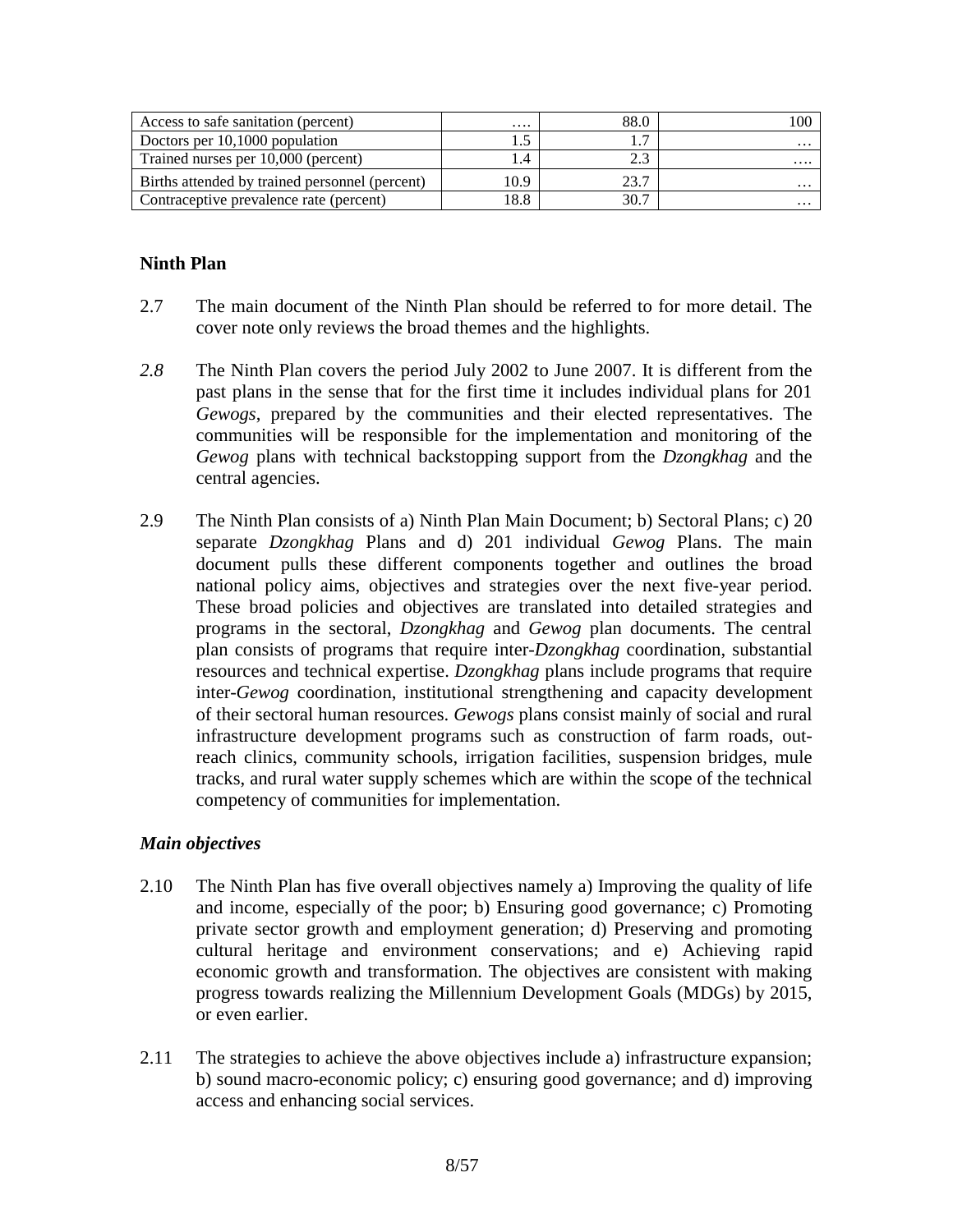#### *Key Strategies*

#### **Strategy I: Infrastructure expansion**

2.12 The Plan accords high priority to infrastructure expansion such as expansion of road network particularly feeder roads to improve rural access, provision of electricity to at least 15,000 rural households, provision of rural telecommunications and urban infrastructure.

#### **Strategy II: Sound Macro-economic policy**

2.13 Appropriate macroeconomic and fiscal policies will be formulated to ensure stable economic growth of 7-9 percent and private sector participation. Continued efforts will be made to increase domestic resources through improved tax administration and the introduction of new taxes to broaden the revenue base.

#### **Strategy III: Ensuring Good Governance**

2.14 Efforts to strengthen good governance would continue through administrative and political reforms and creation of new structures and processes. Most significant will be the adoption of a written national constitution.

#### **Strategy IV: Improving Access and Enhancing Social Services**

2.15 It is observed that communities that are closer to roads are better off in terms of economic and social well being than those further away. Therefore, improving access through infrastructure expansion is a key strategy for poverty reduction, enhancing the quality of social services and increasing economic opportunities.

#### *Financial Framework*

2.16 The total outlay for the Ninth Plan is Nu. 70,000 million, of which Nu. 31,682 million is for current expenditures, Nu. 34,869 million for capital investments and Nu. 3,449 million is for debt servicing. Current expenditure is to be covered by domestic revenue of Nu. 32,000 million, while external assistance amounting to over Nu. 28,000 (earlier estimate was Nu. 35,000 million comprising grant of Nu. 30,000 and loan of Nu. 5,000), out of which approximately Nu. 21,000 million in the form of grant assistance and Nu. 7,000 million in concessionary loans is expected to finance capital investments. A budgetary gap of over Nu. 5,000 million is to be covered by domestic borrowing.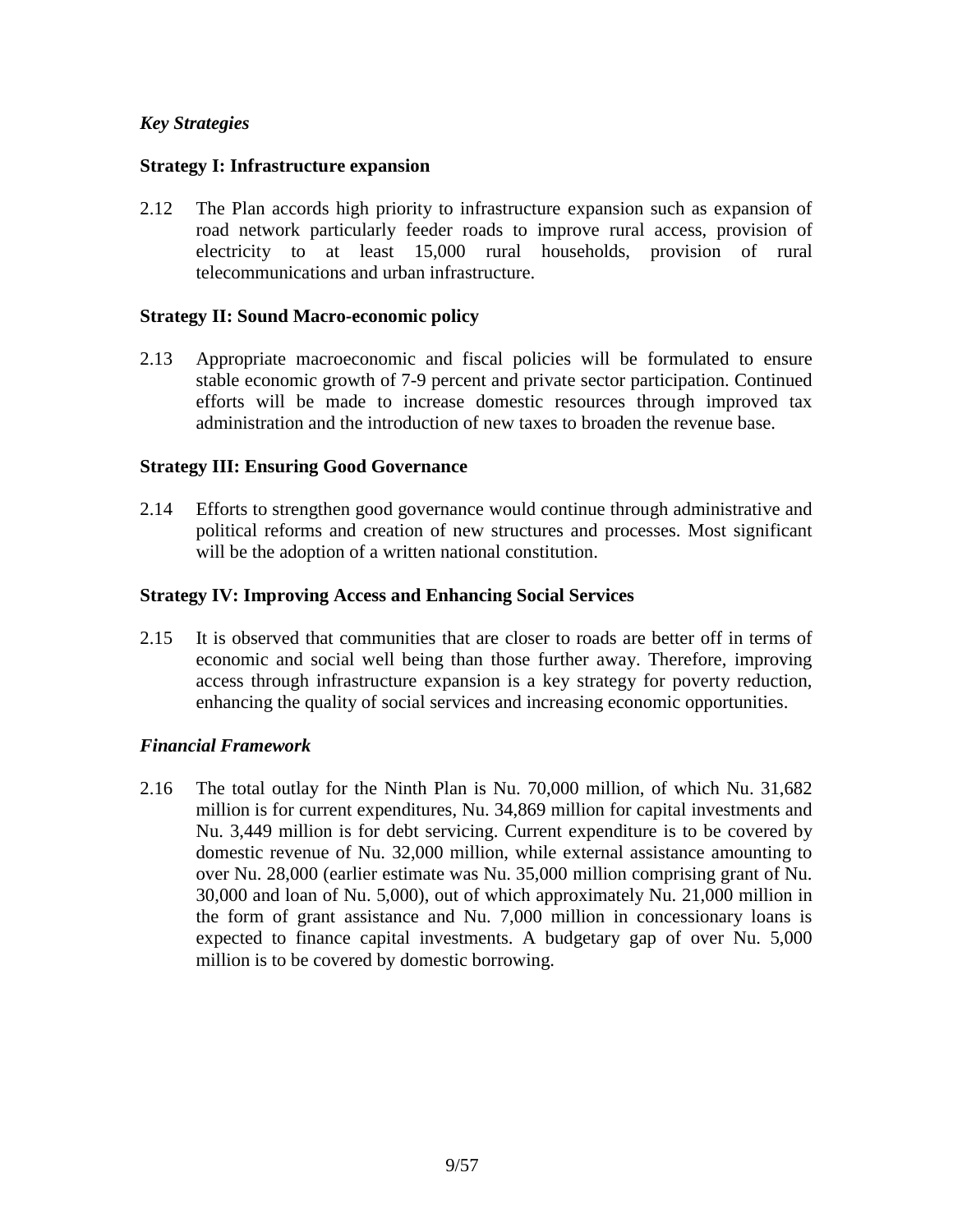# **3. Recent Economic & Policy Developments and the Outlook**

## *Growth*

- 3.1 As per the provisional national accounts data, real GDP grew by 6.5% in 2003, slightly lower than the Eighth Plan average of 6.7 percent (Table 2). The major impetus of growth came from construction, manufacturing and transportation sectors each registering growth of 16.4 percent, 14.3 percent and 11.8 percent respectively. Agriculture grew more slowly, but it continues to be the largest sector of the economy, contributing 30 percent of GDP in the first year of the Ninth plan. Construction has been a dynamic source of growth mainly as a result of activities associated with the Kurichhu, Basochhu and Tala hydropower projects.
- 3.2 Growth during the next three years (2004-05 to 2006-07) is expected to average around 8 percent per annum. The construction, manufacturing, transportation and electricity sectors are expected to be the key sectors spurring growth.Table 2: Ninth Plan Sector-wise GDP Projections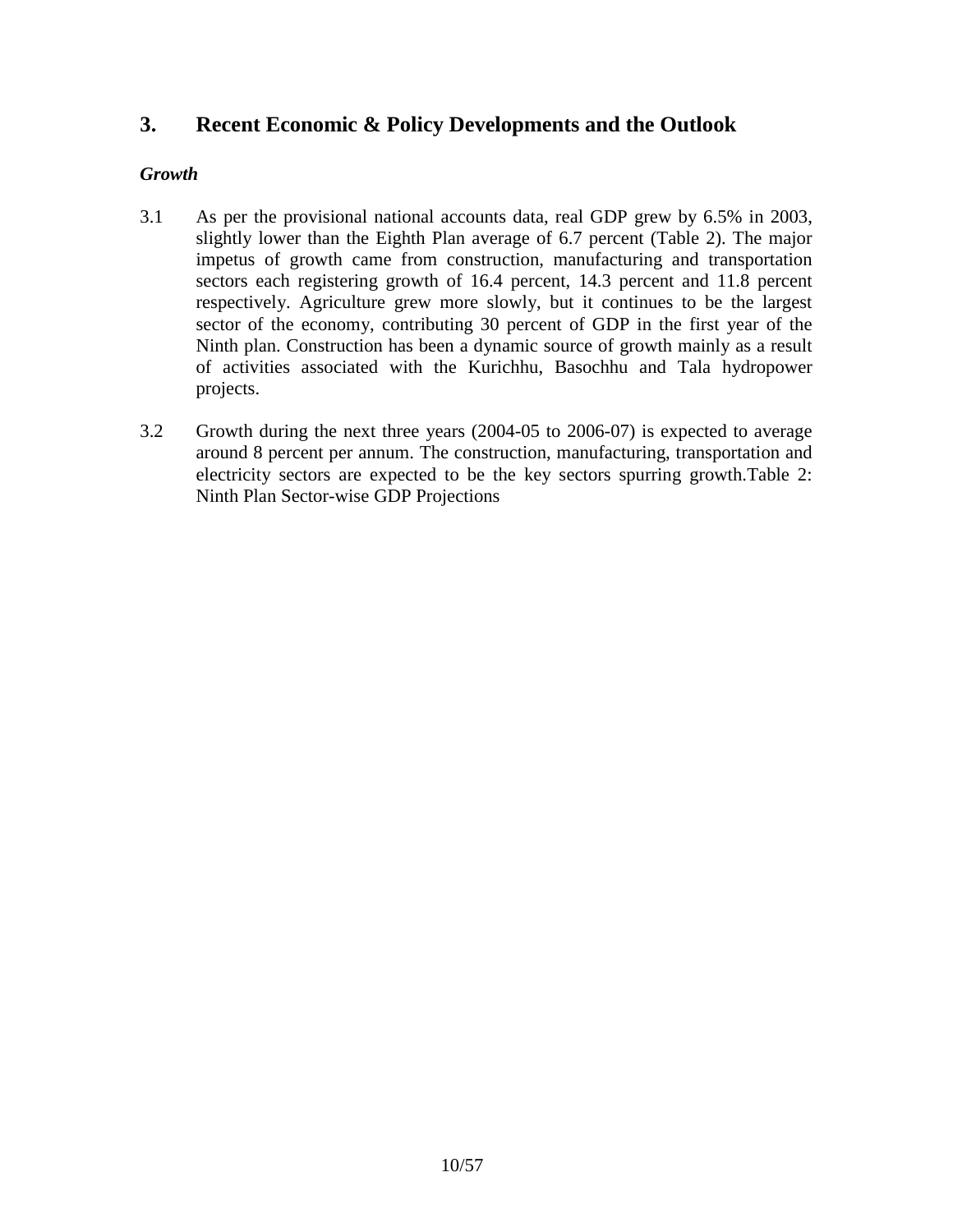|                                     | 8 <sup>th</sup><br>Plan<br>growth<br>(%) | $\frac{0}{0}$<br>share<br><sub>of</sub><br><b>GDP</b><br>in<br>2000 | 2002/03  | 2003/04  | 2004/05  | 2005/06  | 2006/07  | 9 <sup>th</sup><br><b>FYP</b><br>growth<br>(%) | $\frac{0}{0}$<br>share<br>to<br><b>GDP</b><br>at the<br>end<br><b>of</b><br><b>Ninth</b><br>Plan |
|-------------------------------------|------------------------------------------|---------------------------------------------------------------------|----------|----------|----------|----------|----------|------------------------------------------------|--------------------------------------------------------------------------------------------------|
| Agriculture                         | 2.5                                      | 34.5                                                                | 1483.0   | 1520.0   | 1558.0   | 1597.0   | 1636.9   | 2.5                                            | 25.3                                                                                             |
| - Crop<br>Production                | 2.4                                      | 27.4                                                                | 750.1    | 768.1    | 786.5    | 805.4    | 824.5    | 2.4                                            | 12.7                                                                                             |
| Livestock<br>Production             | $\overline{3}$                           | 7.1                                                                 | 307.4    | 316.6    | 326.1    | 335.9    | 345.9    | 3.0                                            | 5.3                                                                                              |
| Foresty and<br>logging              | 2.4                                      | 10.0                                                                | 429.9    | 440.2    | 450.8    | 461.6    | 472.7    | 2.4                                            | 7.3                                                                                              |
| Mining etc                          | 5.9                                      | 1.2                                                                 | 53.7     | 57.2     | 60.8     | 64.7     | 80.0     | 10.5                                           | 1.2                                                                                              |
| Manufacturing                       | 4.7                                      | 7.1                                                                 | 375.0    | 393.4    | 412.7    | 433.3    | 454.9    | 4.9                                            | 7.0                                                                                              |
| Electricity                         | 9.3                                      | 9.7                                                                 | 598.7    | 676.5    | 764.5    | 863.9    | 949.4    | 12.2                                           | 14.6                                                                                             |
| Construction                        | 16.3                                     | 11.4                                                                | 629.6    | 732.9    | 853.1    | 993.0    | 1155.9   | 16.4                                           | 17.8                                                                                             |
| Trade<br>and<br>Commerce            | 4.5                                      | 6.0                                                                 | 267.6    | 279.7    | 292.3    | 305.4    | 319.1    | 4.5                                            | 4.9                                                                                              |
| $\&$<br>Transport<br>Communication  | 11.4                                     | 9.8                                                                 | 494.8    | 553.2    | 618.5    | 691.5    | 773.1    | 11.8                                           | 11.9                                                                                             |
| Finance etc.                        | 8                                        | 10.3                                                                | 489.7    | 528.8    | 571.2    | 616.8    | 678.5    | 8.5                                            | 10.5                                                                                             |
| Government<br>service               | 4.4                                      | 10.1                                                                | 448.9    | 472.3    | 496.8    | 522.7    | 555.0    | 5.4                                            | 8.6                                                                                              |
| bank<br>Less<br>services<br>charges | 0.1                                      |                                                                     | $-118.0$ | $-118.6$ | $-119.2$ | $-119.8$ | $-120.4$ | 0.5                                            | $-1.9$                                                                                           |
| GDP in<br>1980<br>prices            |                                          |                                                                     | 4723.1   | 5095.5   | 5508.7   | 5968.7   | 6482.5   | 8.2                                            | 100.0                                                                                            |
| GDP growth                          | 6.7                                      |                                                                     | 11.0     | 7.9      | 8.1      | 8.3      | 8.6      |                                                |                                                                                                  |
| GDP at current<br>prices            |                                          |                                                                     | 26779.8  | 30878.5  | 35751.3  | 41481.2  | 48165.1  | 15.8                                           |                                                                                                  |
| Deflator                            |                                          |                                                                     | 567      | 606      | 649      | 695      | 743      |                                                |                                                                                                  |

#### *Balance of Payments*

3.3 The most recent available data, provisional, covering period up to June 2003, indicate favorable balance of payments with continued inflow of foreign aid, concessional loans and some foreign investment offsetting the persistent trade deficit. Bhutan has accumulated gross foreign reserves amounting to the equivalent of USD 366.71 million by December 2003, sufficient to cover around 22 months of imports. Convertible currency reserves account for USD 288.28 million and balance in Indian rupees. Imports grew at annual average of 20 percent over the last decade compared to 14.5 percent for exports, with total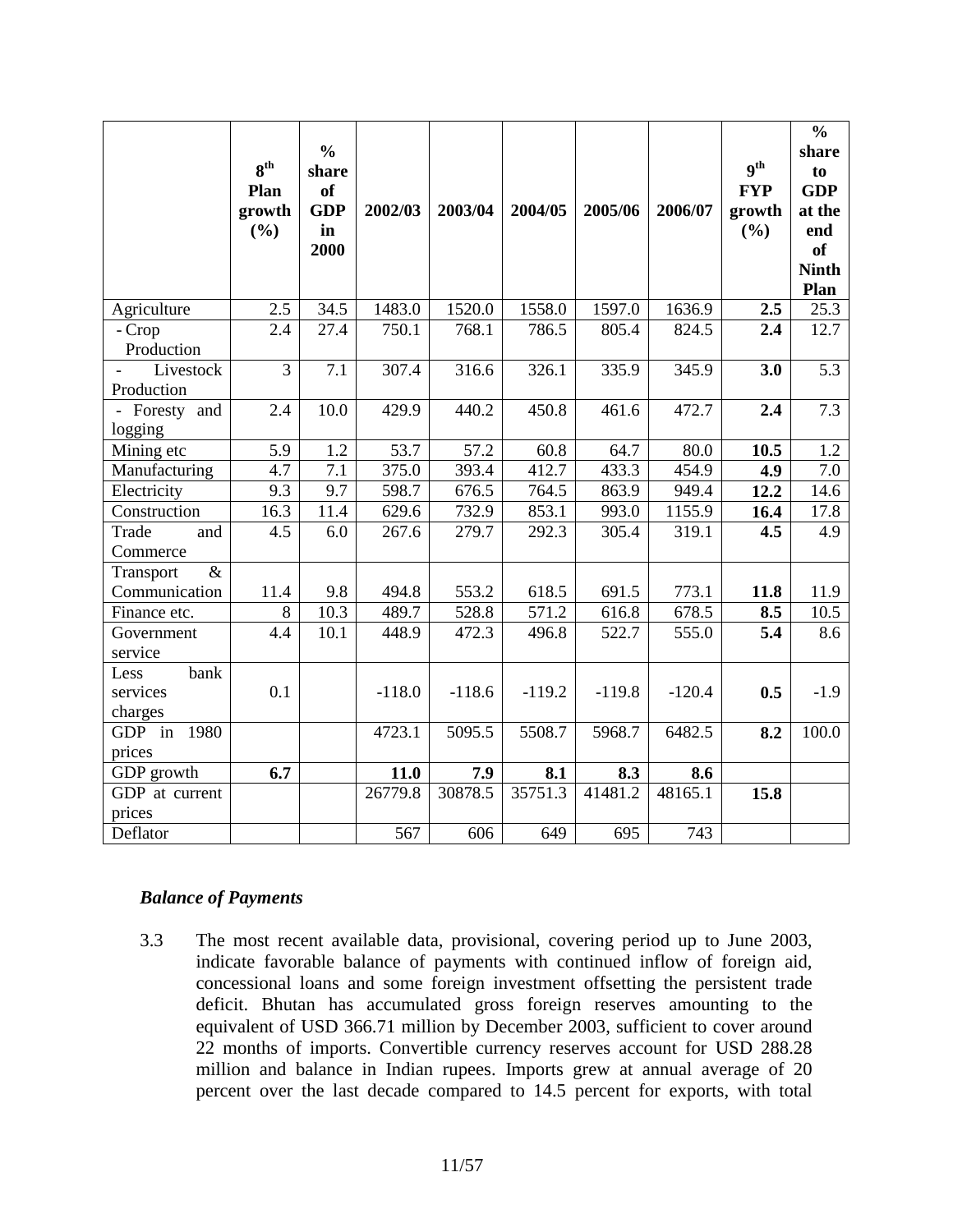imports valued at Nu. 9042.1 million (27% of GDP, 2003), and total exports value at Nu.5405.9 million (17% of GDP, 2003). Trade deficit, narrowed slightly to Nu. 3636.2 million in 2002-03. However, strong inflows of aid were more than sufficient to offset this deficit, and a current account surplus of Nu. 2937.1 million (9% of GDP) is estimated for 2002/03.

3.4 The trade deficits is expected to continue during the Ninth Plan, financed by positive inflows of external assistance and growth in foreign direct investment. The commissioning of Tala in 2005/06 will boost electricity exports to India and help to narrow the trade deficit in the later years of the Ninth Plan. India remains the dominant trading partner, but attempts are being made to diversify trade in terms of products and trading partners. The foreign reserves are projected to grow in the coming years.

#### *Debt Outstanding*

- 3.5 As of December 2003, the stock of external debt outstanding was USD 472.193 million or around 67 percent of GDP. Out of this, convertible currency debt stock accounted for around 41 percent. The entire convertible currency debt stock is concessional in nature with the most favorable terms and conditions. The debt service ratio for the same period was 3.5 percent, reflecting the highly concessional nature of Bhutan's debt portfolio.
- 3.6 In the coming year, external borrowings are expected to fund 15% of total government capital outlay. As in the past, concessional loans will be availed for priority investment projects with high economic returns and for which grant financing is not forthcoming.

## *Monetary policy and Inflation*

- 3.7 Monetary policy will continue to be aimed at maintaining the Ngultrum-Rupee parity. Though this limits the scope for an independent monetary policy, it contributes to macro economic stability, and facilitates trade with India which accounts for 80 % of Bhutan's external trade. Among others, the Royal Monetary Authority plans to foster competition in the financial sector. The excess liquidity problem has also been reduced considerably over the last year.
- 3.8 The rate of inflation, as recorded by the consumer price index, decreased further from 2.7 percent at the end of the Eighth Plan to a historical low of 1.3 percent in December 2003 The inflation in India has been relatively low in recent years and since inflation in Bhutan closely tracks the inflation in India, Bhutan's rate of inflation is projected to remain below 4 percent in the coming years.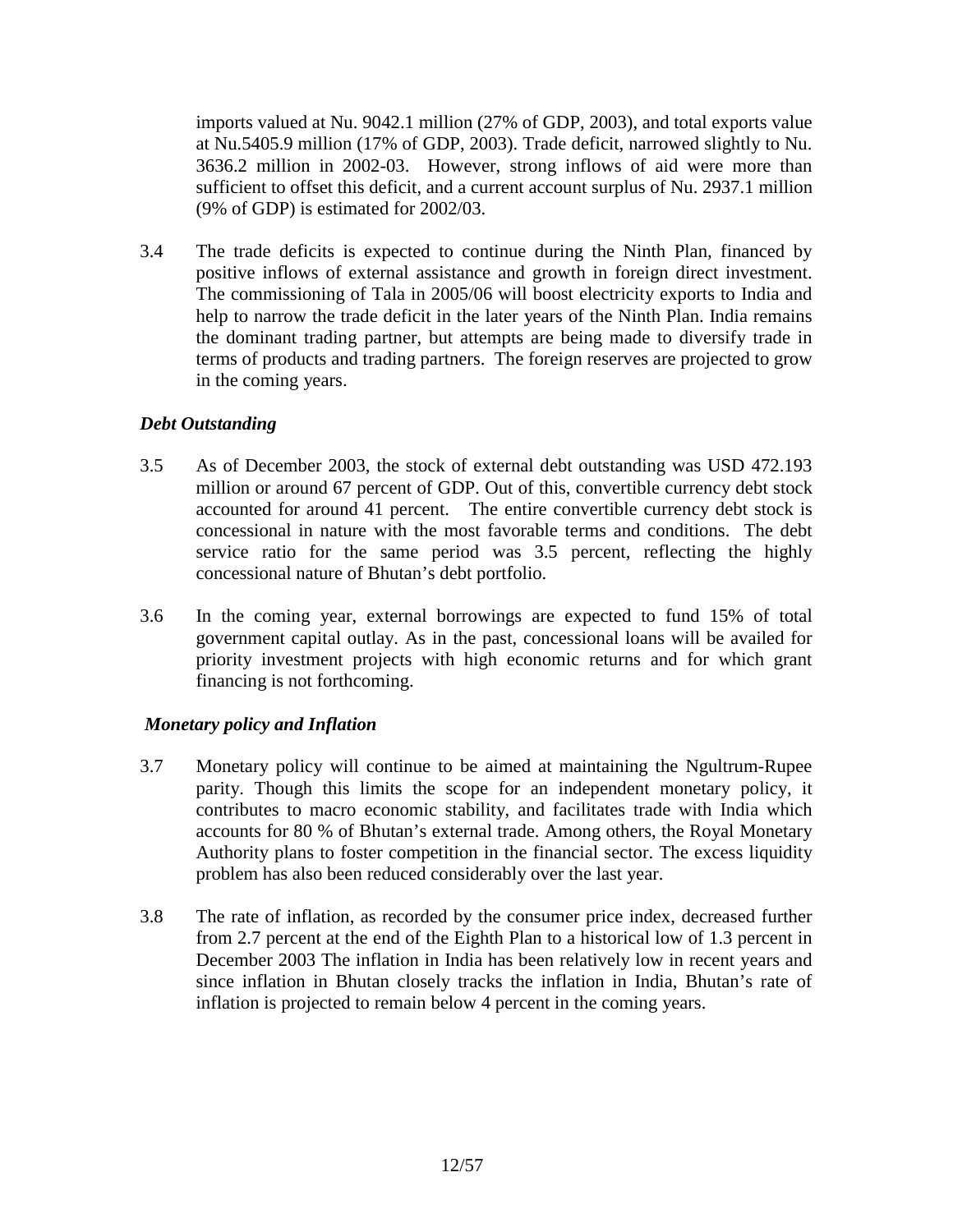## *Fiscal Policy*

3.9 The RGoB will continue to pursue the policy of financing the recurrent expenditures from domestic revenue and capital investments through external assistance, largely in the form of grant financing. The overall fiscal deficit in 2002-03 reached 11 percent of GDP but the RGoB seeks to limit the overall budgetary deficit to about 4-5 percent of the GDP in the coming years, but will depend largely on the external funding availability. A more detailed discussions on the fiscal performance and the outlook is presented as part of the MTEF below.

## *Other Developments*

- 3.10 **Foreign Direct Investment** (FDI) can be a driving force for rapid economic growth. Foreign investment provides access to capital, markets and new technologies as well as transfer of managerial skills. In addition, FDI is a more stable source of foreign capital. Therefore, even though Bhutan is not an attractive FDI destination given the numerous disadvantages of being a small, landlocked, mountainous country, Bhutan must try to attract as much foreign investment in the areas where we have some advantage. To provide the framework for such investments, the RGoB approved the FDI Policy in December 2002.
- 3.11 Bhutan **acceded to the World Customs Organization** (WCO) in February 2003. The WCO is a UN agency dedicated to dealing with customs administration and related matters. As Bhutan's economy modernizes and its trading activities expand, the WCO will facilitate trans-border trade and improve surveillance. Bhutan will also benefit from various technical assistance, personnel training and establishment of working relations with customs agencies in other member countries.
- 3.12 The Royal Government acceded to the International Finance Corporation (IFC) in December 2003. The IFC is a member of the World Bank Group that serves as a multilateral source of loan and equity financing for private sector projects in developing countries. Membership in the IFC will benefit our private sector immensely through access to large international financing as well as technical assistance. The ability of the private sector to access such foreign capital will be based solely on the economic viability of the project and not be dependent on any government intervention or guarantees.

## **3.13 BIMST-EC (Bangladesh, India, Myanmar, Sri Lanka, Thailand-Economic Cooperation)**

With an objective to expand our economic relations with the SAARC and South East Asian countries, Bhutan joined the BIMST-EC in 2004. During the Sixth BIMST-EC Ministerial Meeting in Phuket, Thailand, in 2004, Bhutan and Nepal were formally admitted as new members. Bhutan also became a signatory to the BIMST-EC Free Trade Area. Membership in this regional grouping will enable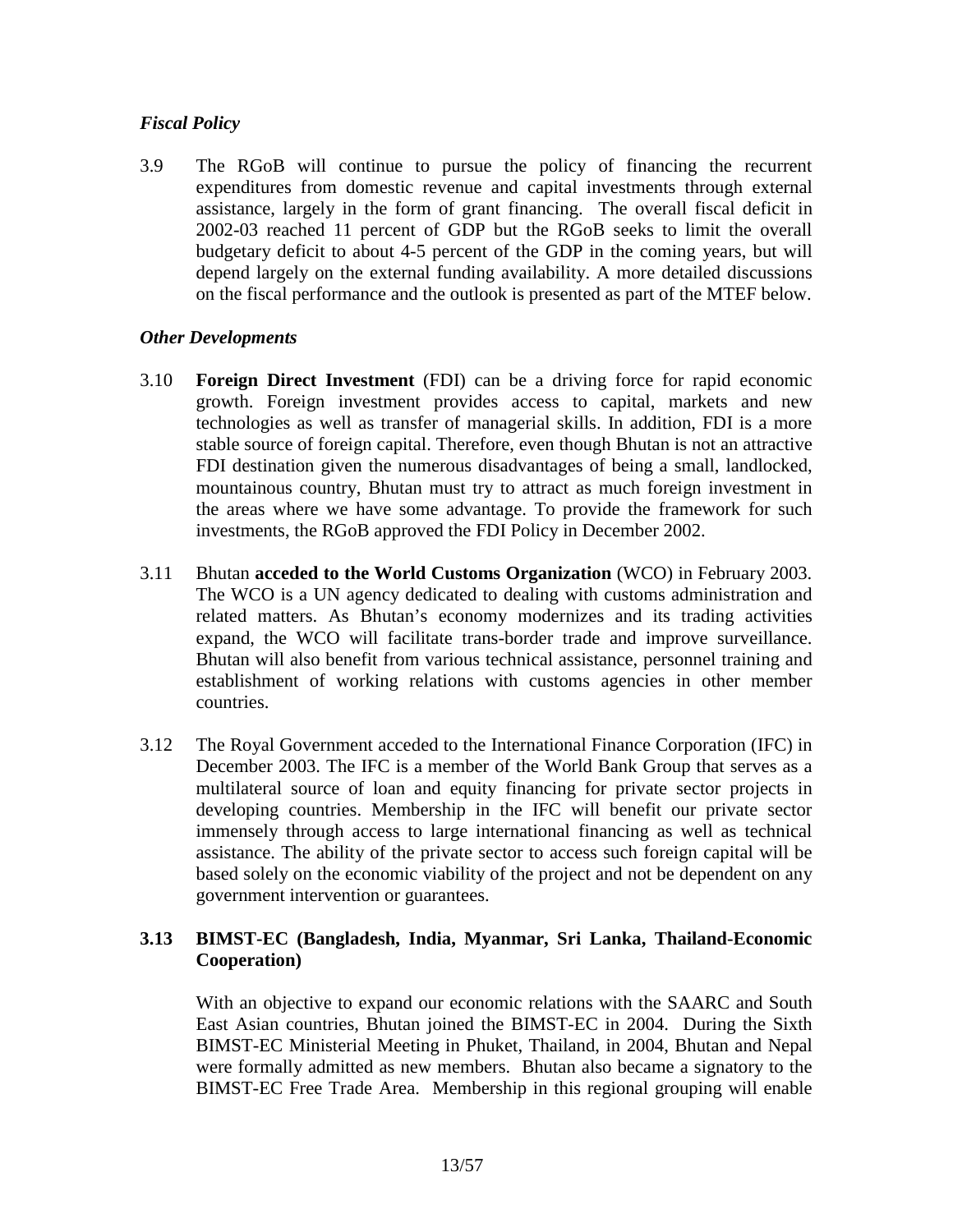Bhutan to diversify its export markets and link transport infrastructure while harnessing other potential benefits of expanding economic relation beyond SAARC region.

#### **3.14 Asian Highway Network**

During the Sixtieth Session of UNESCAP at Shanghai, China in April 2004, Bhutan along with 22 other countries signed the Intergovernmental Agreement on the Asian Highway Network. With 140,000 kms in span, the Asian highway Network will extend to 32 Asian countries, linking the capital cities and other major commercial centers. It is expected to open opportunities, especially for landlocked central Asian countries, to reach the European markets.

## **3.15 SAFTA (South Asia Free Trade Area)**

The Framework Agreement on South Asia Free Trade Area (SAFTA), which was signed by Bhutan during the XII SAARC Summit in Islamabad, Pakistan, is expected to open up new market for Bhutanese products as well as help in deeper economic integration with the countries in the region.

# **4. Medium Term Expenditure Framework (MTEF)**

- 4.1 In an effort to strengthen the budget process and the management of public expenditures, the RGoB had conducted its annual plan discussions for 2003-04 and introduced a two-year rolling budget from that fiscal year onwards. As a part of these endeavors, some of the key features of an MTEF have been developed here. Based on estimates of recent economic developments and the outlook described in the above sections, a provisional MTEF, covering the preceding two financial years and next three financial years, is presented in Table 3.
- 4.2 The MTEF is based on the Ninth Plan financial projections. The total Ninth Plan outlay is Nu. 70,000 million, of which Nu. 31,682 million is for current expenditures, Nu. 34,869 million for capital investments and Nu. 3,449 million is for debt servicing. Current expenditure is to be covered by domestic revenue of Nu. 32,000 million, while external resources amounting to Nu. 28,000 million (earlier estimate was Nu. 35,000 million comprising grant of Nu. 30,000 and loan of Nu. 5,000) is expected to cover capital investments. Out of the total external resources, approximately Nu. 21,000 million is grant assistance and over Nu. 7,000 million is concessionary loans. The RGoB may have to meet the budgetary gap of over Nu. 5,000 million by domestic borrowings.
- 4.3 Public spending continues to focus on poverty reduction and economic growth, emphasizing infrastructure development and social services. Greater detail on the sectoral priorities as outlined in the Ninth Plan is presented in the section below on Sectoral Strategies.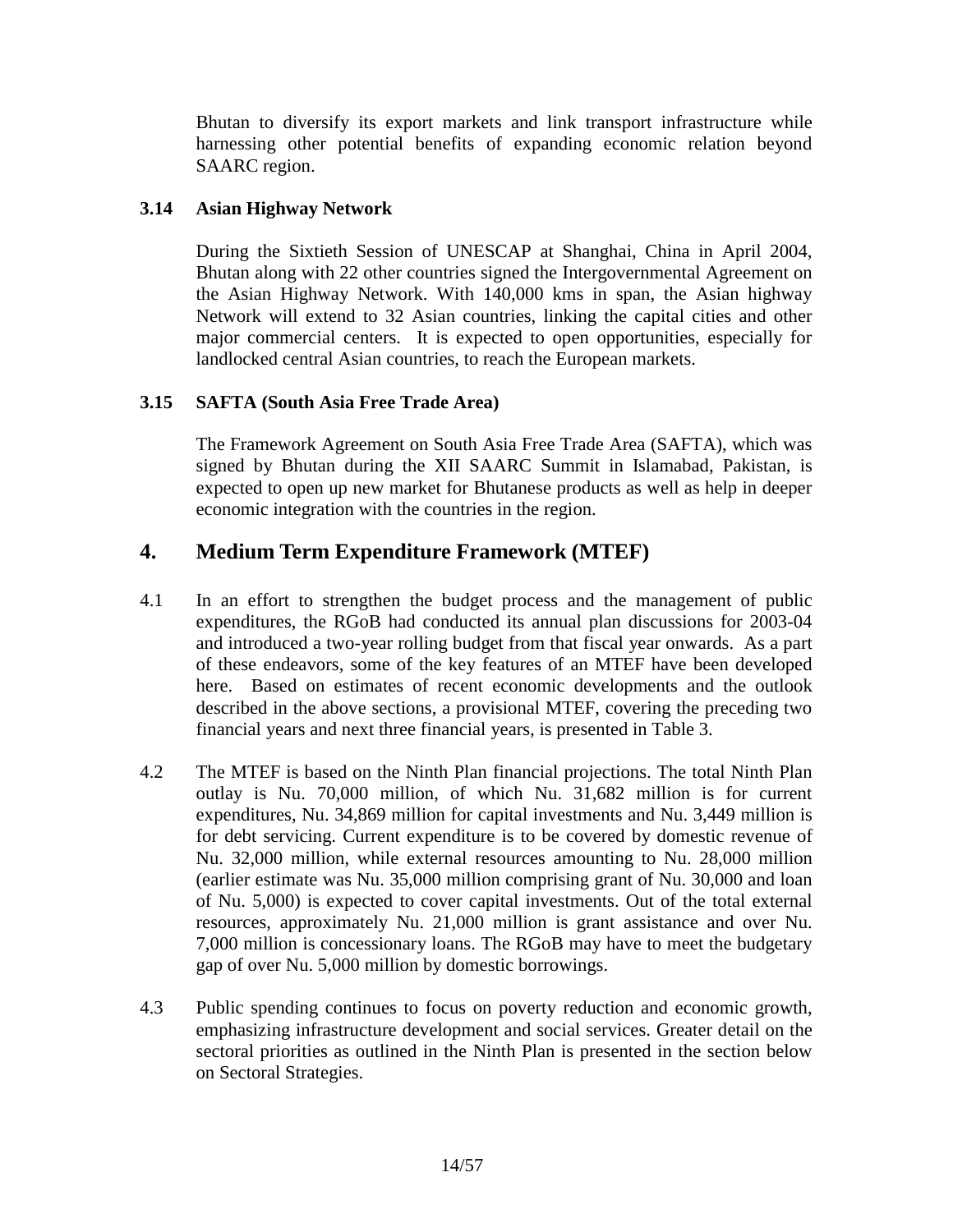| Table 3: Medium Term Expenditure Framework |                      |                             |                         |                             |                        |                             |                |                             |                           |                             |                            |                         |
|--------------------------------------------|----------------------|-----------------------------|-------------------------|-----------------------------|------------------------|-----------------------------|----------------|-----------------------------|---------------------------|-----------------------------|----------------------------|-------------------------|
| <b>Sector</b>                              | <b>Actual Expdt.</b> |                             | <b>Revised Budget</b>   |                             | <b>Approved Budget</b> |                             |                |                             | <b>Annual Projections</b> |                             | <b>Total for the Ninth</b> |                         |
|                                            | 2002-03              |                             | 2003-04                 |                             | 2004-05                |                             | 2005-06        |                             | 2006-07                   |                             | Plan                       |                         |
|                                            | <b>Amount</b>        | $\frac{0}{0}$<br><b>GDP</b> | <b>Amount</b>           | $\frac{0}{0}$<br><b>GDP</b> | <b>Amount</b>          | $\frac{0}{0}$<br><b>GDP</b> | <b>Amount</b>  | $\frac{0}{0}$<br><b>GDP</b> | <b>Amount</b>             | $\frac{0}{0}$<br><b>GDP</b> | <b>Amount</b>              | $%$ of<br><b>Budget</b> |
|                                            | 1                    | $\boldsymbol{2}$            | $\overline{\mathbf{3}}$ | 4                           | 5                      | 6                           | $\overline{7}$ | 8                           | 9                         | 10                          | 11                         | 12                      |
| Health &<br>Education                      | 2,171.188            | 8%                          | 2,452.946               | 8%                          | 3,788.713              | 11%                         | 4,156.870      | 10%                         | 4,057.761                 | 8%                          | 16,627.478                 | 23.8%                   |
| Agriculture                                | 1,273.667            | 5%                          | 1,417.097               | 4%                          | 1,488.911              | 4%                          | 1,574.032      | 4%                          | 1,400.984                 | 3%                          | 7,154.691                  | 10.2%                   |
| Human<br>Settlements                       | 411.121              | 1%                          | 729.219                 | 2%                          | 1,048.890              | 3%                          | 1,223.895      | 3%                          | 666.526                   | 1%                          | 4,079.651                  | 5.8%                    |
| Communications                             | 117.325              | 0%                          | 157.032                 | 0%                          | 639.516                | 2%                          | 110.812        | 0%                          | 110.811                   | 0%                          | 1,135.496                  | 1.6%                    |
| Roads                                      | 868.250              | 3%                          | 1,382.155               | 4%                          | 1,441.841              | 4%                          | 1,680.062      | 4%                          | 1,627.949                 | 3%                          | 7,000.257                  | 10.0%                   |
| Energy                                     | 1,015.592            | 4%                          | 844.374                 | 3%                          | 575.550                | 2%                          | 590.000        | 1%                          | 593.000                   | 1%                          | 6,359.884                  | 9.1%                    |
| General Public<br><b>Services</b>          | 2,825.371            | 10%                         | 3,854.175               | 12%                         | 2,972.157              | 8%                          | 4,692.437      | 11%                         | 4,692.436                 | 10%                         | 19,036.576                 | 27.2%                   |
| <b>Debt Services</b>                       | 390.145              | 1%                          | 681.873                 | 2%                          | 767.300                | 2%                          | 1,001.484      | 2%                          | 1,001.484                 | 2%                          | 3,842.286                  | 5.5%                    |
| Others                                     | 1,138.487            | 4%                          | 960.767                 | 3%                          | 898.861                | 3%                          | 882.783        | 2%                          | 882.783                   | 2%                          | 4,763.681                  | 6.8%                    |
| <b>Total</b><br><b>Expenditure</b>         | 10,211.146           | 37%                         | 12,479.638              | 39%                         | 13,621.739             | 38%                         | 15,912.375     | 38%                         | 15,033.734                | 31%                         | 70,000.000                 | 100%                    |
| <b>Resources</b>                           | 7,054.346            | 25%                         | 10,618.505              | 33%                         | 11,351.981             | 32%                         | 12,586.765     | 30%                         | 13,380.048                | 28%                         | 54,991.645                 |                         |
| Domestic<br>Revenue                        | 4,785.260            | 17%                         | 5,214.756               | 16%                         | 5,801.690              | 16%                         | 7,250.125      | 17%                         | 8,470.450                 | 18%                         | 31,522.281                 | 57.3                    |
| Other Receipts                             | 0.000                | 0%                          | 947.581                 | 3%                          | 1,175.223              | 3%                          | 0.000          | 0%                          | 0.000                     | 0%                          | 2,122.804                  | 3.9                     |
| <b>External Grants</b>                     | 2,269.086            | 8%                          | 4,456.168               | 14%                         | 4,375.068              | 12%                         | 5,336.640      | 13%                         | 4,909.598                 | 10%                         | 21,346.560                 | 38.8                    |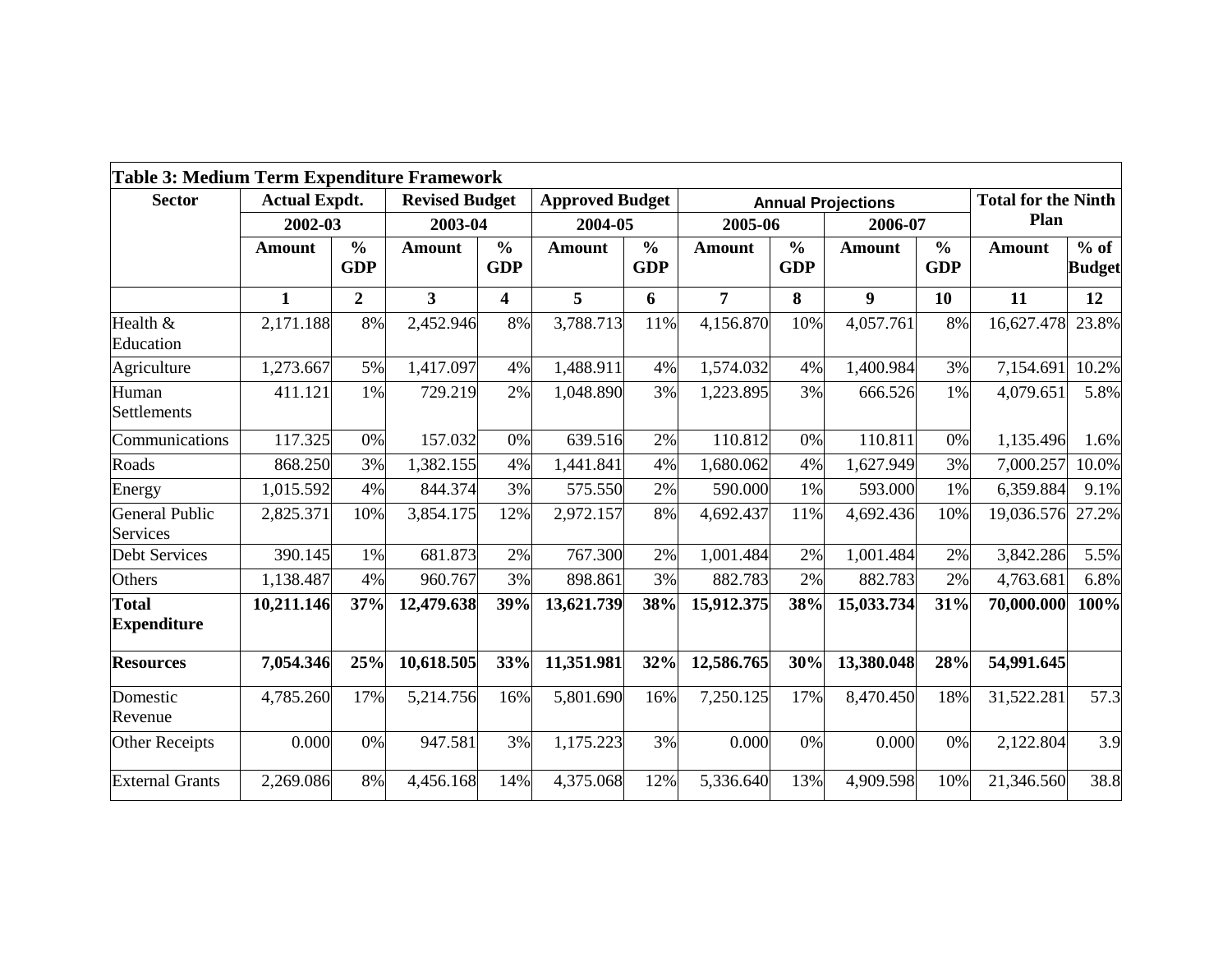| <b>Expenditures</b>                              | 10,211.146   | 37%    | 12,479.638   | 39%    | 13,621.739   | 38%    | 15,912.375   | 38%    | 15,033.734   | 31%    | 70,000.000    |       |
|--------------------------------------------------|--------------|--------|--------------|--------|--------------|--------|--------------|--------|--------------|--------|---------------|-------|
| Current                                          | 4,580.908    | 16%    | 5,569.103    | 17%    | 5,968.657    | 17%    | 6,761.337    | 16%    | 7,110.994    | 15%    | 31,681.467    | 45.3  |
| Capital                                          | 5,630.238    | 20%    | 6,910.535    | 22%    | 7,653.082    | 21%    | 9,151.038    | 22%    | 7,922.740    | 16%    | 38,318.533    | 54.7  |
| <b>Overall Fiscal</b><br><b>Position</b>         | $-3,156.800$ | $-11%$ | $-1,861.133$ | $-6%$  | $-2,269.758$ | $-6%$  | $-3,325.610$ | $-8%$  | $-1,653.686$ | $-3%$  | $-12,266.987$ |       |
| External<br><b>Borrowings</b>                    | 1,758.582    | 6%     | 1,125.769    | 4%     | 1,377.911    | 4%     | 1,500.000    | 4%     | 1,372.818    | 3%     | 7,135.080     |       |
| <b>Resource Gaps</b>                             | $-1,398.218$ | $-5%$  | $-735.364$   | $-2\%$ | $-891.847$   | $-2\%$ | $-1,825.610$ | $-4%$  | $-280.868$   | $-1\%$ | $-5,131.907$  |       |
| Gap as % of<br><b>Expenditure</b>                |              | $-14%$ |              | $-6%$  |              | $-7%$  |              | $-11%$ |              | $-2\%$ |               | $-7%$ |
| <b>GDP</b> at Current<br>prices (factor<br>cost) | 27,779.000   | 100%   | 31,884.000   | 100%   | 35,751.300   | 100%   | 41,481.200   | 100%   | 48,165.100   | 100%   |               |       |

#### *Explanatory Notes*:

1. Column 1: Actual expenditure as of June 2003 as per Annual Accounts for 2002-03 of DBA.

2. Column 2: Sectoral expenditures in Column 1 are presented as percentage of the GDP 2002 at factor cost as per National Accounts Statistics Report 2002 (NSB Nov. 2003);

3. Column 3: Revised budget as reflected in the National Budget report 2004-05 of DBA;

4. Column 4: Revised budget as percentage of estimated GDP 2003 at factor cost projected in the National Accounts Statistics Report (NSB Nov. 2003);

5. Column 5: Approved budget as per the National Budget report 2004-05;

6. Column 6: Approved budget as percentage of GDP projected in the 9th Plan;

7. Column 7-10: Estimates based on the balance available for the remaining years of the Ninth Plan allocated on the basis of overall sectoral percentages given in the Ninth Plan (Column 12).

8. External Grants, estimated to be at around Nu. 30,273.332 m at the initial stage of the 9th Plan, has been revised to Nu. 21,346.56 m as of June 2004 as per the DADM's estimates. However, External Borrowings has been scaled up to Nu. 7,135.08m from Nu. 5,081.203 m. Because of these factors, the overall budget gap is estimated to increase to 7% from 4% estimated earlier.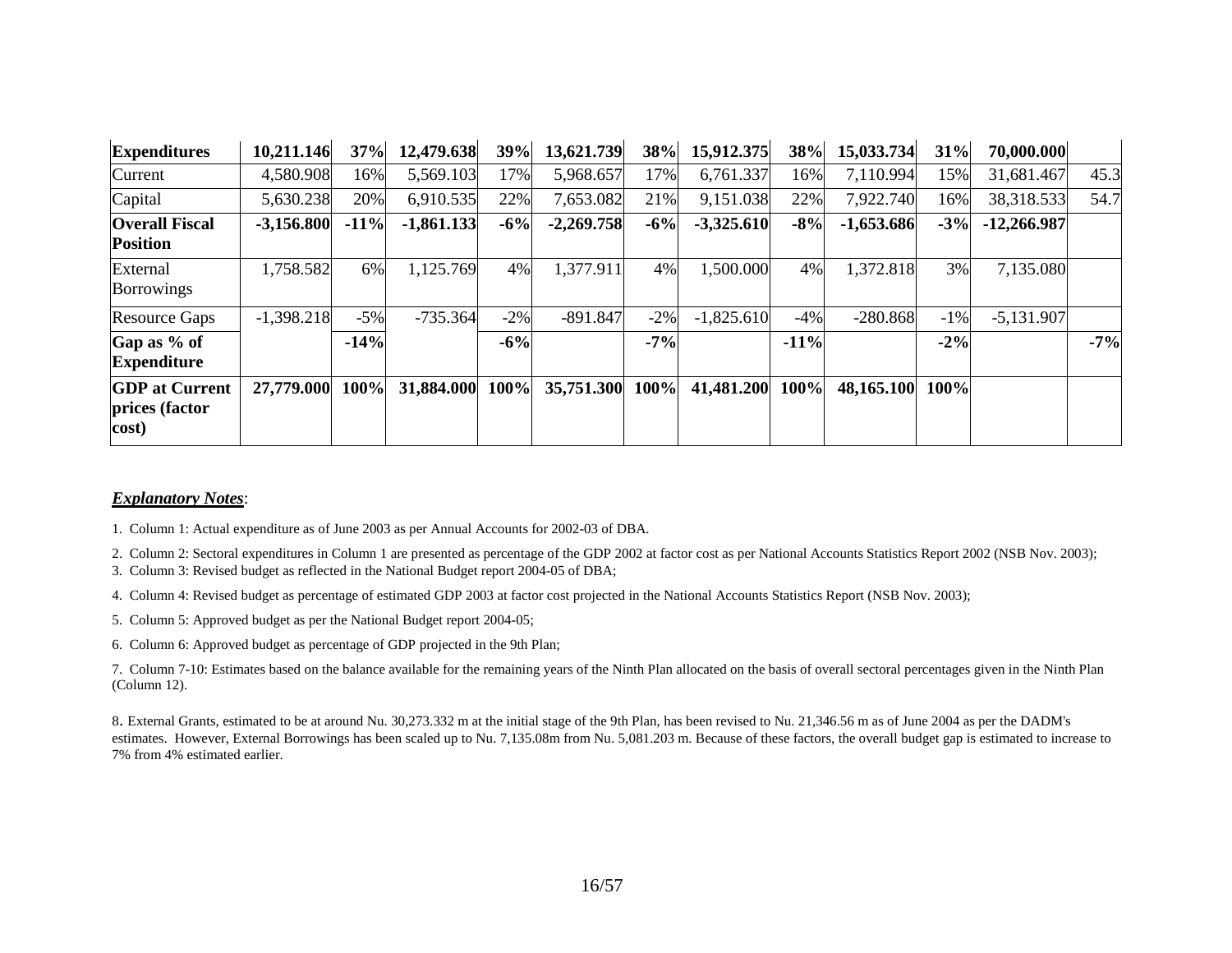#### *Review of Actual Expenditure for 2002-03*

- 4.4 Like earlier Plans, the first year of the  $9<sup>th</sup>$  Plan was a preparatory phase of the Plan. Being the first experimental year for implementation of Gewog-based plans, it faced numerous constraints. Firstly, all 2001 *Gups* had to be elected as per the universal adult franchise, which was carried out nationwide during the year 2002. Given the absence of any particular agency and/or Election Commission, the task was entrusted to the respective Dzongkhags. This event necessitated the engagement of most of the field officials during the election thus leaving the Dzongkhags with limited time and manpower to implement the plan activities as scheduled. Secondly, the provision of training and orientation to the newly elected *Gups* took away much of their initial time and this caused delay in the overall supervision of plan activities particularly at the Gewog level. Thirdly, most of the capital activities had to be kept in abeyance because of the non-receipt of external funds as the negotiations were still under progress.
- 4.5 However, as far as the overall expenditure is concerned, the  $9<sup>th</sup>$  Plan targets have not been severely affected as the 2002-03 expenditure accounted for nearly 15% of the total plan outlay against the government's target of 16%. The total expenditure was Nu. 10,211.146 million of which Nu. 4580.908 million (45%) was current expenditure and Nu. 5630.238 million (55%) was capital expenditure. In line with the pro-poor policy of the government, most of the expenditure was geared towards infrastructure development, and expenditure for social sectors was 22% followed by RNR sector with 12%. Although there were numerous enhancement of remuneration especially for *Chimi, Mangmi*, *Gup*, *Gewog* clerks and enhanced travel benefits for support staff in government offices, besides other hosts of recurrent costs, the current expenditures in 2002-03 were lower from that of 2001-02 by about 2%. This was possible due to stringent fiscal management by the Royal Government.
- 4.6 The overall fiscal deficit is estimated to have widened to 11 percent of GDP in 2002-03 from 6.7 percent in 2001-02 mainly due to resource uncertainties on account of issues related to project readiness and finalization of negotiations with donors.
- 4.7 On the resource side, domestic revenue and other receipts were on target. Domestic revenue was able to cover the current expenditure once again. The first year of the implementation of the Personal Income Tax resulted in total collection of Nu. 91 millions. With regard to external assistance, grants from donors other than India increased by over 13 percent but grants from the Government of India (GoI) were significantly lower than projected. As a consequence, the resource gap increased substantially to around 14 percent of the actual expenditure.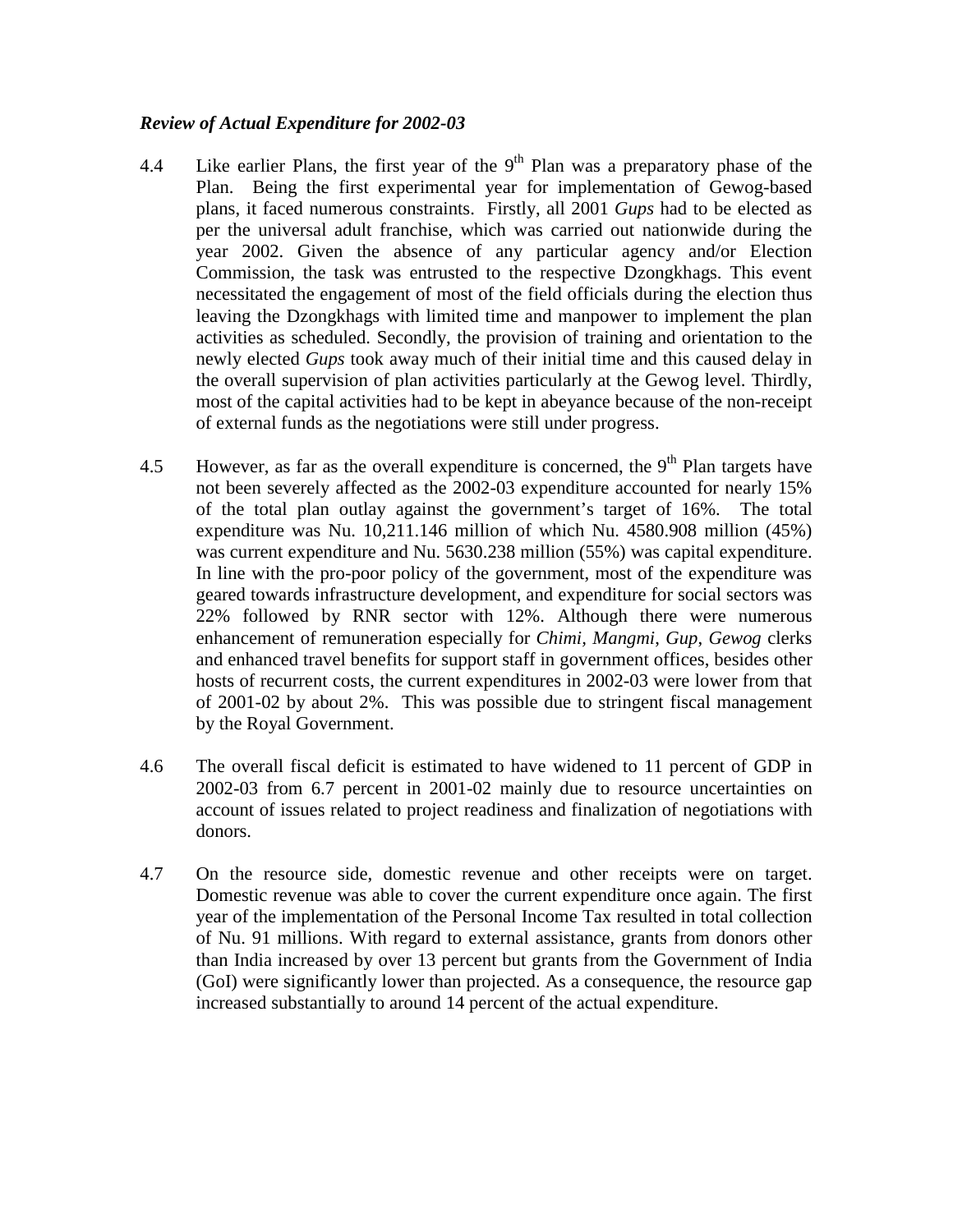#### *Review of Revised Budget for 2003-04*

- 4.8 The Royal Government was able to narrow down the overall fiscal deficit to about 6 percent of GDP. This improvement in the fiscal position was largely due to sustained economic growth and receipt of projected external grants, especially grants from India. One of the most important developments that had an impact on the national budget was the creation of three new ministries: Ministry of Labour and Human Resources, bifurcations of the Ministry of Health & Education and the Ministry of Communications. The objective of creating these new institutions was to further strengthen and enhance the performance of the RGoB in its various functions.
- 4.9 The revised budget for the fiscal year 2003-2004 had exceeded the actual expenditure of the past year by about 22 percent or Nu.2268.492 million. The capital and current expenditures had increased by around 23 percent and 22 percent respectively over the past financial year. The revised budget had increased by around 8% from the original estimates of Nu. 11,537.737 million.
- 4.10 On the expenditure side, most of the increase was on account of current expenditures, in particular, the interest subsidy to the DrukAir Corporation, the membership fees for acceding to the International Finance Corporation (IFC), and new appointments in the civil service. As a result, current expenditure coverage by domestic revenues would be around 94%. However, every effort is made to keep the expenditures within the original budget, especially the current expenditures within the domestic resources envelope. Regarding the capital expenditures, there was a relatively small increase, and one of the major factors, besides others, contributing to the increase was the provision for the restoration of roads damaged by monsoon.
- 4.11 On the resources side, there was a shortfall in program grants of around Nu. 176 million. This was mainly because at the time of budget preparation, negotiations with some large donors had not been completed. This shortfall together with increase in expenditures would lead to an additional deficit of around Nu. 352 million over what was projected. Further, expected receipts of substantial amounts of grants for various projects did not materialize as the projects took time to be finalized with the development partners. Consequently, any shortfall arising out of it has to be met from domestic borrowings in order to maintain the level of expenditures. However, the revised resource gap is still lower than the past years level.
- 4.12 A significant feature of the 2003-2004 budget was decentralization and the increasing role played by the peoples' representatives, especially GYTs and DYTs, in the management and use of government funds. There were a number of implications from this change. Firstly, unlike the past, it provided peoples' representatives greater control over resources. Secondly, their accountability to the government, and more importantly to their constituents, on the management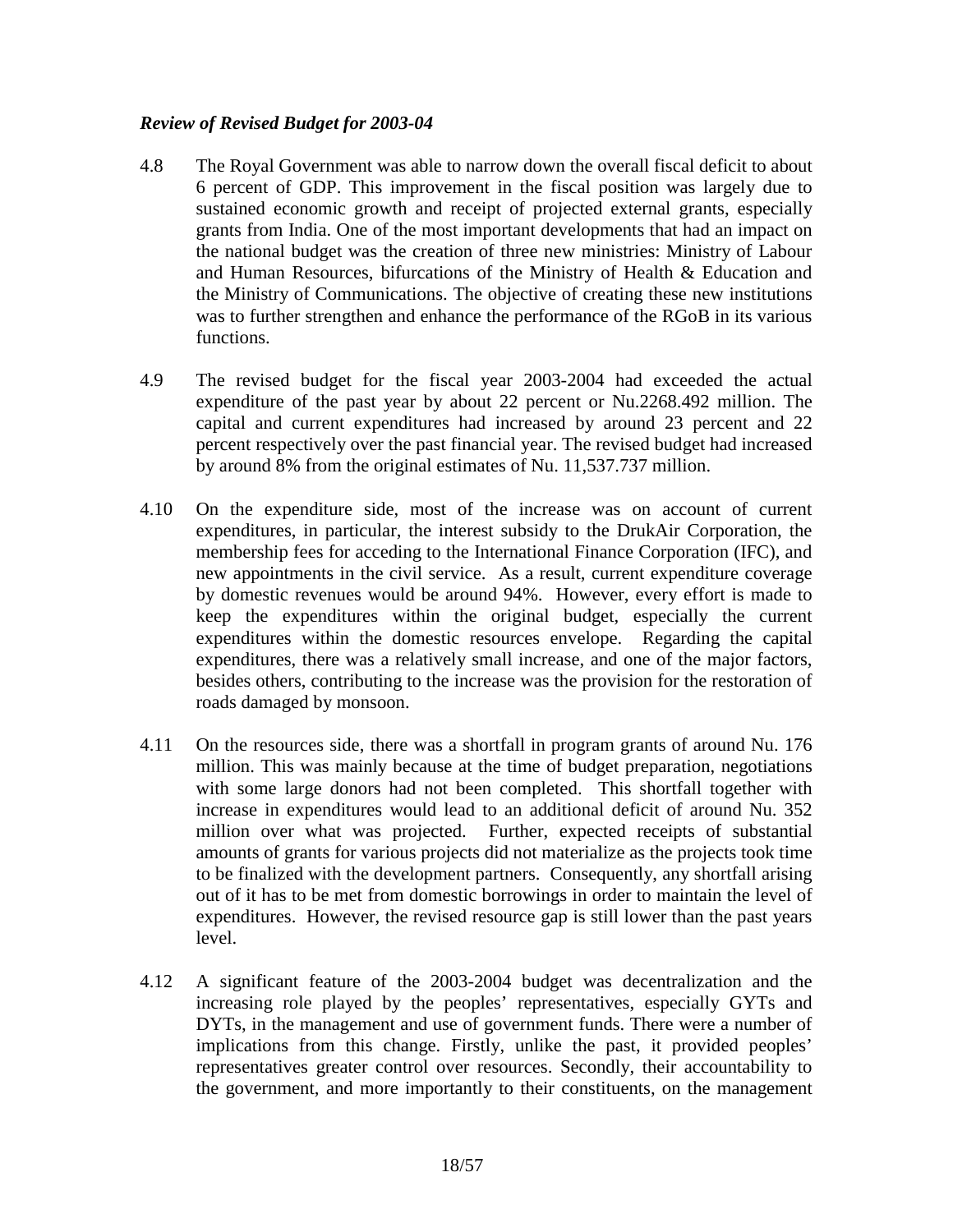and use of public funds has been increased. To facilitate decentralization, the Ministry of Finance had initiated the *Gewog* based budgeting system. Additional finance personnel have been trained and posted to the *Dzongkhag* to cater to the needs of *Gewogs*.

4.13 In line with the GYT Chathrim 2002, the *Gewogs* were allowed to retain rural taxes. It was expected that with time and the experience gained in the management and use of these funds, the process of decentralization would be further strengthened. A common feature of all the *Gewog* budgets was the request for funds for the construction of *Gups'* offices. Unlike the past, with expanded roles and responsibilities of the *Gup*, as well as to ensure continuity and convenience for the people, there was a need for a more permanent office establishment to support this important institution. Thus RGoB would support construction of *Gups* offices but in a phased manner. Also, there were numerous other *Gewog* infrastructure needs such as Renewable Natural Resource (RNR) Centres being planned by the government. To ensure maximum benefit and convenience to the people, the Royal Government would coordinate the construction of these facilities to create an Integrated *Gewog* Development Centre (basically a *Gewog* Headquarter). Over time, this is expected to become a growth centre that would create economic opportunities including employment for the *Gewogs* in addition to cost and convenience benefits. It should also create an additional market for village produce and bring in other benefits in much the same manner as the *Dzongkhag* towns.

## *Review of Approved Budget for 2004-05*

- 4.14 While preparing the annual budget for the financial year 2004-05, several factors have been taken into consideration, amongst others the policy of fiscal sustainability including resource availability, backlog activities of the preceding years which could not be implemented due to various reasons and focus on the Gewog-based programmes. Accordingly, the expenditure budget for the year has been drawn up at Nu. 13,621.739 million, out of which Nu. 5,968.657 million (44%) is for recurrent expenditure and Nu. 7,158.342 million (56%) is for capital expenditure.
- 4.15 The focus of the financial year 2004-05 continues to be on rural development which includes large outlays on rural electrification, feeder and farm roads, health and education infrastructure in the Dzongkhags. Other capital activities include low-income housing, the construction of the hangar for the new airplanes, construction of roads and population census programmes. These make up the bulk of the capital expenditure budget. The outlay for infrastructure, including buildings and roads, accounted for around 64% of capital expenditure. About 8% of the capital expenditure outlay is allocated for human resource development.
- 4.16 With respect to current expenditure, it is 7% higher than the revised budget estimates of 2003-04. As in the past year, the wage bill is the single largest item,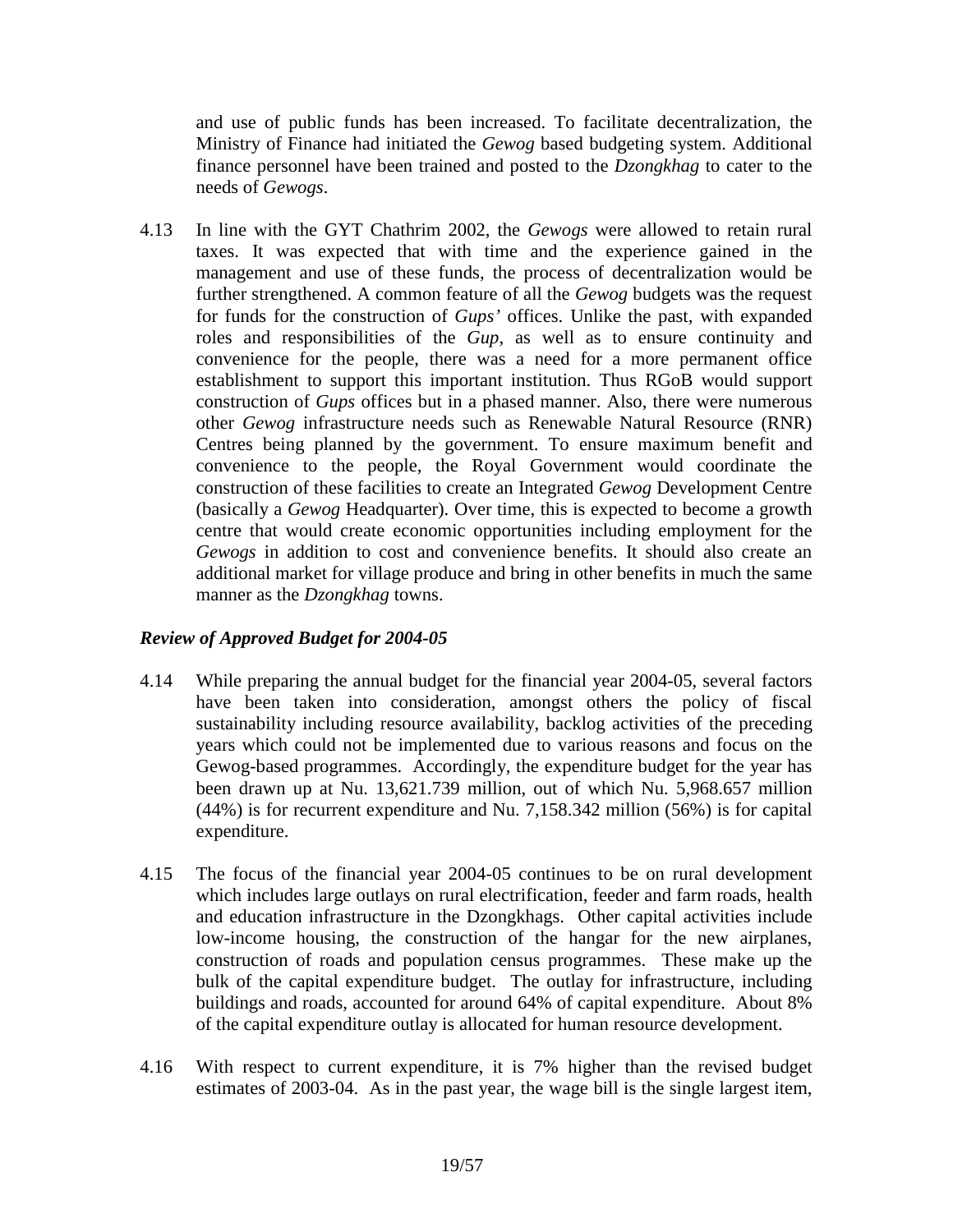accounting for around 38%. Interest payments constitute around 6% of the current expenditure, subsidies to corporations around 4% and about 8% for maintenance of infrastructure.

- 4.17 On the resource side, domestic revenues are expected to finance around 42% of the total expenditures, grants around 32% and concessional borrowings about 10%. The balance has to be financed through domestic borrowings. Total revenue is projected to increase by about 11% over the past year and most of the growth is projected to accrue from Non-tax revenue. Unlike preceding years, the government's fiscal objective of current expenditure coverage by domestic revenues is expected to fall short in the financial year 2004-05. This is mainly because of the increasing current expenditures such as on the maintenance of growing infrastructure and public services, while the growth in revenue is not keeping pace due to the narrow tax base.
- 4.18 The external assistance, including grants and borrowings, is expected to fund around 80% of the capital expenditure or around 42% of the total budget outlay. While the Royal Government would like to finance all the capital expenditures of the  $9<sup>th</sup>$  Plan through grant financing, the overall grants available are likely to be significantly below the requirement. Further, while concessional borrowings are expected to offset some of the projected shortfall, the balance will have to be made up by increase in domestic borrowing which is expected to finance around 7% of the budget of the financial year 2004-05, as against about 6% in the revised budget of 2003-04.
- 4.19 One of the significant characters of the 2004-05 financial year is the dramatic increase in the budget for activities to be executed by the *Gewogs* in line with the decentralization policy. A sum of Nu. 452 million has been budgeted for the *Gewog* activities which represent 62% increase over the revised estimates for the past year. The total budget provision for Dzongkhags and *Gewogs* is 31% higher than the previous year's revised budget. While the budget for Dzongkhags and *Gewogs* account for around 22% of the total budget outlay, it does not include budget for activities such as rural electrification, rural telecommunication and rural feeder roads which are implemented by central agencies although they are the direct beneficiaries of these programmes.
- 4.20 In terms of sectoral allocation of budget, as in the past financial years, as well as in line with the priority setting of the  $9<sup>th</sup>$  plan, social sectors, including health and education, have been allocated around 28% while the RNR and road sectors have been allocated around 11% each.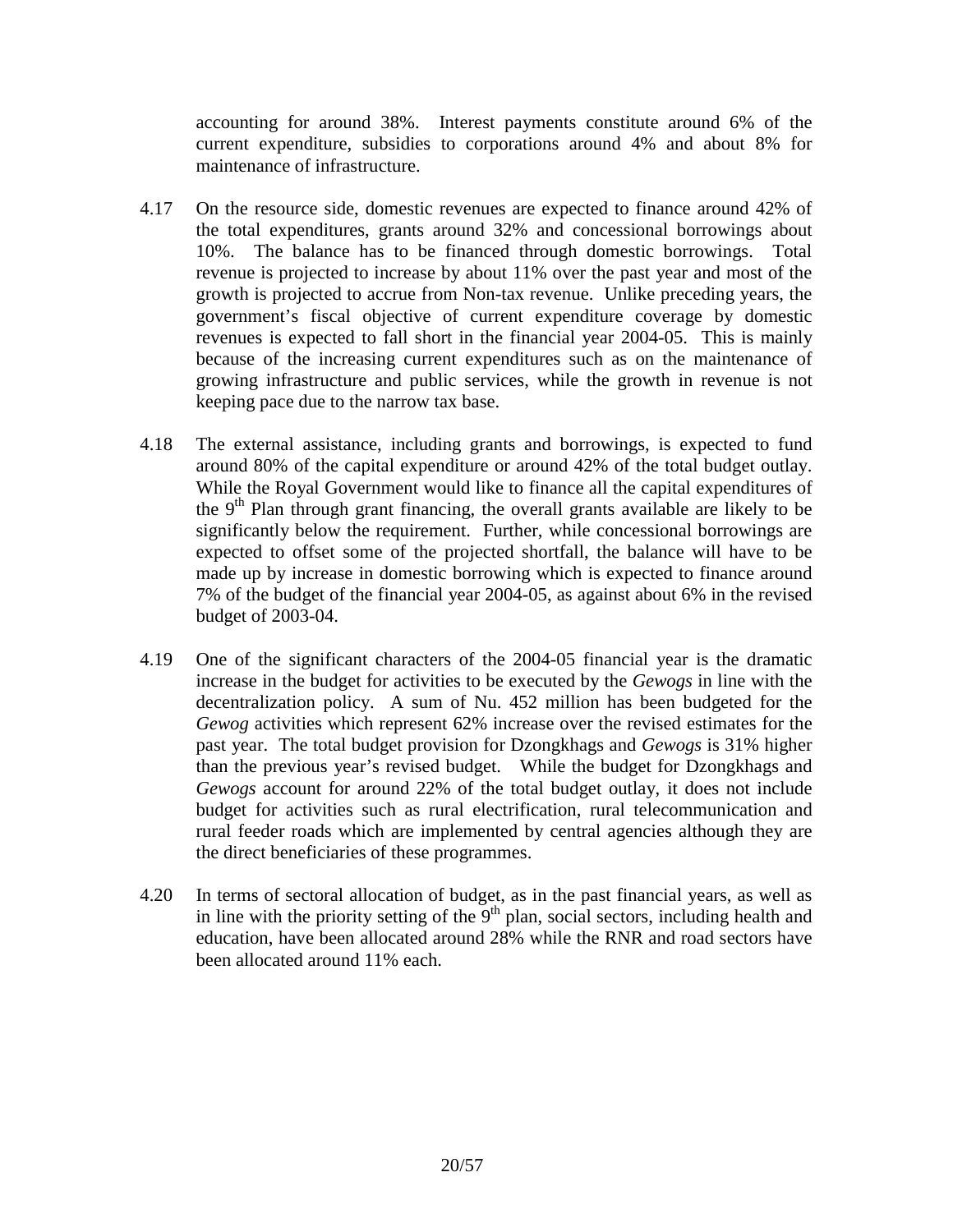## *Outlook for 2005-06 to 2006-07*

- 4.21 This provisional MTEF is based on the economic outlook discussed above and the overall Ninth Plan priorities. Given the actual expenditure of 2002-03, revised estimate budget of 2003-04 and approved estimated budget for 2004-05, the pace of implementation will need to accelerate sharply in the remaining two years, especially in the second last year of the Ninth Plan if the overall goals are going to be met.
- 4.22 The overall fiscal deficit is to remain at or below 4-5 percent of GDP. This will depend on a substantial increase in external grants to finance capital investment projects as implementation advances and gains momentum.
- 4.23 The expenditures are expected to increase in nominal terms but remain below 40 percent of the GDP, with capital expenditure accounting for approximately 55 percent of the total budget. The annual projections are based on what remains from the Ninth Plan overall outlay after taking into account the expenditures of 2002-03, revised budget of 2003-04 and the approved budget for 2004-05 (covering the first three years of the Ninth Plan). In addition, the path of expenditure to GDP ratio was also considered in making the projections.
- 4.24 On the resource side, the estimated domestic revenue is expected to continue covering the current expenditure with domestic revenue remaining at around 17- 18 percent of the GDP. The external grants are expected to increase in the coming years such that the overall plan targets will be met. The projections are again based on what remains from the Ninth Plan overall resources anticipated after taking into account the revenues of the past three financial years. The projected resource gap of about 4-5 percent is planned to be covered through concessionary loans of about 3-4 percent of GDP and the balance through domestic borrowings of about 2-3 percent of GDP.

## *Special Considerations*

4.25 One of the significant changes during the Ninth Plan has been the introduction of *Gewog<sup>2</sup>* (Block) Plans, whereby individual developmental plan and costing were performed for each *Gewog.* Accordingly, the budgetary allocations have been divided into central, *Dzongkhag* (District) and *Gewog* budgets. From the total budgetary outlay of Nu. 70,000 million, about 75 percent is allocated to the center, 21 % to the *Dzongkhag* and 4 % to the *Gewogs*. While the percentage of budget allocated to the *Dzongkhag* and *Gewogs* appears small in comparison to the allocations made to the Centre, the programs proposed for implementation by the Centre are all for the benefit of the *Dzongkhag* and *Gewogs,* and therefore the actual expenditures would be much more than indicated.

1

<sup>2</sup> There are 201 *Gewog*s in 20 Dzongkhags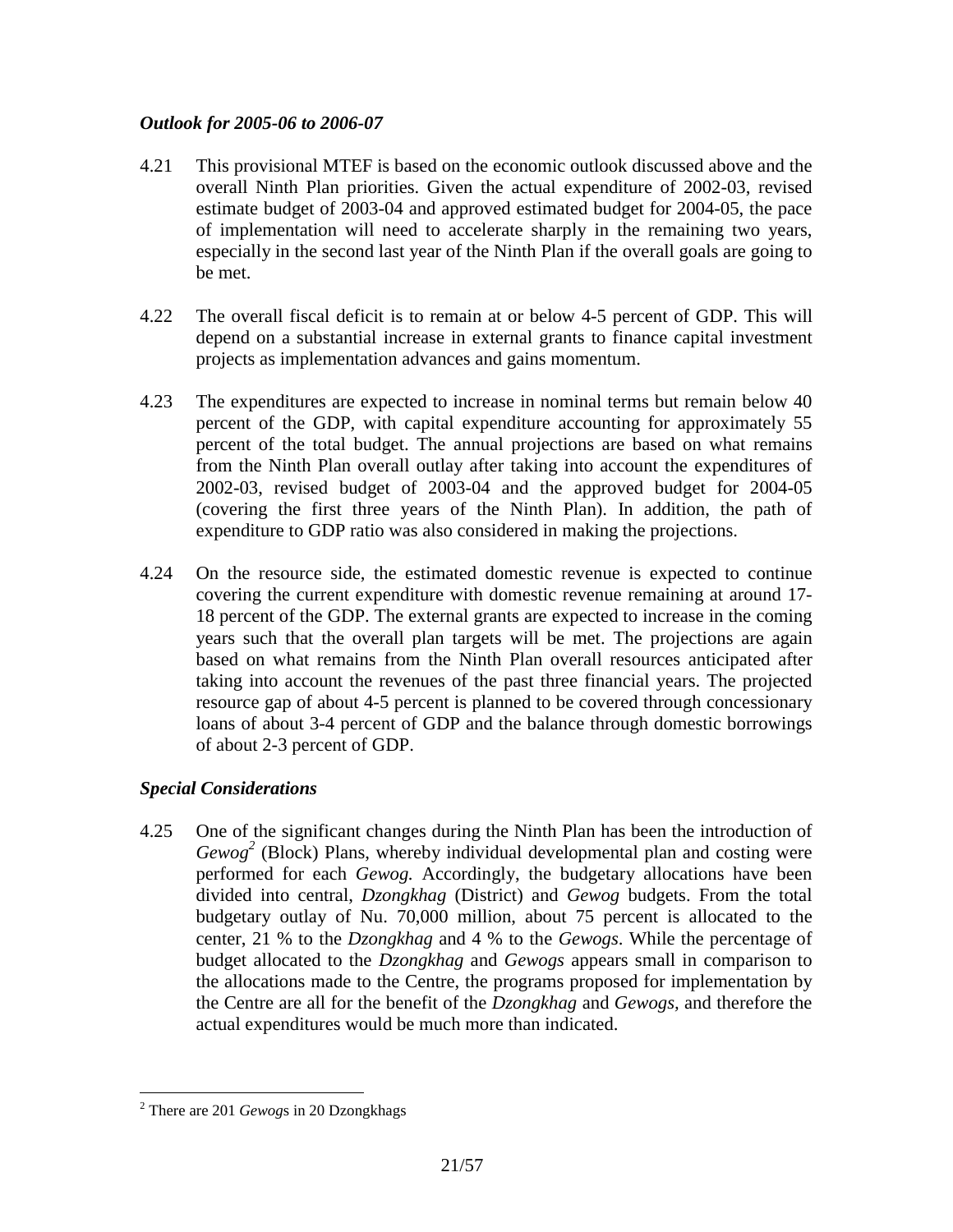- 4.26 The Central programs include those that require large investments, a high level of technical expertise, and inter-*Dzongkhag* coordination Therefore, programs such as rural electrification, rural access roads, rural telecommunications, purchase of farm machineries and equipment, and the human resource development of the *Dzongkhag* and *Gewogs* are budgeted in the center.
- 4.27 The *Dzongkhag*s will be responsible for implementation of programs that require inter-*Gewog* coordination, institutional strengthening and capacity development of their sectoral human resources. While *Gewog* programs will be implemented by the *Gewogs* themselves, the *Dzongkhag* will be responsible for the coordination, supervision, quality control and providing technical backstopping to the *Gewogs*. The largest portion of the *Dzongkhag* budget is allocated to the Education sector as the responsibility of establishing and maintaining the educational infrastructure at the lower secondary, middle secondary and higher secondary levels have been devolved to the *Dzongkhag* from the center. The construction of district hospitals, Basic Health Units and development of satellite townships in the *Dzongkhag* are some of the other major programs included in the *Dzongkhag* budget.
- 4.28 Gewog programs consist mainly of social and rural infrastructure development such as construction of farm roads, out reach clinics, primary and community schools, irrigation facilities, suspension bridges and mule tracks and rural water supply schemes. These programs were prioritized by the Gewogs based on potential, needs and their ability to participate in terms of labour contribution, land acquisition, etc. The agriculture sector receives the highest budgetary allocation, as the Gewogs would implement most of the activities in this sector with technical support from the Dzongkhag.

# **5. Sectoral Strategies**

5.1 The MTEF presented in the previous section and the Ninth Plan places strong emphasis on poverty reduction and this is reflected in the sectoral strategies described below. As shown on Table 4, the Ninth Plan focuses on enhanced access to health and education facilities, and infrastructure development such as roads, electricity and rural telecommunications. Thus, 24 percent of the total budget is allocated to the social sectors (health and education) followed by roads, agriculture and electricity, each receiving an allocation of 10 percent of the total. These strategies are consistent with the MDGs.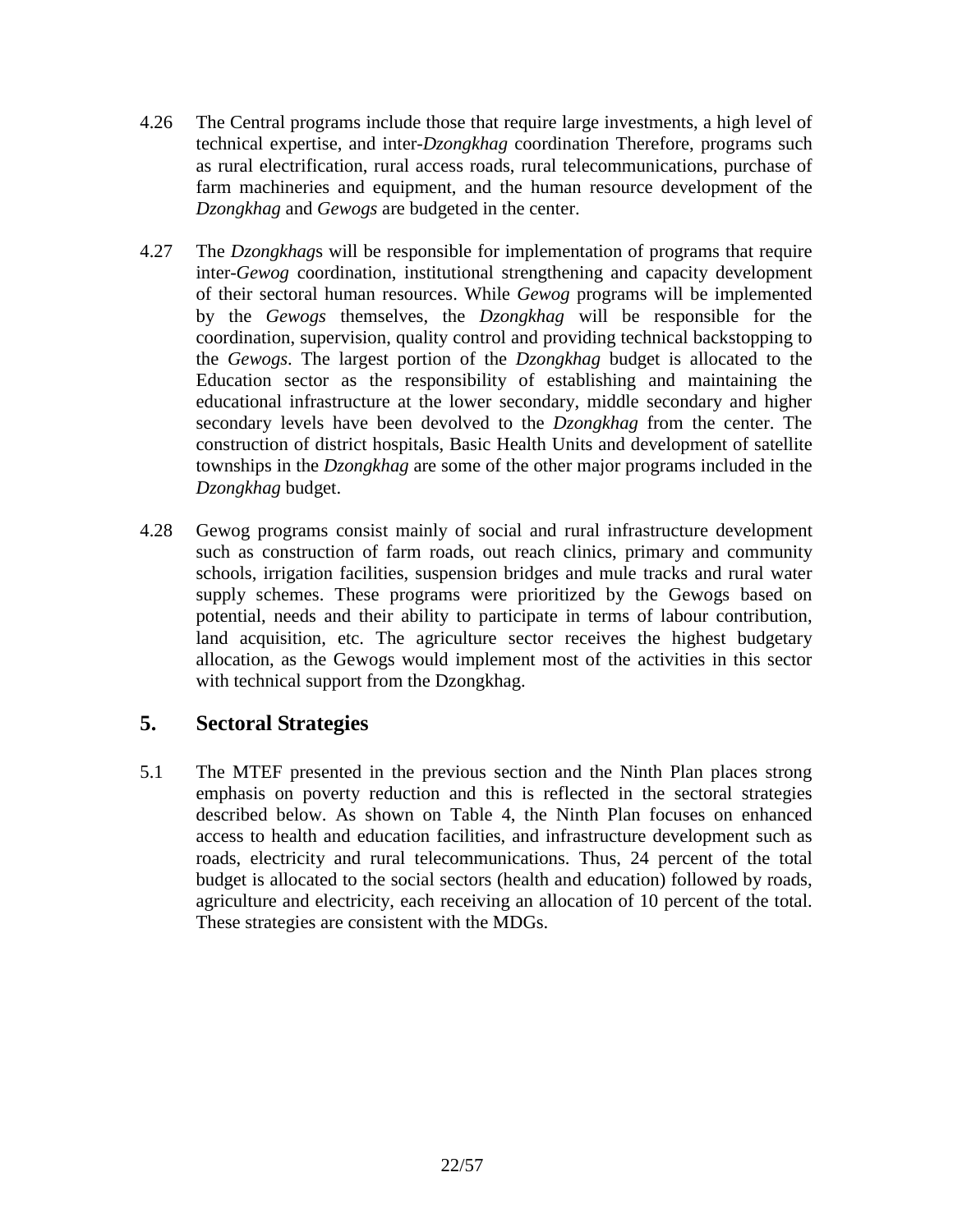| <b>Sectors</b>                                       | <b>Centre</b>     | $\frac{0}{0}$ | <b>Dzongkhag</b>                                     | $\frac{0}{0}$ | Geog            | $\frac{6}{6}$ | <b>Total</b>     | $\frac{6}{6}$ |
|------------------------------------------------------|-------------------|---------------|------------------------------------------------------|---------------|-----------------|---------------|------------------|---------------|
| Health<br>$\&$                                       |                   |               |                                                      |               |                 |               |                  |               |
| Education                                            | 7,102.800         | 13.4%         | 8,946.560                                            | 60.1%         | 578.123         |               | 25.8% 16,627.483 | 23.8%         |
| Agriculture                                          | 4,548.361         | 8.6%          | 1,561.415                                            |               | 10.5% 1,044.915 | 46.6%         | 7,154.691        | 10.2%         |
| Human                                                |                   |               |                                                      |               |                 |               |                  |               |
| Settlement                                           | 2,587.379         | 4.9%          | 1,492.272                                            | 10.0%         |                 | $0.0\%$       | 4,079.651        | 5.8%          |
| Communications                                       | 1,135.495         | 2.1%          |                                                      | 0.0%          |                 | 0.0%          | 1,135.495        | 1.6%          |
| Roads                                                | 6,660.259         | 12.6%         | 135.650                                              | 0.9%          | 204.347         | 9.1%          | 7,000.256        | 10.0%         |
| Energy                                               | 6,217.949         | 11.8%         | 141.935                                              | 1.0%          |                 | 0.0%          | 6,359.884        | 9.1%          |
| Public<br>General                                    |                   |               |                                                      |               |                 |               |                  |               |
| Services                                             | 16,021.010        | 30.3%         | 2,602.183                                            | 17.5%         | 413.385         |               | 18.4% 19,036.578 | 27.2%         |
| Debt Service                                         | 3,842.286         | 7.3%          |                                                      | 0.0%          |                 | 0.0%          | 3,842.286        | 5.5%          |
| Others                                               | 4,763.680         | 9.0%          |                                                      | 0.0%          |                 | 0.0%          | 4,763.680        | 6.8%          |
| <b>Total</b>                                         | 52,879.219 100.0% |               | 14,880.015 100.0% 2,240.770 100.0% 70,000.000 100.0% |               |                 |               |                  |               |
| $\frac{1}{2}$<br><b>of</b><br><b>Total</b><br>Outlay |                   | 75.5%         |                                                      | 21.3%         |                 | 3.2%          |                  | 100.0%        |

**Table 4: Sectoral Allocations as laid out in the Ninth Plan** 

## *Education Sector:*

- 5.2 *Current situation:* The high priority given to the education sector has resulted in an increase in the gross primary enrolment ratio from 55 percent in 1991 to 81 percent in 2003, an annual increase of about 6-7 percent. The girl's enrolment ratio has also risen significantly, from 39 percent in 1990 to 47 percent in 2003. There has also been a substantial rise in the share of school children completing seven years of primary school (grades 1 through 7), doubling in the 1990s to reach 69 percent in 2001. Adult literacy increased from 48 percent in 1994 to 54 percent in 2000. This progress suggests that Bhutan is on track to achieve the MDGs related to education.
- 5.3 While significant progress has been made, the education sector is still confronted with several challenges. The difficult terrain and widely scattered population makes provision of educational services very costly and does not allow economies of scale. The education system as a whole suffers from a critical shortage of educational facilities and an inadequate number of qualified and competent teachers. The retention rate, while it has improved over the years, still remains high. Of the 100 children enrolling in primary schools, only 69 complete seven years of primary education, 54 complete Class VIII and 39 reach class X. The repetition rate remains high at an annual average of 14 percent.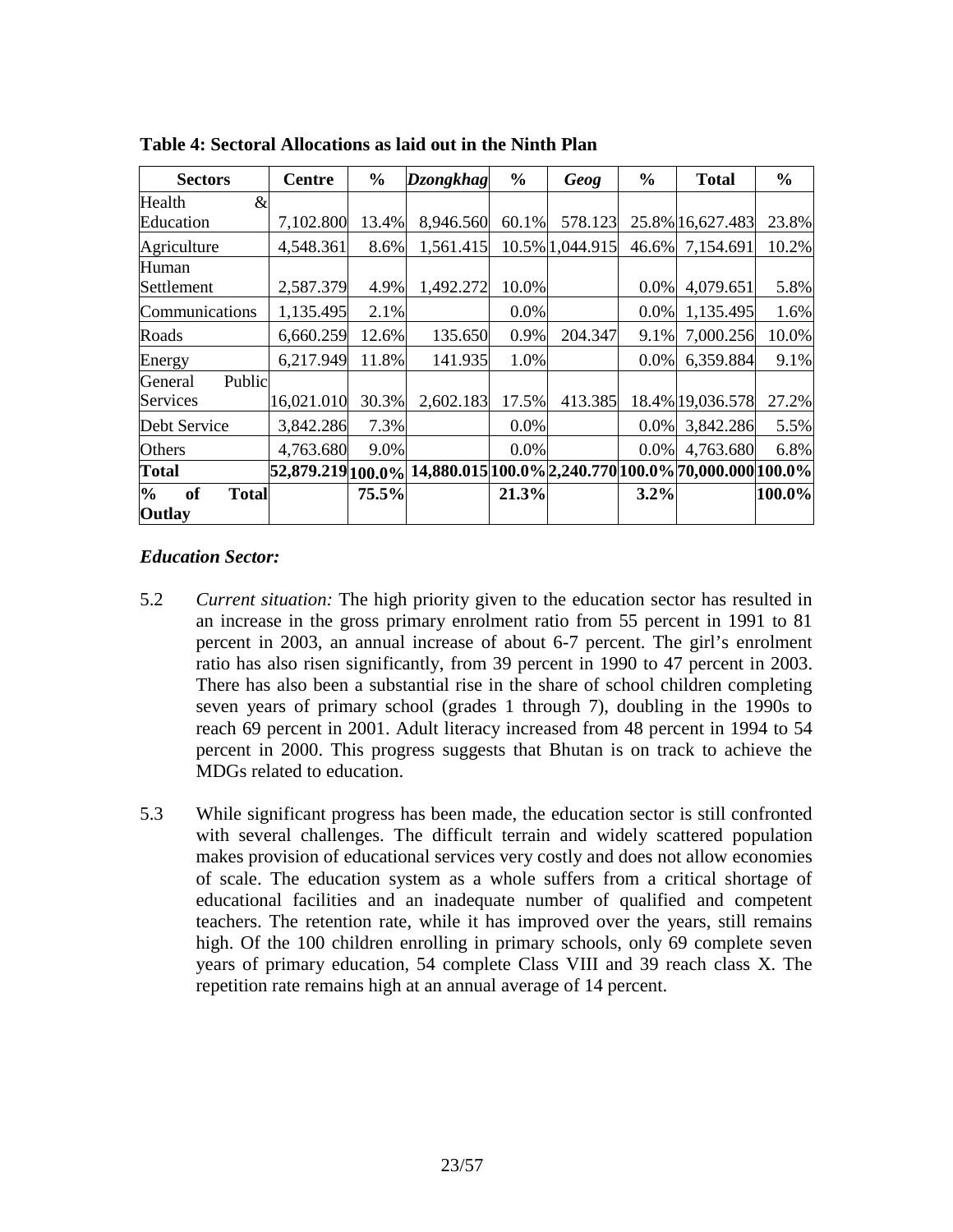- 5.4 *Objectives:* The main goals set out for the Ninth Plan include:
	- Providing support mechanisms for early childhood care and development for children between 0-6 years on a pilot basis;
	- Enhancing enrolment of children between 6-12 years of age in primary schools to 90-95 percent by 2007;
	- Enhancing the quality of education comparable to international standards;
	- Improving and expanding youth guidance and career counseling and value education for wholesome development of the youth;
	- Increasing the basic level from class VIII to X;
	- Increasing promotion proportion from class X to XI from 38 percent to 56 percent by 2007;
	- Developing a higher education system under the umbrella of a National University;
	- Enhancing the literacy rate from 54 percent to 80 percent and establish a system of continuing and life long education opportunities;
	- Establishing a program of inclusive education for children who are physically and mentally challenged;
	- Strengthening and improving the education management system with particular emphasis on the school level management; and
	- Developing a more sustainable education system through the introduction of private participation and cost sharing measures.
- 5.5 *Strategies:* The main thrust of the Education sector strategy in the Ninth Plan is to increase access and reach the un-reached, further develop the curriculum, improve the teacher pupil ratio, and expand educational facilities. The major programs proposed to improve the quality of education include: a) constructing 120 community schools, 26 lower secondary and 23 middle and higher secondary schools, b) expanding the facilities at Sherubtse College to increase enrollment from 600 to 1000 students, c) increasing facilities at the two in-country teachers training institutes to increase the intake of trainee teachers from 900 to 1,470, d) providing special education for the disabled, e) continuing adult literacy programs, and e) establishing the national university of Bhutan.
- 5.6 *Financing:* The continued high priority given to the education sector has been translated into a spending allocation of 15 percent of the total budget (Table 5).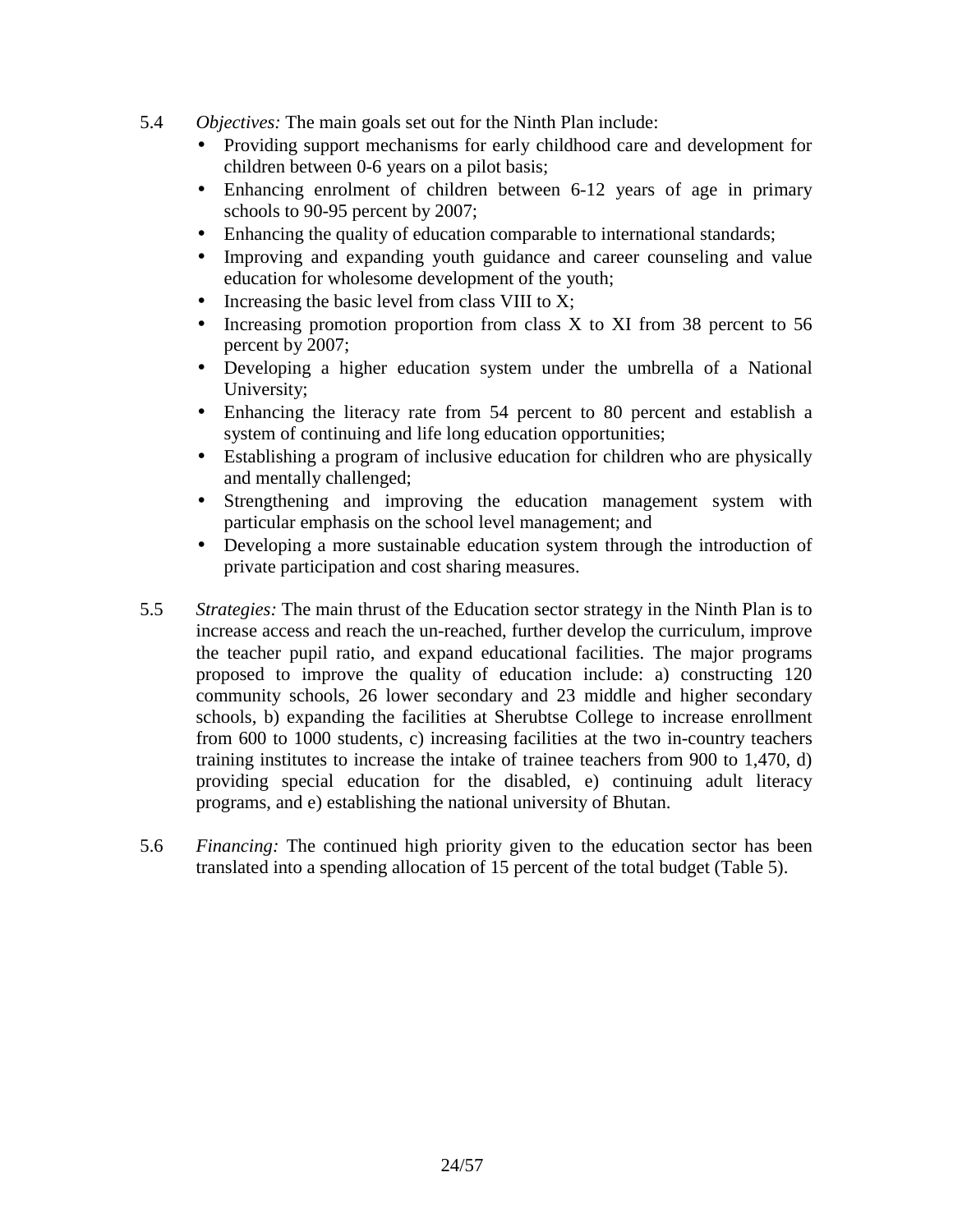| <b>Education Actual Expt.</b> |        | <b>Revised</b><br><b>Budget</b> |             |               |             | Approved<br><b>Budget</b> |             | <b>Annual Projections</b> |             |               | <b>Total for the</b><br><b>Ninth Plan</b> |               |
|-------------------------------|--------|---------------------------------|-------------|---------------|-------------|---------------------------|-------------|---------------------------|-------------|---------------|-------------------------------------------|---------------|
|                               |        | 2002-03                         | 2003-04     |               | 2004-05     |                           |             | 2005-06                   |             | 2006-07       |                                           |               |
|                               | Amt.   | $\%$                            | Amt.        | $\frac{0}{0}$ | Amt.        | $\%$                      | Amt.        | $\frac{0}{0}$             | Amt.        | $\frac{0}{0}$ | Amt.                                      | $\%$          |
|                               |        | Sector                          |             | Sector        |             | Sector                    |             | Sector                    |             | Sector        |                                           | Sector        |
|                               |        | <b>Budget</b>                   |             | <b>Budget</b> |             | <b>Budget</b>             |             | <b>Budget</b>             |             | <b>Budget</b> |                                           | <b>Budget</b> |
| Current                       | 988.0  |                                 | 75% 1046.7  |               | 71% 1221.1  |                           | 55% 1089.4  |                           | 41% 1006.2  | 40%           | 5351.4                                    | 52%           |
| Capital                       | 334.5  | 25%                             | 433.5       |               | 29% 1017.4  |                           | 45% 1540.0  |                           | 59% 1532.6  | 60%           | 4858.0                                    | 48%           |
| <b>Total</b>                  | 1322.5 |                                 | 100% 1480.2 |               | 100% 2238.5 |                           | 100% 2629.4 |                           | 100% 2538.8 |               | 100% 10209.4                              | 100%          |
|                               |        |                                 |             |               |             |                           |             |                           |             |               |                                           |               |
| Centre                        | 526.4  | 40%                             | 505.5       | 34%           | 932.9       | 42%                       | 320.1       | 12%                       | 311.7       | 12%           | 2596.9                                    | 25%           |
| <b>Dzongkhag</b>              | 792.1  | 60%                             | 931.8       |               | 63% 1250.5  |                           | 56% 2166.1  |                           | 82% 2123.7  | 84%           | 7264.2                                    | 71%           |
| Geog                          | 4.0    | 0%                              | 42.9        | 3%            | 55.1        | 2%                        | 143.2       | 5%                        | 103.4       | 4%            | 348.3                                     | 3%            |
| <b>Total</b>                  | 1322.5 |                                 | 100% 1480.2 |               | 100%2238.5  |                           | 100% 2629.4 |                           | 100% 2538.8 |               | 100% 10209.4                              | 100%          |

**Table 5: Projected Annual Expenditure & Allocations**

## *Health Sector:*

- 5.7 *Current situation*: The results of the National Health Survey conducted in 2000 (Table 6) shows that substantial progress has been made since 1994. About 78.2 percent of Bhutanese villages have access to health facilities within two hours walking distance, and about 89 percent have such services within three hours walking distance. On current trends, Bhutan is likely to reach the MDGs related to health.
- 5.8 The rugged terrain and sparse population continue to pose major obstacles to the delivery of health services. Efficient and effective delivery of these services to the remotest areas will depend in part on using modern technologies such as telemedicine and alternative methods.

|                                                | 1994      | 2000      |
|------------------------------------------------|-----------|-----------|
| Infant Mortality Rate per 1000 live births     | 70.7      | 60.5      |
| Under five Mortality Rate per 1000 live births | 96.9      | 84.0      |
| Maternal Mortality Rate per 1000 live births   | 3.8       | 2.55      |
| Crude Birth Rate per 1000 population           | 39.9      | 34.09     |
| Crude Death Rate per 1000 population           | 9.0       | 8.64      |
| Contraceptive Prevalence Rate %                | 18.8      | 30.7      |
| Access to Safe Drinking Water %                | <b>NA</b> | 77.8      |
| <b>Sanitation Coverage %</b>                   | <b>NA</b> | 88.0      |
| Average Life Expectancy at Birth               | 66        | <b>NA</b> |
| Population Growth Rate %                       | 3.1       | 2.5       |

#### **Table 6: Heath Indicators**

National Health Survey 1994 & 2000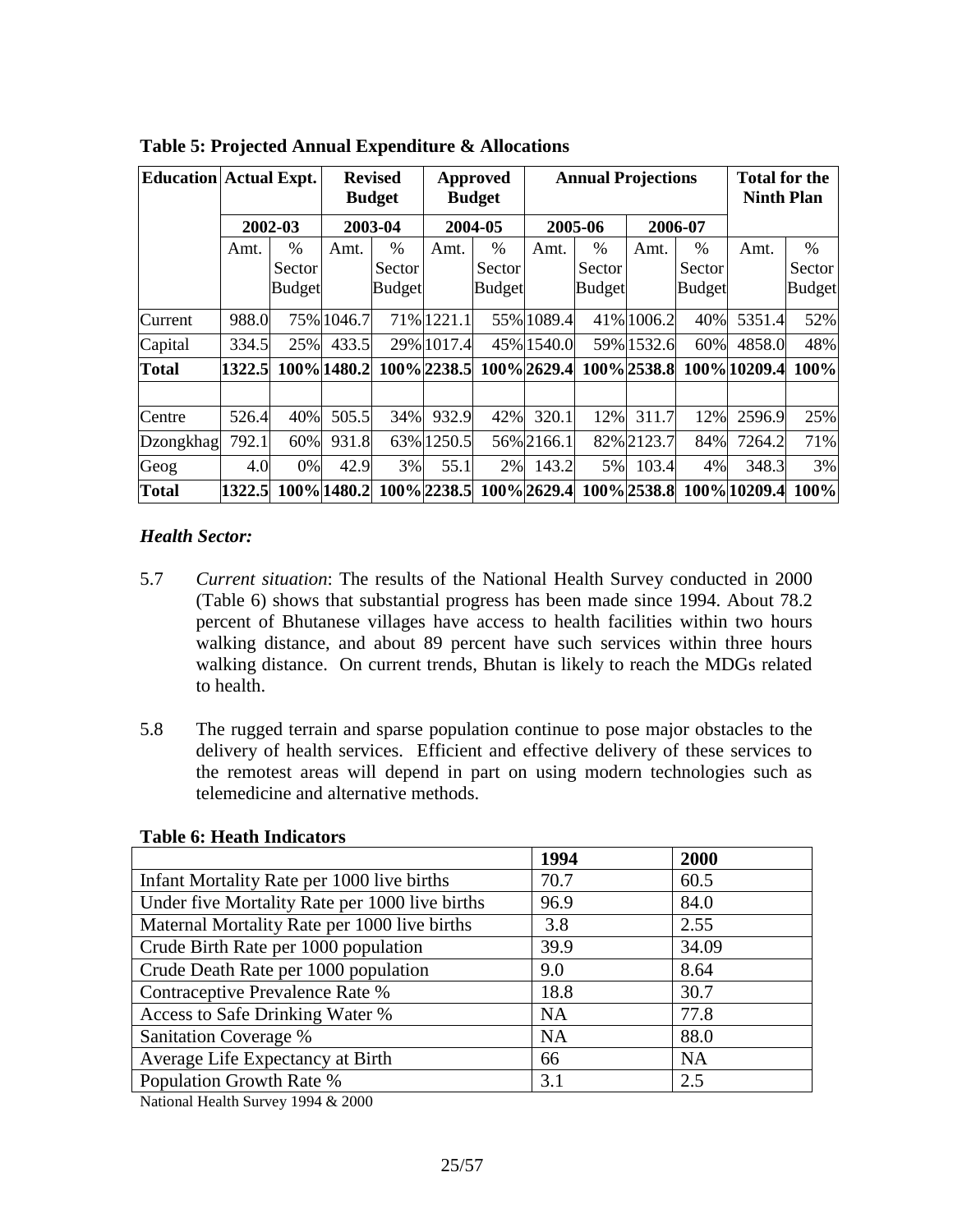- 5.9 *Objectives:* The RGoB seeks to further improve the health status of Bhutan by: a) improving the quality of health services, b) expanding access to reach the unreached, c) enhancing the sustainability of health services, d) strengthening the health management information system and research, e) intensifying reproductive health services and family planning, f) addressing and controlling existing and emerging health problems, and g) strengthening the traditional medicine system and integrating it with general health services. The RGoB expects several health related targets to be met by the end of the Ninth Plan, and seeks to facilitate 100 percent access to clean water and safe sanitation, slow the population growth rate to 2.3 percent, halve infant mortality per 1000 live births to 30, reduce the under-5 mortality rate per 1000 live births from 84 to 50, and lower the maternal mortality rate from 2.6 to 1.5.
- 5.10 *Strategies:* The major goals of the Health Sector include a) improving the doctor patient ratio through human resource development, b) monitoring and preventing STD/HIV/AIDS through information, education and communication programs, and c) enhancing the financial sustainability of health services, particularly for ensuring the availability of essential drugs and vaccines.
- 5.11 *Financing:* The health sector is budgeted to receive Nu. 6,418 million or about 10 % of the total Ninth Plan outlay (Table 7). Although spending during the first year of the Ninth Plan has been slower than anticipated, activity will increase in the coming years.

| <b>Health</b>              | Actual<br>Expt. |               | <b>Revised</b><br><b>Approved</b><br><b>Budget</b><br><b>Budget</b> |               |             |               | <b>Annual Projections</b> |               |             |               | <b>Total for the</b><br><b>Ninth Plan</b> |               |
|----------------------------|-----------------|---------------|---------------------------------------------------------------------|---------------|-------------|---------------|---------------------------|---------------|-------------|---------------|-------------------------------------------|---------------|
|                            |                 | 2002-03       | 2003-04                                                             |               | 2004-05     |               |                           | 2005-06       |             | 2006-07       |                                           |               |
|                            | Amt.            | $\%$          | Amt.                                                                | $\frac{0}{0}$ | Amt.        | $\%$          | Amt.                      | $\%$          | Amt.        | $\%$          | Amt.                                      | $\%$          |
|                            |                 | Sector        |                                                                     | Sector        |             | <b>Sector</b> |                           | Sector        |             | Sector        |                                           | Sector        |
|                            |                 | <b>Budget</b> |                                                                     | <b>Budget</b> |             | <b>Budget</b> |                           | <b>Budget</b> |             | <b>Budget</b> |                                           | <b>Budget</b> |
| Current                    | 561.7           |               | 66% 650.1                                                           | 67%           | 704.5       |               | 45% 1007.5                |               | 66% 1010.0  |               | 66% 3933.8                                | 61%           |
| Capital                    | 287.0           |               | 34% 322.7                                                           | 33%           | 845.7       | 55%           | 520.0                     | 34%           | 508.9       |               | 34% 2484.3                                | 39%           |
| <b>Total</b>               | 848.7           | 100% 972.7    |                                                                     |               | 100% 1550.2 |               | 100% 1527.5               |               | 100% 1518.9 |               | 100%6418.1                                | 100%          |
|                            |                 |               |                                                                     |               |             |               |                           |               |             |               |                                           |               |
| Centre                     | 642.8           |               | 76% 724.1                                                           |               | 74% 1239.3  | 80%           | 950.8                     | 62%           | 948.8       |               | 62% 4505.8                                | 70%           |
| Dzongkhag <sup>205.6</sup> |                 |               | 24% 237.6                                                           | 24%           | 297.3       | 19%           | 480.0                     | 31%           | 461.9       |               | 30% 1682.4                                | 26%           |
| Geog                       | 0.3             | 0%            | 11.0                                                                | 1%            | 13.6        | $1\%$         | 96.7                      | 6%            | 108.2       | 7%            | 229.8                                     | 4%            |
| <b>Total</b>               | 848.7           | 100% 972.7    |                                                                     |               | 100% 1550.2 |               | 100% 1527.5               |               | 100% 1518.9 |               | 100%6418.1                                | 100%          |

**Table 7: Projected Annual Expenditure & Allocations**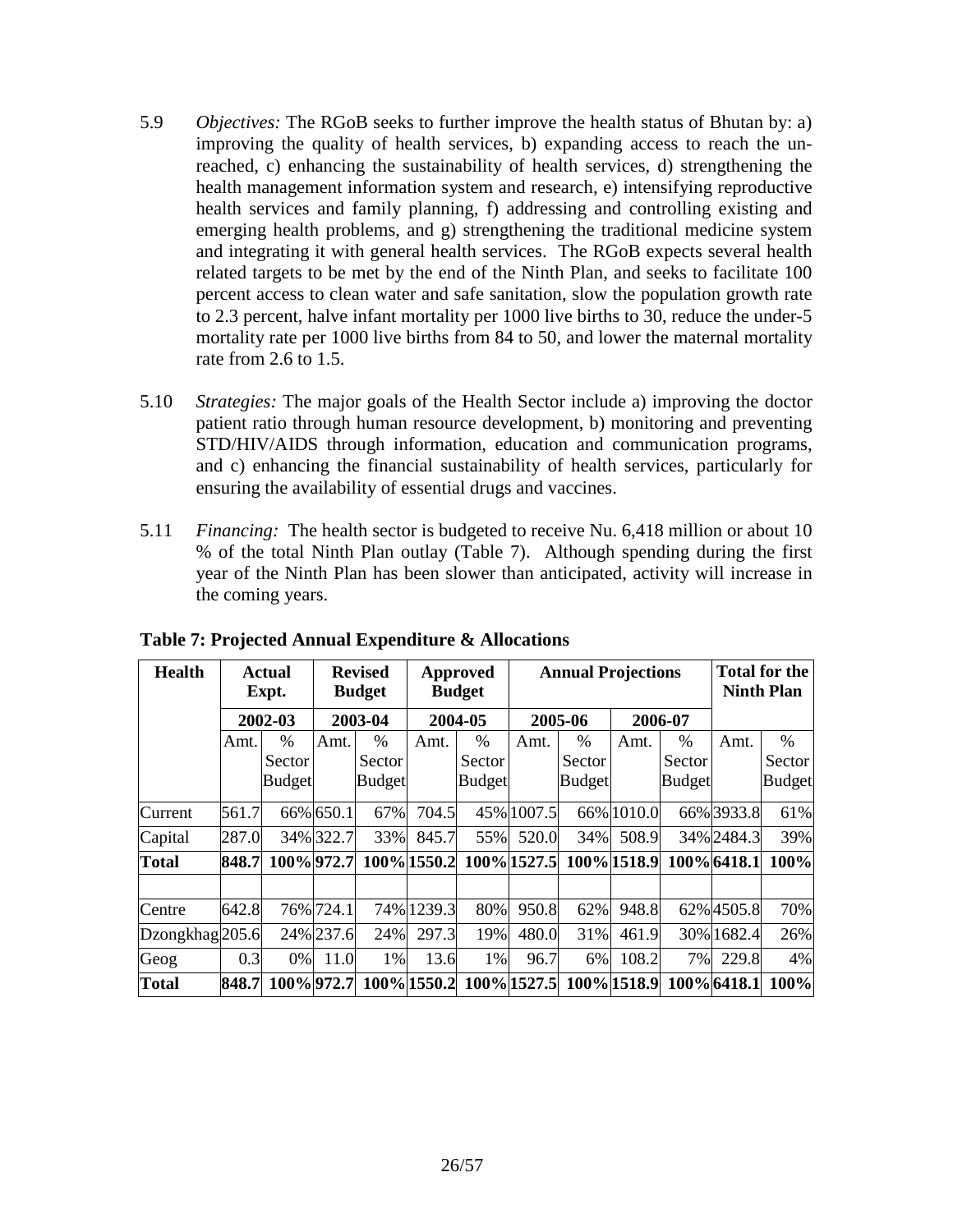#### *Agricultural Sector (Renewable Natural Resources):*

- 5.12 *Current Situation:* The most recent Poverty Assessment Report conducted in 2000 shows that there is a grain deficit in 63 out of 201 *Gewogs*, such that a substantial portion of poor household income is spent on buying food grains. This is mainly due to poor productivity and shortage of cultivable land. Average land holding per rural household consisting of family of six members was 3.4 acres, and fragmentation is a major concern. About 79 percent of the population lives in rural areas and 75 percent of the workforce is engaged in RNR.
- 5.13 The major challenges for the sector in the Ninth Plan will be to increase productivity and ensuring equitable distribution of land. The balancing of existing strong environmental conservation policies with the emerging socio-economic needs would be an important challenge to be addressed. Shortages of farm labour due to increasing rural-urban migration is becoming a major problem
- 5.14 *Objectives*: The objectives of the agriculture sector set out for the Ninth Plan are:
	- Enhancing rural income;
	- Achieving national food security;
	- Conserving and managing natural resources; and
	- Generating employment opportunities.
- 5.15 *Strategies*: The major strategies include a) creation enabling policy and legal framework; b) farm mechanization and use of appropriate technology; c) increasing access through creation of new infrastructure; d) diversifications and encouraging "high value and low volume" products; and e) research and development.
- 5.16 *Financing:* Given that agriculture sector plays a crucial role in rural development, the Ninth Plan allocates close to 10 percent of the total budget to fund improvements in the sector.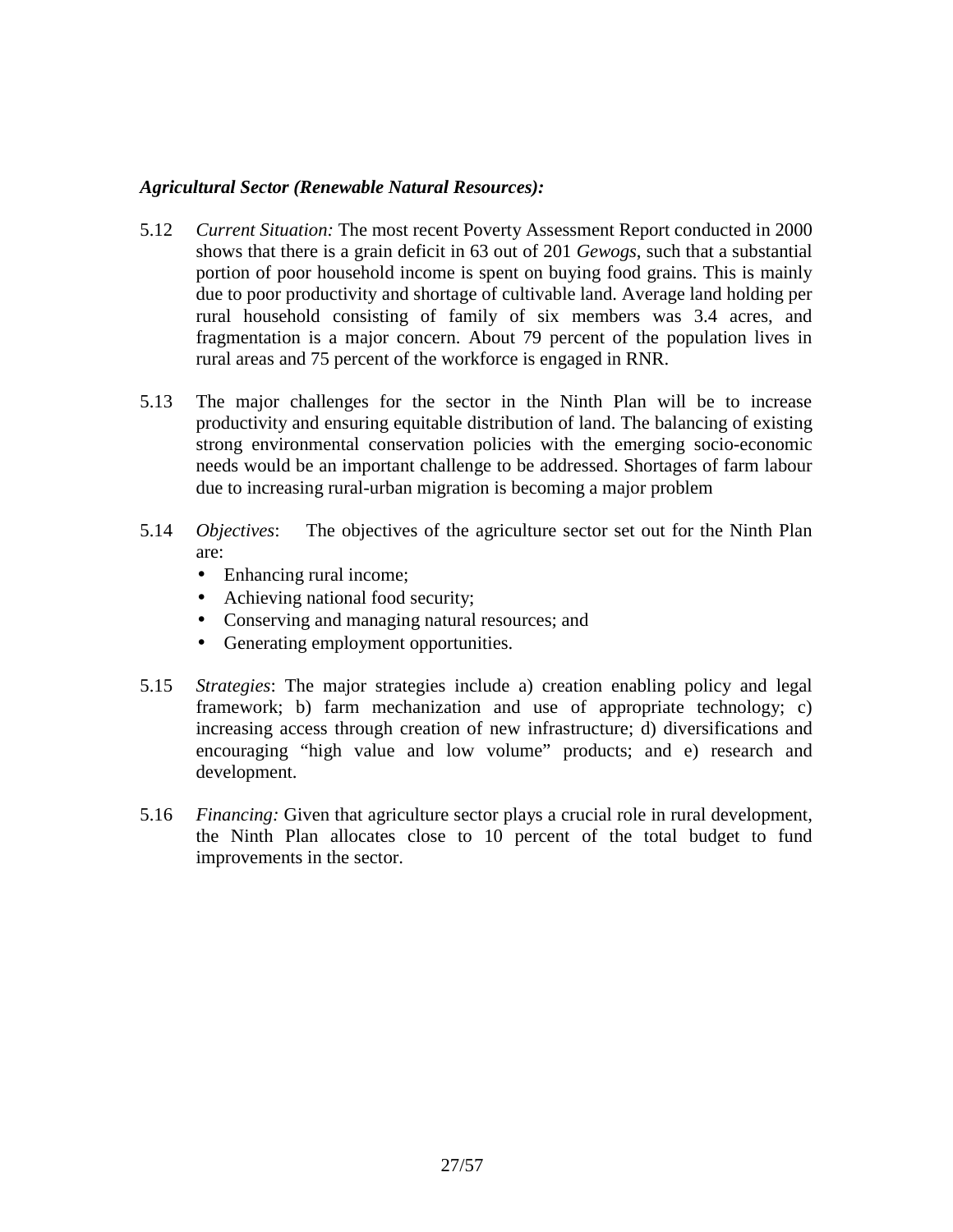| <b>RNR</b>   | <b>Actual Expt.</b> |               |             |               | <b>Revised</b><br><b>Budget</b> |               |             | Approved<br><b>Budget</b> |             | <b>Annual Projections</b> |             |               |  | <b>Total for the</b><br><b>Ninth Plan</b> |
|--------------|---------------------|---------------|-------------|---------------|---------------------------------|---------------|-------------|---------------------------|-------------|---------------------------|-------------|---------------|--|-------------------------------------------|
|              | 2002-03             |               |             | 2003-04       |                                 | 2004-05       |             | 2005-06                   |             | 2006-07                   |             |               |  |                                           |
|              | Amt.                | $\%$          | Amt.        | $\%$          | Amt.                            | $\%$          | Amt.        | %                         | Amt.        | $\%$                      | Amt.        | $\%$          |  |                                           |
|              |                     | Sector        |             | Sector        |                                 | Sector        |             | Sector                    |             | Sector                    |             | Sector        |  |                                           |
|              |                     | <b>Budget</b> |             | <b>Budget</b> |                                 | <b>Budget</b> |             | <b>Budget</b>             |             | <b>Budget</b>             |             | <b>Budget</b> |  |                                           |
| Current      | 574.8               | 45%           | 711.6       | 50%           | 741.2                           | 50%           | 740.0       | 47%                       | 741.3       |                           | 53% 3508.9  | 49%           |  |                                           |
| Capital      | 698.9               | 55%           | 705.5       | 50%           | 747.7                           | 50%           | 834.0       | 53%                       | 659.6       |                           | 47% 3645.8  | 51%           |  |                                           |
| <b>Total</b> | 1273.7              |               | 100% 1417.1 |               | 100% 1488.9                     |               | 100% 1574.0 |                           | 100% 1400.9 |                           | 100%7154.7  | 100%          |  |                                           |
|              |                     |               |             |               |                                 |               |             |                           |             |                           |             |               |  |                                           |
| Centre       | 1113.7              |               | 87% 1125.2  |               | 79% 1081.7                      |               | 73% 1007.0  | 64%                       | 844.9       |                           | 60% 4548.4  | 64%           |  |                                           |
| Dzongkhag    | 155.3               | 12%           | 203.3       | 14%           | 245.5                           | 16%           | 338.0       | 21%                       | 335.0       |                           | 24% 1561.4  | 22%           |  |                                           |
| Geog         | 4.6                 | $0\%$         | 88.6        | 6%            | 161.7                           | 11%           | 229.0       | 15%                       | 221.0       |                           | 16% 1044.9  | 15%           |  |                                           |
| <b>Total</b> | 1273.7              |               | 100% 1417.1 |               | 100% 1488.9                     |               | 100% 1574.0 |                           | 100% 1400.9 |                           | 100% 7154.7 | 100%          |  |                                           |

**Table 8: Projected Annual Expenditure & Allocations**

## *Road Sector:*

1

- 5.17 *Current Situation:* For a landlocked country with no navigable rivers, an efficient and reliable road network plays an important role in socio-economic development of a country. The various poverty surveys carried out in the past reveal that those communities further from the road network are worse off than those near the roads. In view of its importance, the Royal Government has accorded a high priority to infrastructure expansion and building, including roads, during the 9FYP. At present, Bhutan is internally connected with a road network of 4020 kilometers<sup>3</sup>, including 1,558 kilometers of national highway.
- 5.18 The fragile terrain, scattered population and strong environmental policy make development and maintenance of road network a major challenge in Bhutan.
- *5.19 Objectives:* The main objectives of the road sector in the Ninth Plan are:
	- Improving accessibility to social and economic activities by building more roads; and
	- Enhancing the existing network with a view to reduce travel time, road user costs and transportation cost for goods and services.
- 5.20 *Strategy:* The major strategies include a) the promotion of private sector participation, b) the automation of road works, c) the adoption of environmentally friendly road construction techniques, and d) the construction of 77 kilometers of national highway, 123 kilometers of feeder roads connecting farms roads to the

<sup>&</sup>lt;sup>3</sup> Comparative Socio-economic Indicators for Bhutan, March 2004, NSB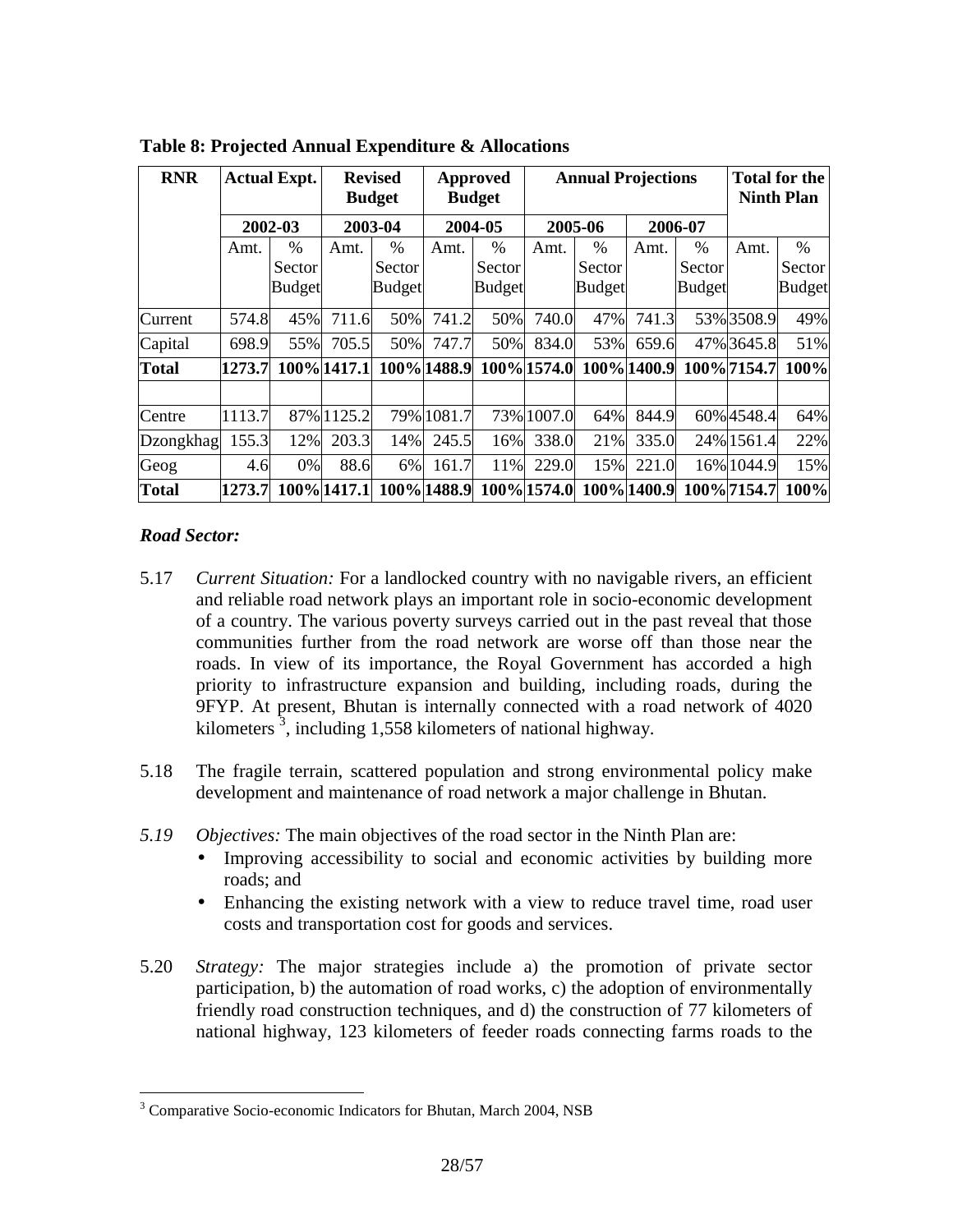main road networks, and the replacement and the construction of about eight bridges.

5.21 *Financing:* With an allocation of 10 percent of the total outlay, the road sector will play an important role in improving the socio-economic conditions particularly of the rural farmers.

| <b>Roads</b> | <b>Actual</b><br>Expt. |               |             | <b>Revised</b><br><b>Budget</b> |             | Approved<br><b>Budget</b> |             | <b>Annual Projections</b>                |             |               |             | <b>Total for the</b><br><b>Ninth Plan</b> |
|--------------|------------------------|---------------|-------------|---------------------------------|-------------|---------------------------|-------------|------------------------------------------|-------------|---------------|-------------|-------------------------------------------|
|              |                        | 2002-03       |             | 2003-04                         |             | 2004-05                   |             | 2005-06                                  |             | 2006-07       |             |                                           |
|              | Amt.                   | $\%$          | Amt.        | $\%$                            | Amt.        | $\frac{0}{0}$             | Amt.        | $\frac{0}{0}$                            | Amt.        | $\%$          | Amt.        | $\%$                                      |
|              |                        | Sector        |             | Sector                          |             | Sector                    |             | Sector                                   |             | Sector        |             | Sector                                    |
|              |                        | <b>Budget</b> |             | <b>Budget</b>                   |             | <b>Budget</b>             |             | <b>Budget</b>                            |             | <b>Budget</b> |             | <b>Budget</b>                             |
| Current      | 194.4                  | 22%           | 206.7       | 15%                             | 192.9       | 13%                       | 335.4       | 20%                                      | 339.4       |               | 21% 1268.8  | 18%                                       |
| Capital      | 673.8                  |               | 78% 1175.4  |                                 | 85% 1248.9  |                           | 87% 1344.7  |                                          | 80% 1288.5  |               | 79% 5731.4  | 82%                                       |
| <b>Total</b> | 868.3                  |               | 100% 1382.2 |                                 | 100% 1441.8 |                           | 100% 1680.1 |                                          | 100% 1627.9 |               | 100% 7000.3 | 100%                                      |
|              |                        |               |             |                                 |             |                           |             |                                          |             |               |             |                                           |
| Centre       | 836.8                  |               | 96% 1337.6  |                                 | 97% 1412.1  |                           | 98% 1540.0  |                                          | 92% 1533.8  |               | 94% 6660.3  | 95%                                       |
| Dzongkhag    | 31.4                   | 4%            | 31.5        | 2%                              | 5.1         | 0%                        | 34.8        | 2%                                       | 32.9        | 2%            | 135.7       | 2%                                        |
| Geog         | 0.1                    | 0%            | 13.1        | 1%                              | 24.6        | 2%                        | 105.3       | 6%                                       | 61.2        | 4%            | 204.3       | 3%                                        |
| <b>Total</b> | 868.3                  |               | 100% 1382.2 |                                 | 100% 1441.8 |                           |             | 100\% 1680.1  100\% 1627.9  100\% 7000.3 |             |               |             | 100%                                      |

**Table 9: Projected Annual Expenditure & Allocations**

## *Energy Sector:*

- 5.22 *Current situation*: By the end of the Eighth Plan (2002), the country had harnessed a total of 444 MW, equivalent to about 1.4 percent of the total estimated potential of over 30,000 MW. Annual domestic consumption has grown at an average rate of 9.53 percent in the last five years from about 70 MW in 1995 to about 90 MW in 2000. Electricity exports to India increased from 1,354 million units in 1997 to 1,495 millions unit in 2000. Its contribution to the national exchequer was 45 percent of the total revenue generated. The construction of 1020 MW Tala Hydroelectric project and 38.6 MW Basochhu Hydroelectric Project (Lower Stage) is under implementation and expected to be commissioned during the Ninth Plan.
- 5.23 The main challenge is to continue to harness hydroelectric potential. While Bhutan has an abundant supply of relatively cheap hydroelectric power, there is still about 65 percent of the population without electricity. Bringing electricity to these communities is difficult given the country's topography and low economies of scale for extension of the grid to supply scattered settlements.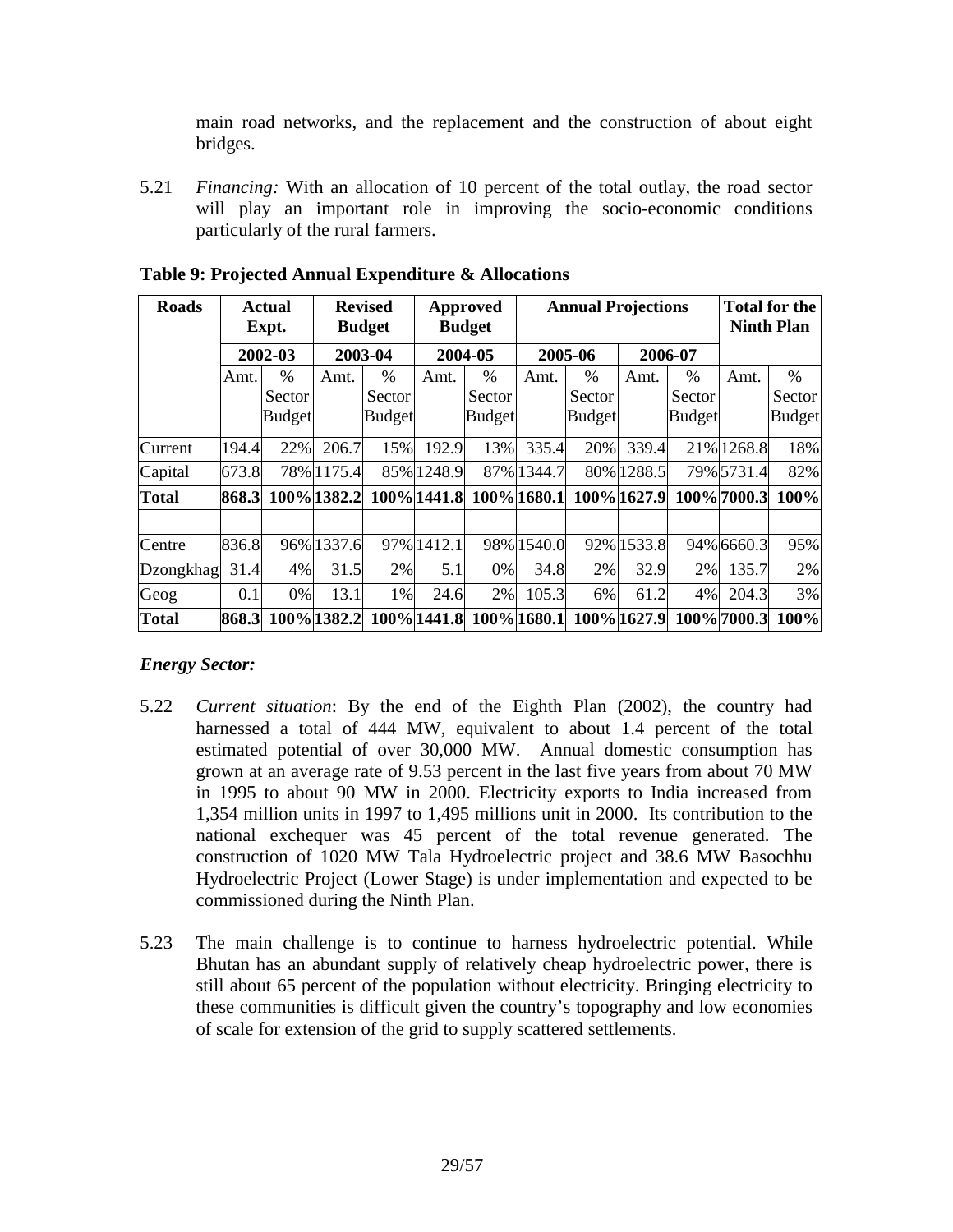- 5.24 *Objectives*: The goals of the hydropower sector set out for the Ninth Plan are:
	- Strengthening the economic self-reliance of the nation by realizing the electricity generation capacity;
	- Providing adequate, safe and reliable electricity through sustainable and environmentally friendly development of hydroelectric potential; and
	- 100 percent rural electrification by 2020.
- 5.25 *Strategies*: The energy sector strategies include a) conducting feasibility studies for micro-hydroelectricity sites where extension of grid supply is not possible, b) expanding rural electrification programs to improve the quality of life and well being of the people living in rural areas, c) studying the feasibility of harnessing 2,000 MW of hydroelectric power, and d) implementing two new hydroelectric power projects namely the 360 MW Mangdechhu Hydroelectric Power Plant and the 870 MW Punatsangchhu Hydroelectric Power Plan during the Ninth Plan. The major activities proposed are a) rural electrification targeting 15,000 households, three-fold increase over the Eighth Plan target of 5,000 household; b) construction of transmission grid from Tingtibi to Trongsa/Bumthang and Wangdue to Tsirang/Dagana and to Gelephu; c) preparation of energy and water resource master plan including feasibility studies of new hydroelectricity projects; and d) institutional strengthening and capacity building of energy sector.
- 5.26 *Financing:* The allocation of the energy sector does not include provision for mega hydroelectric projects such as the 360 MW Mangdechhu Hydroelectric Power Plant and the 870 MW Punatsangchhu Hydroelectric Power.

| <b>Energy</b>    | <b>Actual Expt.</b> |               |       | <b>Revised</b><br><b>Budget</b> | <b>Annual Projections</b><br>Approved<br><b>Budget</b> |               |           | <b>Total for the</b><br><b>Ninth Plan</b> |            |               |             |                     |
|------------------|---------------------|---------------|-------|---------------------------------|--------------------------------------------------------|---------------|-----------|-------------------------------------------|------------|---------------|-------------|---------------------|
|                  | 2002-03             |               |       | 2003-04                         |                                                        | 2004-05       |           | 2005-06                                   |            | 2006-07       |             |                     |
|                  | Amt.                | $\frac{0}{6}$ | Amt.  | %                               | Amt.                                                   | $\%$          | Amt.      | $\%$                                      | Amt.       | $\frac{0}{0}$ | Amt.        | $\%$                |
|                  |                     | Sector        |       | Sector                          |                                                        | Sector        |           | Sector                                    |            | Sector        |             | Sector <sup>1</sup> |
|                  |                     | <b>Budget</b> |       | <b>Budget</b>                   |                                                        | <b>Budget</b> |           | <b>Budget</b>                             |            | <b>Budget</b> |             | <b>Budget</b>       |
| <b>Current</b>   | 23.2                | 2%            | 27.8  | 3%                              | 32.9                                                   | 6%            | 40.0      | 7%                                        | 43.0       |               | 7% 1857.4   | 29%                 |
| Capital          | 992.4               | 98%           | 816.6 |                                 | 97% 542.6                                              |               | 94% 550.0 |                                           | 93% 550.0  |               | 93% 4502.5  | 71%                 |
| <b>Total</b>     | 1015.6              | 100% 844.4    |       | 100% 575.6                      |                                                        | $100\%$ 590.0 |           | 100% 593.0                                |            |               | 100% 6359.9 | 100%                |
|                  |                     |               |       |                                 |                                                        |               |           |                                           |            |               |             |                     |
| Centre           | 1015.6              | 100%          | 844.4 |                                 | 100% 575.6                                             | 100%          | 590.0     |                                           | 100% 593.0 |               | 100% 6217.9 | 98%                 |
| <b>Dzongkhag</b> | 0.0                 | $0\%$         | 0.0   | $0\%$                           | 0.0                                                    | 0%            | 0.0       | 0%                                        | 0.0        | 0%            | 141.9       | 2%                  |
| <b>Total</b>     | 1015.6              | 100% 844.4    |       | 100% 575.6                      |                                                        | $100\%$ 590.0 |           | 100% 593.0                                |            |               | 100% 6359.9 | 100%                |

**Note:** As the activities are being implemented by the Bhutan Power Corporation, it is assumed that only some parts of the 9FYP outlay earmarked for the Energy sector will be expended.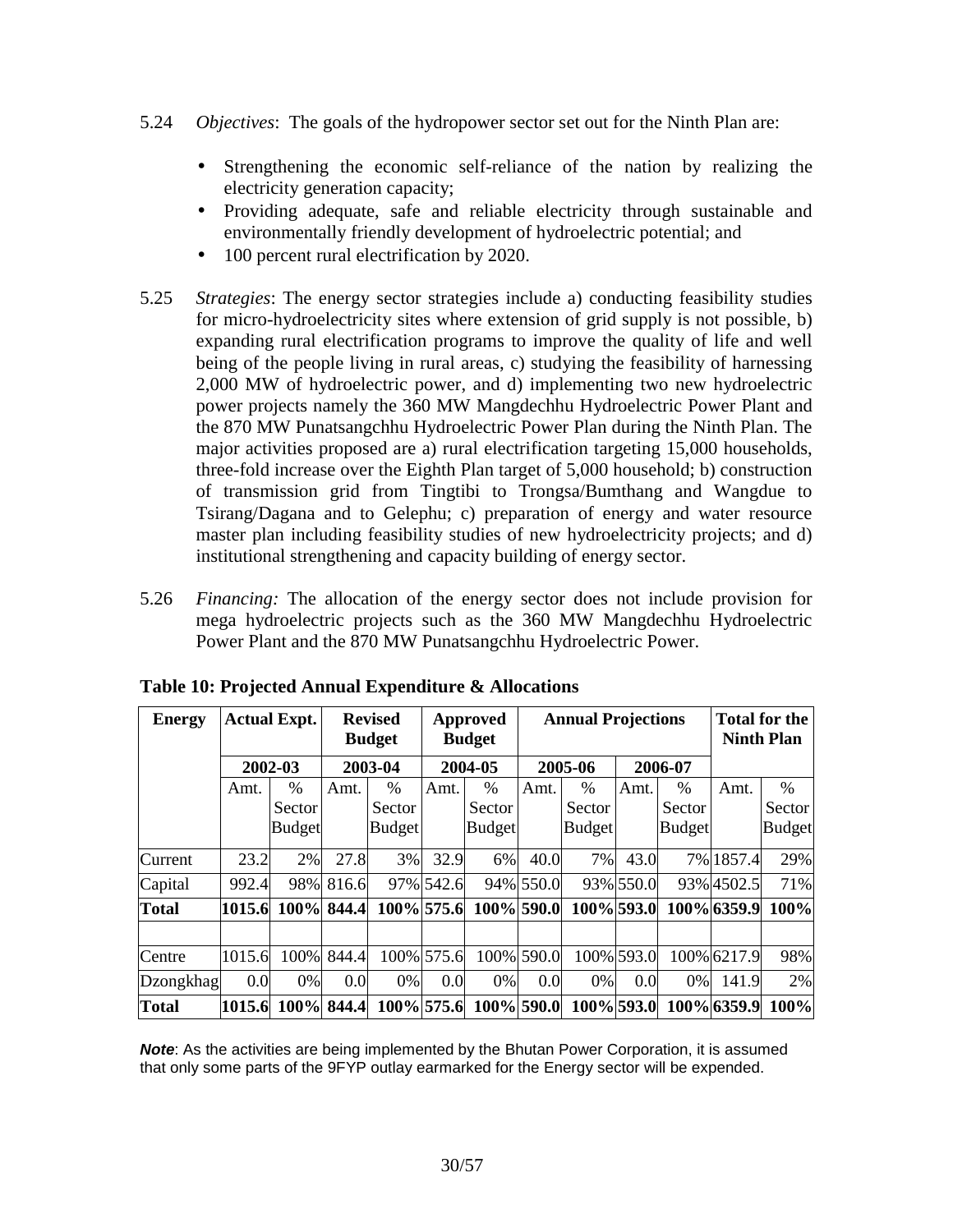# **6. Profiling the Poor**

- 6.1 In order to facilitate focusing of policies and adopting of appropriate strategies in addressing the poverty, the analyzing of poverty incidences through, such as, profiling of poor would give a meaningful input. With this objective in mind, the Royal Government attempted carrying out some poverty studies such as HIES 2000 and PAA 2000.
- 6.2 While the *HIES 2000* findings focused on the household level, the *PAA 2000*  results dealt with the situation at the block *(Gewog*) and district *(Dzongkhag*) levels. They complement each other. However, as is often the case with any surveys of this nature, the results should be taken as indicative until they are confirmed through more systematic surveys.

## **Household Income and Expenditure Survey 2000 (Pilot)**

- 6.3 While the main objective of the *HIES 2000* was to generate information for the compilation of national accounts for the household sector and the weights to be used in the consumer price index, the data were also used to make a preliminary analysis of the poverty situation in Bhutan. The *HIES 2000* collected information on household income, expenditure, demographics and employment. Fieldwork for the *HIES 2000* was conducted in only one round during April – June 2000, which partly overlapped with the lean months of May, June and July when food grain deficits are most severe in some parts of the country. As a result, the survey results may suffer from seasonal bias.
- 6.4 The information generated from the *HIES 2000* show the average monthly per capita expenditure to be Nu 1,945 in urban areas, Nu 928 in rural areas and Nu 1,075 for the nation. Although Bhutan does not yet have an official national poverty line, the *HIES 2000* defined lower and upper poverty lines. The lower poverty line is defined based on the expenditure of households whose *total expenditure* is adequate to meet the minimum food requirements and is estimated to be Nu 612.10 per capita per month. It may be viewed as the food poverty line. The upper poverty line is defined based on the expenditure of households whose *food expenditure* is adequate to meet the minimum food requirements and is estimated to be Nu 748.10 per capita per month. It may be considered as the income (absolute) poverty line.
- 6.5 The incidence of poverty was estimated using the two poverty lines (see Table 10). As the data in Table 10 shows, about one in four persons may suffer from food poverty while more than one in three suffer from income poverty. A poverty gap measure (the ratio or percentage of the amount required to bring the expenditures of the poor to the poverty line, relative to the total expenditures of the poor at the poverty line) is used to measure the intensity of poverty. The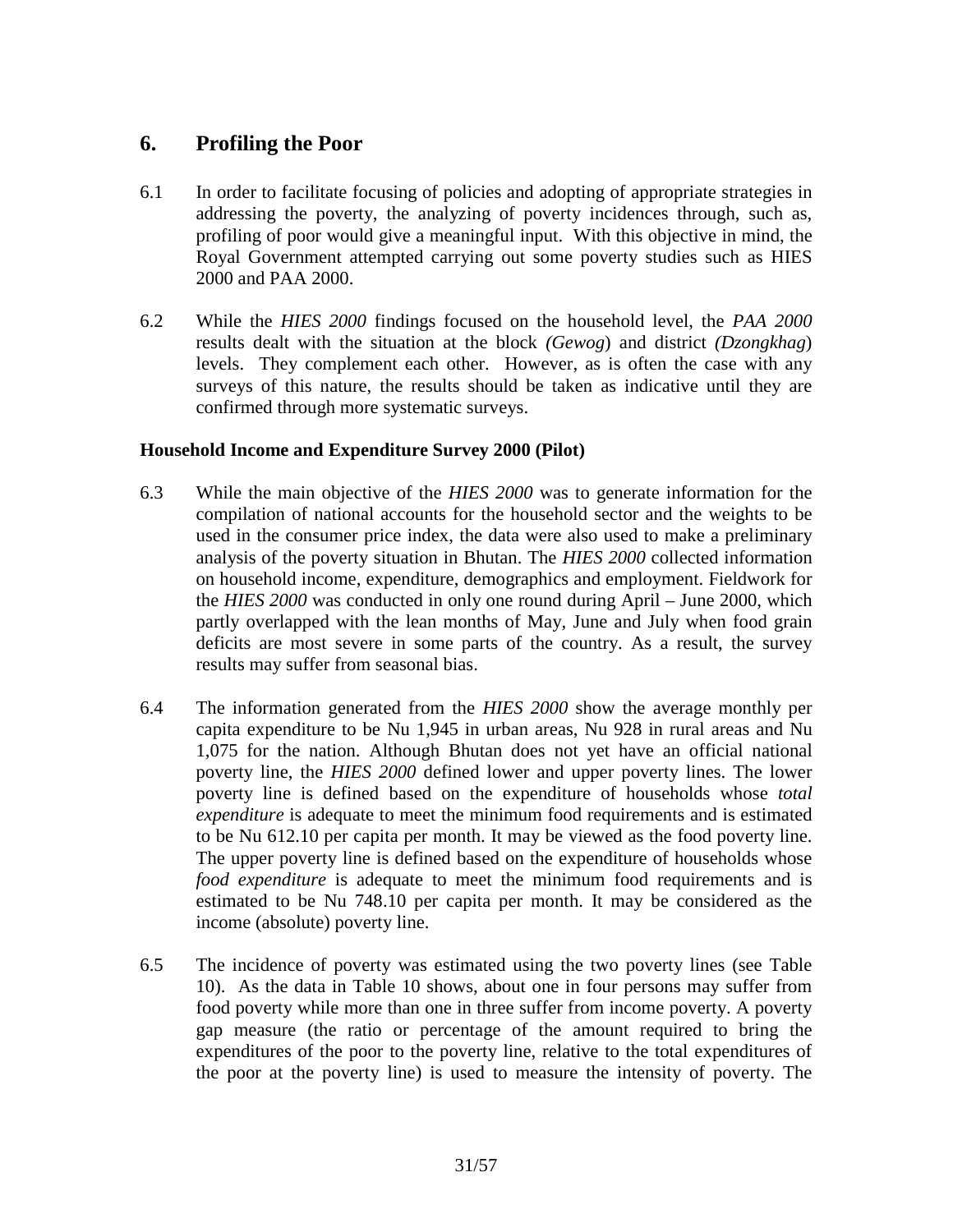poverty gap is estimated to be 6.6% using the food poverty line and 11.1% based on the income poverty line.

| <b>Item</b>         | <b>Lower Poverty Line</b><br>(Food Poverty Line) | <b>Upper Poverty Line</b><br>(Income Poverty Line) |
|---------------------|--------------------------------------------------|----------------------------------------------------|
| Expenditure         | Nu 612.10                                        | Nu 748.10                                          |
| Population Poor (%) |                                                  |                                                    |
| Urban               | 2.9                                              | 6.4                                                |
| Rural               | 29.0                                             | 41.3                                               |
| Total               | 25.3                                             | 36.3                                               |
| Poverty Gap (%)     | 6.6                                              | 11.1                                               |
|                     |                                                  |                                                    |
|                     |                                                  |                                                    |

#### **Table 10: Poverty Incidence in Bhutan, 2000**

#### **Bhutan Poverty Assessment and Analysis (Pilot)**

- 6.6 The main objective of the *PAA 2000* was to assess the impact of Government policies and programs in improving the quality of life of the people. It was an attempt to construct a qualitative and quantitative database on selected living standard indicators covering both income and non-income dimensions at the *Gewog* (block) and *Dzongkhag* (district) levels. Ten living standard aspects were covered: *household income, education, health, economic activities, non-material needs, physical facilities, environment, transport, communication and position of women.* It was a nationwide survey covering all 201 *Gewogs* and 22 townships. The information was collected through questionnaire completed by the 20 *Dzongdags* (District Administrators) drawing upon existing information on facilities in the *Dzongkhags* and their perceptions on the living standards in their respective townships and *Gewogs.*
- 6.7 The results of the *PAA 2000* indicated the priority needs of all *Dzongkhags* in descending order as follows: education, economic activities, household income, health, communication, physical facilities, transport, environment, women's position and non-material needs. It is important to keep in mind that the ranking of priority needs is relative within the ten indicators. For example, the nonmaterial needs and health are better served than those in education. Also, there are significant differences in the priority needs between *Dzongkhags.* For example, Pemagatshel and Samdrup Jongkhar districts (located in east southern) ranked transport and communication as the highest priorities (ranks 1 and 2) while Thimphu and Paro (located in western) ranked them at the lower end (ranks 8 and 9). Based on the *PAA 2000* results, the *Dzongkhags* were ranked on the ten quality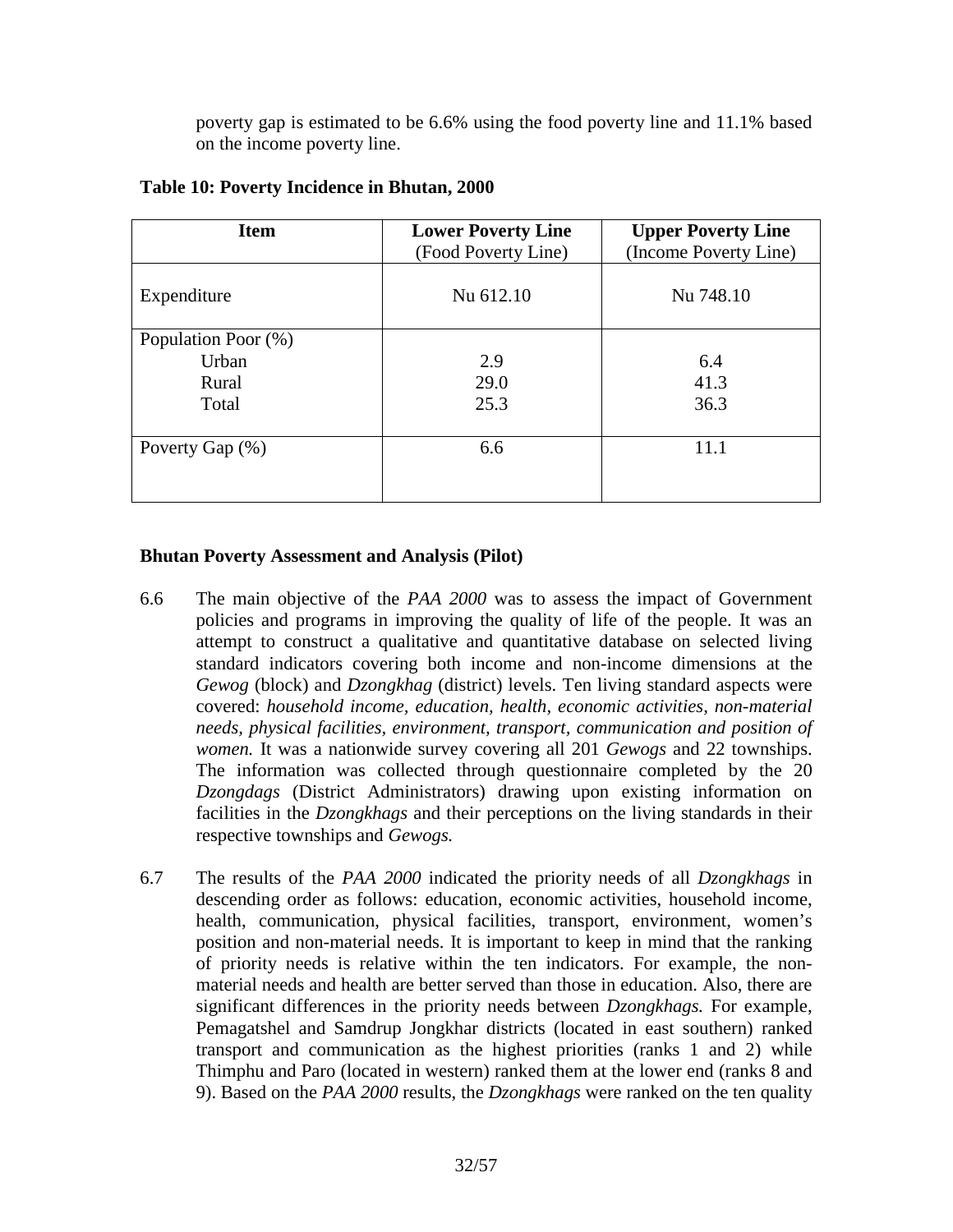of life indicators and composite indices of these. The results show that the *Dzongkhag* of Gasa (west northern) was most vulnerable overall (at the bottom or 1 among the 20 *Dzongkhags)*, followed by Pemagatshel (2), Lhuentse (located in the east) (3), Zhemgang (located in the central south) (4), with Trongsa (located in the Central) and Samdrup Jongkhar alternating in fifth and sixth places (see Table 11).

| <b>Index/Item</b>            | Gasa                        | Pemagatshel   | <b>Lhuentse</b> | <b>Zhemgang</b> | <b>Trongsa</b> | Samdrup<br>Jongkhar |
|------------------------------|-----------------------------|---------------|-----------------|-----------------|----------------|---------------------|
| <b>Overall Vulnerability</b> |                             | ◠             | 3               |                 | 5/6            | 6/5                 |
|                              |                             |               |                 |                 |                |                     |
| Household Incomes            |                             |               |                 |                 | 6              | 3                   |
| Education                    |                             | $\mathcal{P}$ | 6               |                 | 3              | 14                  |
| Health                       | 6                           | ി             |                 | Q               | 10             |                     |
| <b>Economic Activities</b>   | $\overline{2}$              |               |                 |                 | 5              | 3                   |
| <b>Physical Facilities</b>   | 3                           |               |                 | 10              | Q              | 13                  |
| Environment                  | 3                           |               | $\mathcal{D}$   |                 | 15             |                     |
| <b>Transport</b>             |                             | っ             | 3               |                 | 5              |                     |
| Communication                | 5                           | 2             | 10              |                 |                | 6                   |
| Position of Women            | $\mathcal{D}_{\mathcal{L}}$ |               | 10              |                 |                |                     |
| <b>Non-Material Needs</b>    |                             | 19            | າ               |                 |                | 10                  |

Note: There are 20 *Dzongkhags (districts)* in the country and the ranks range from 1 (lowest) to 20 (highest).

Source: RGOB, Planning Commission, *Bhutan: Poverty Assessment and Analysis Report 2000*, Thimphu, November 2001.

- 6.8 The *PAA 2000* also ranked the 50 vulnerable *Gewogs,* accounting for about 20% of the total number of households, from most vulnerable to least vulnerable. The results show that some of the most vulnerable *Gewogs* were to be found in some of the relatively well off *Dzongkhags.* For example, the second and third (or fourth) most vulnerable *Gewogs* of Naro and Soe were in Thimphu, which was the top ranked *Dzongkhag.* About 28 *Gewogs* comprising about 10% of the total number of households were ranked to be the most vulnerable. The study also tried to ascertain the geographic concentrations of the poor. About 75% of the households of the poorest (most vulnerable) *Gewogs* were to be found in Pemagatshel, Zhemgang, Mongar and Trashigang and Samdrup Jongkhar *Dzongkhags*.
- 6.9 Further, 63 of the 201 *Gewogs* and 22 townships report food insecurity; 65% of the *Gewogs* have no access to electricity; one-third of the *Gewogs* are not connected to feeder roads; and 45 *Gewogs* are below the national average for primary enrolment rate of 72%. Two *Dzongkhags* account for the lowest level of modern sector economic activities.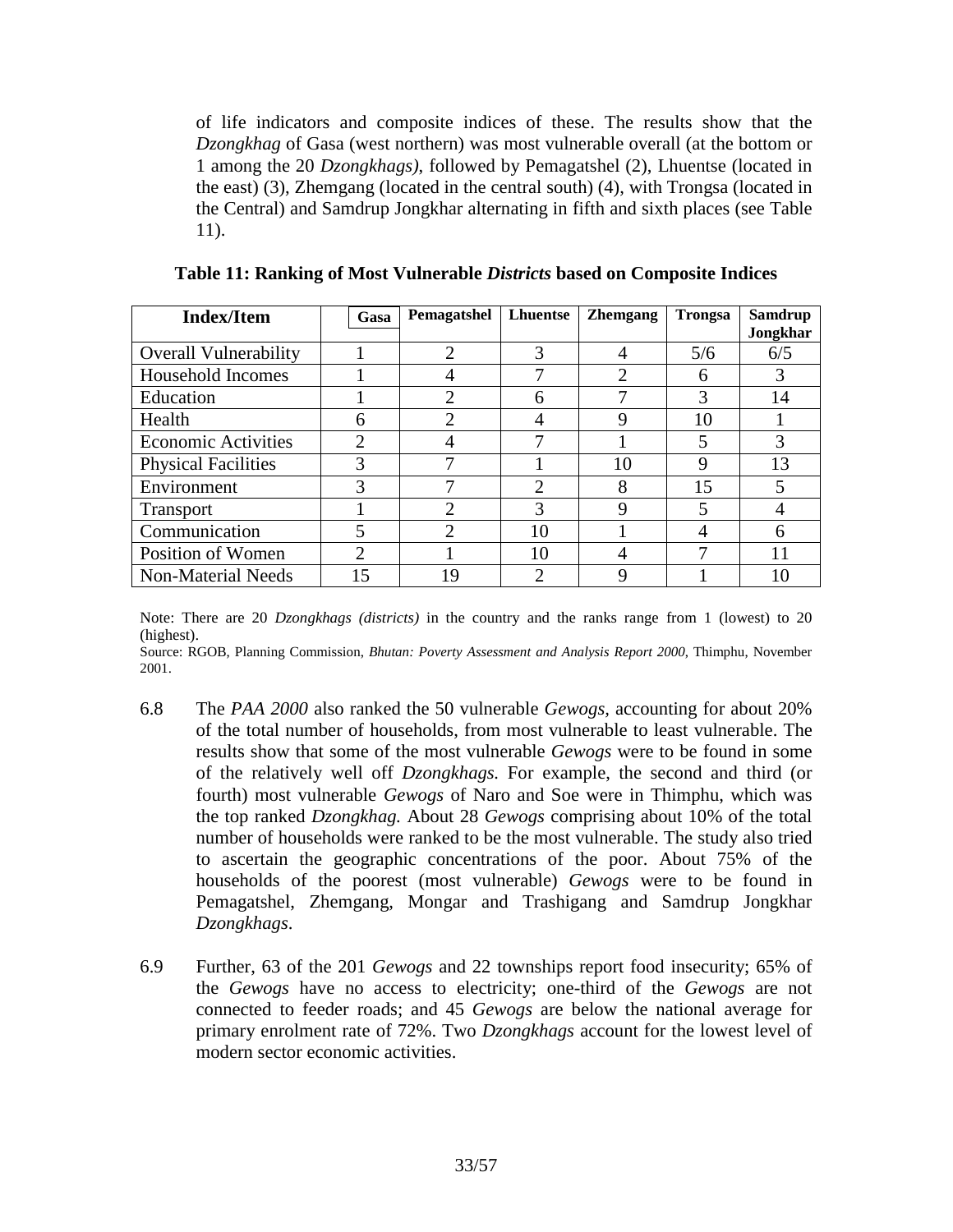#### **Who are the poor**

- 6.10 The *HIES 2000* generated information that helped to identify the poor. A large majority of the poor were employed in occupations that did not generate adequate income to fulfill their basic needs. Thus, the poor were engaged in subsistence production in farming and animal husbandry, petty trading, day labour and other vocations. Some of them were engaged in more than one occupation/job that did not generate adequate income to bring them over the poverty threshold. A small minority of the poor may be unemployed or cannot work due to age (very young and very old), disability or other constraints. The poor were more likely to be rural residents; many of them located in remote areas.
- 6.11 The characteristics of poor households are summarized in the following:

#### Rural areas:

- Subsistence farmers relying largely on crops,
- Larger families with a higher proportion of children and older people who cannot work (high dependency ratio),
- No or very few livestock,
- No or very little off-farm income including remittances, and
- Limited schooling.

Urban areas:

- Migrant household, living in hutments or shanties,
- Larger families with a higher proportion of children and older people who cannot work (high dependency ratio),
- Petty trader,
- Casual or day labourer.

## **Where are they located**

6.12 About 79% of the population is located in rural areas and the bulk of them depend on agriculture, including livestock and forestry, for their livelihood. The incidence of poverty in rural areas is more than five times than in urban areas – 41.3% vs. 6.4% (see Table 9). Extrapolation of the results from the *HIES 2000* show that a large majority of the Bhutanese poor (about 96%) live in rural areas. Thus, it may be fair to conclude that poverty in Bhutan is essentially a rural phenomenon. At the same time, the transmission of poverty in rural areas to urban centres through rural-urban migration is recognized. Spatially, the *PAA 2000* findings show that the poor seem to be concentrated in the most vulnerable *Gewogs* spread all over the country.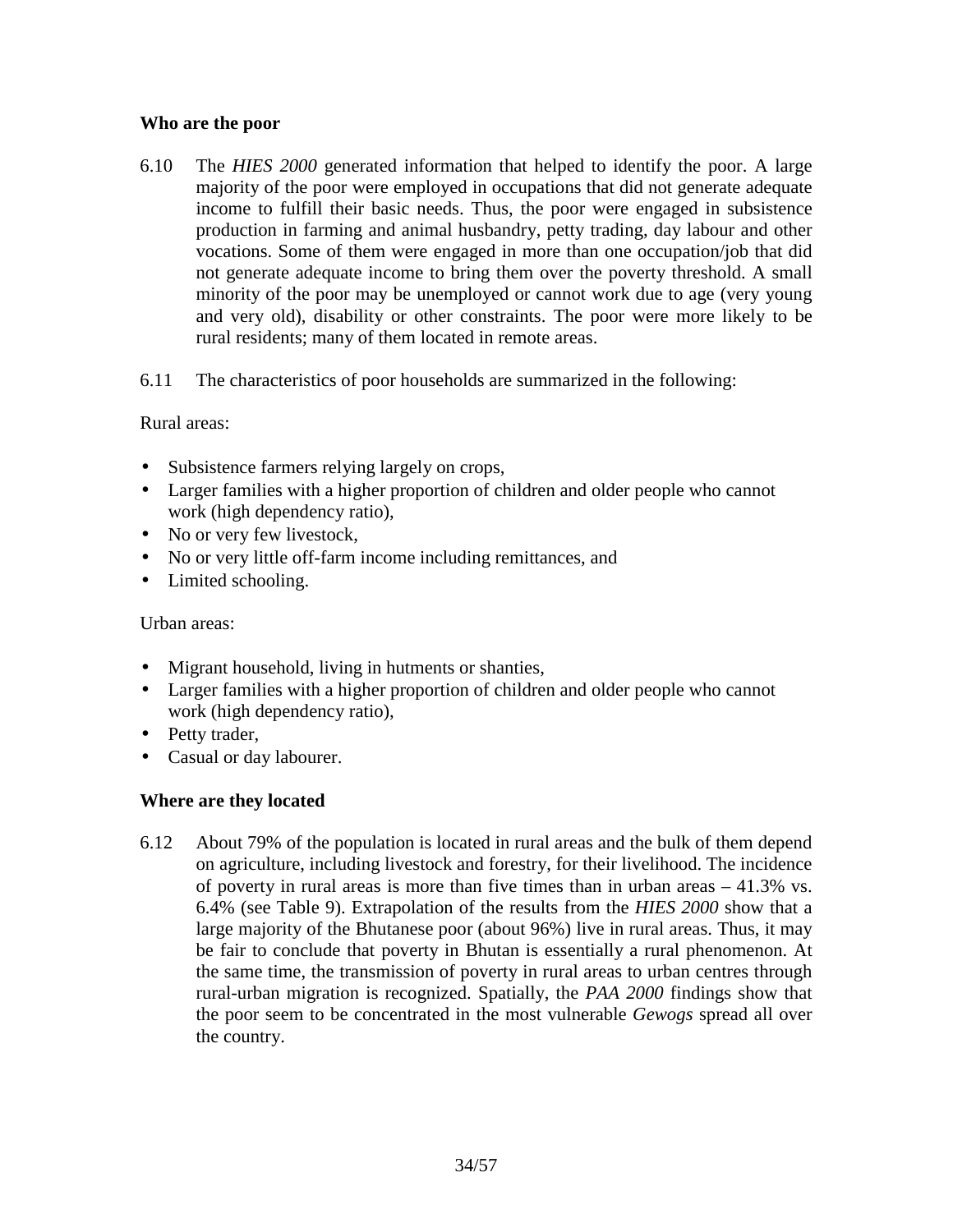## **Inequality and Poverty**

- 6.13 Data on inequality in expenditure distribution are presented in the *HIES 2000.* The Gini coefficient measuring the inequality in distribution of expenditure was estimated to be  $0.36$  for the nation.<sup>4</sup> The inequality is higher in urban areas (Gini ratio of about 0.36 to 0.42) as compared to that in rural areas (about 0.35). This is considered moderate by both regional and global standards.
- 6.14 Factors contributing to the inequality in expenditure (income) in the rural areas include unequal ownership of or access to productive assets including land, irrigation, livestock, improved technology, human skills, and transfer payments (including remittances). Many of these factors are heavily influenced by the access to roads and transport, markets, communications and technology. In urban areas, the factors include unequal ownership of land and housing, economic enterprises and skills.

## **Gender and Poverty**

6.15 There are no significant differences between women and men in the incidence of poverty. The ranking of *Dzongkhags* on their vulnerabilities on the position of women is largely the same as that on other dimensions, whilst some differences are evident. The exceptions are the rankings on the position of women for Trashiyangtse (rank 3 from the bottom), Trashigang (5) and Wangdue Phodrang (6), which are generally lower than their overall rankings on other dimensions, whereas that for Lhuentse (10) is significantly higher (*PAA 2000)*.

## **Causes of poverty**

1

- 6.16 The more apparent causes of poverty include the following:
	- Remote location and difficult terrain that make access to outside world difficult. Lack of roads and transport networks, electricity and communications aggravate the situation. People in many poor communities may have to walk for 3 hours to a few days to reach the nearest highway;
	- Limited ownership or access to productive assets including land. According to the 1988 National Agronomic Survey, 9% of the farm households in the country owned less than half a hectare, 27% less than one hectare and 58% less than two hectares of land. Thus, many poor households may not own adequate land and/or a significant number of livestock;
	- Lack of remunerative employment. Many poor households in rural and semi-urban areas have very few opportunities for off-farm employment;
	- Large families and rapid population growth. For example, in rural areas where poverty is more severe, almost half (49%) the households had an average of six or

<sup>&</sup>lt;sup>4</sup> The inequality in income distribution is often larger than that in the distribution of expenditure.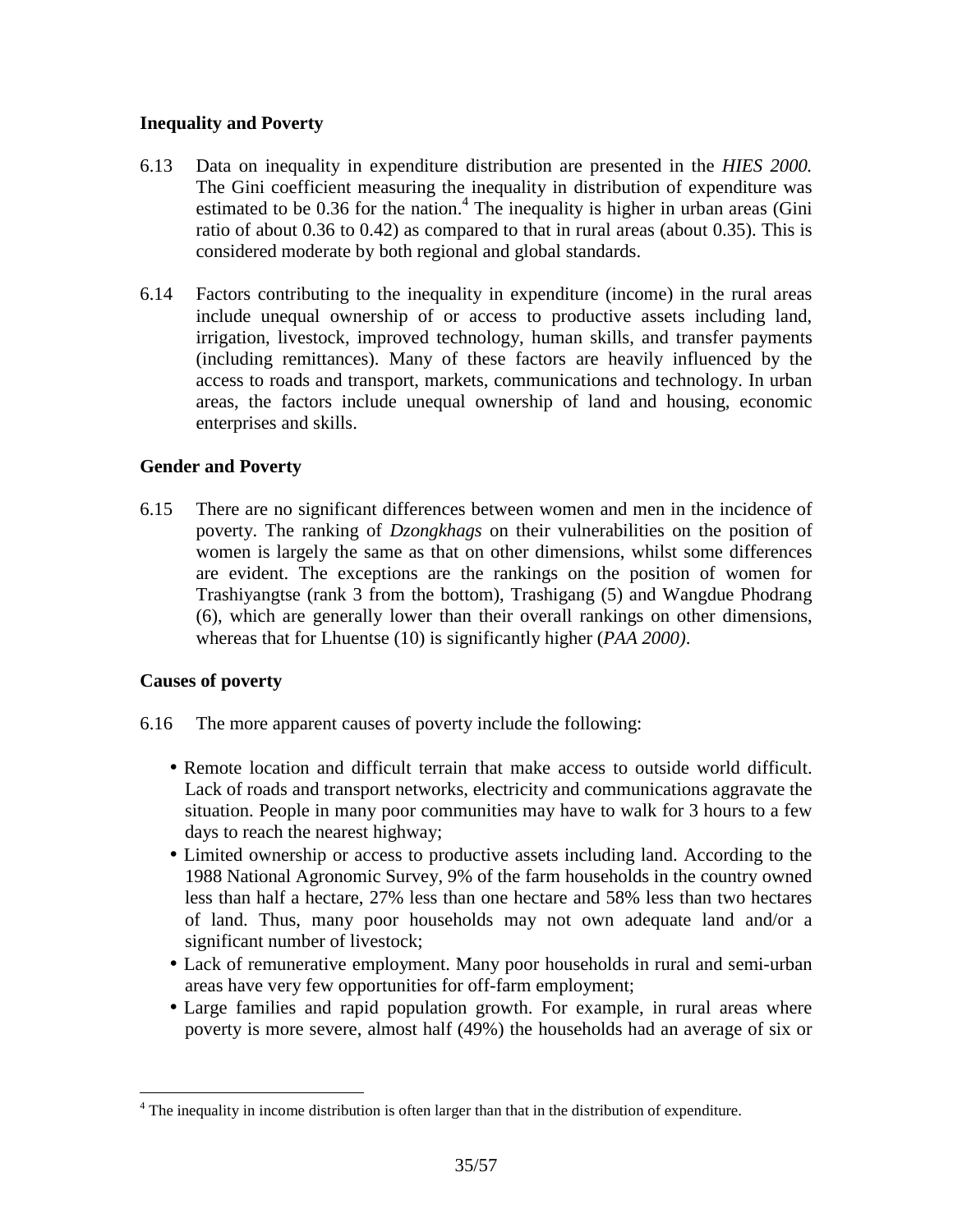more members (*HIES 2000)*. The rate of growth of the population was estimated to be about 3.1% in 1994 and it was projected to have declined to 2.5% in 2000;<sup>5</sup>

- Lack of productive skills. According to the *HIES 2000*, the adult literacy rate in rural areas, where the majority of poor are located, was 41.5% as compared to 75.9% in urban areas;
- Shortage of labour in some rural households due to migration of youth and working adults to urban centers leaving behind the very young and the very old;
- Lack of or limited access to social and economic services (including credit). A sizeable proportion of the rural communities lack easy access to schools and markets. In some communities, students have to walk for two to three hours each way to reach the nearest primary school;
- Natural calamities including floods, hailstorms, landslides, fires and wild animals;
- Social breakdown, including breakdown of marriage, family and social support systems;
- Increases in prices of basic goods and services; and
- Illnesses including diseases like Malaria, TB, and other ailments and deaths.
- 6.17 Some of the causes may be accentuated by poverty thereby creating a vicious circle. The symptoms of poverty include inability to own a decent house, vulnerability to food shortages, and lack of sufficient funds to send children to school.

# **7. Poverty Reduction Challenges and Strategies**

- 7.1 The challenges for poverty reduction include the lack of or limited opportunities to increase incomes, limited access to basic services like marketing, vulnerability to natural and man-made shocks including food insecurity, limited access to information and civic education, and lack of well defined poverty indicators and monitoring mechanisms.
- 7.2 The development plans and strategies in Bhutan have always recognized the need to address the needs of the poor and other vulnerable groups. The development philosophy of enhancing Gross National Happiness provides a sound overall framework for poverty reduction. Given that poverty in Bhutan is predominantly a rural phenomenon, comprehensive rural development programs supported by adequate infrastructure (including social infrastructure), private sector-led income and employment generation and good governance will remain integral parts of the overall strategy for reducing poverty in the Ninth Plan. The Government visualizes sustainable poverty reduction to be achieved through rapid and equitable economic growth with balanced regional development. Macroeconomic management including the pattern of public expenditures will continue with a clear pro-poor orientation. Many essential elements of poverty reduction are

 5 RGOB, Central Statistical Organization, *Statistical Yearbook of Bhutan, 2001,* Thimphu, November 2001. The population growth rate seemed to have moderated to 2.5% by 2001.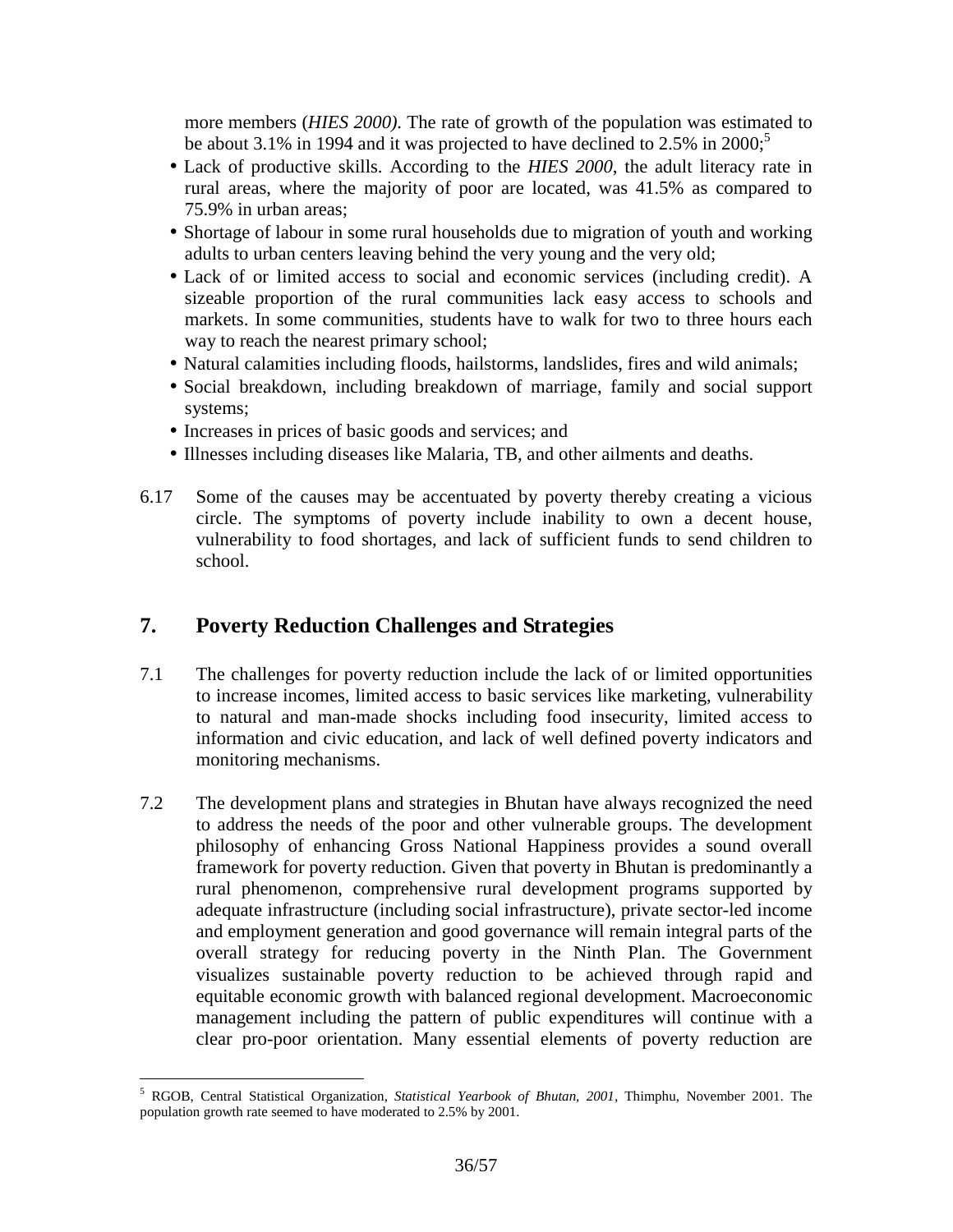incorporated in the sector strategies. An attempt is made in the following to link the various sector strategy elements to tackling the poverty reduction challenges.

#### **Opportunities to Increase Incomes**

#### **Challenges**

- 7.3 The challenges include increasing the incomes of the people in general and the poor in particular, through remunerative jobs and sustainable livelihoods. As a large majority of the poor live in rural areas and most of them depend on agriculture, improving their productivity will be an important means to increasing their incomes. However, they face several constraints, including (i) small size of land holding and few livestock per household, (ii) lack of irrigation, (iii) limited or lack of access to modern technologies and inputs, (iv) lack of or limited offfarm employment opportunities, and (v) limited access to markets and high transport costs.
- 7.4 The extension of irrigation requires substantial investments as well as new skills to practice irrigated agriculture. Also, the small size of holdings makes the feasibility of mechanization difficult. The lack of adequate farm and feeder roads contribute to the limited access to modern technologies and inputs as well as markets. In fact, inadequate physical access is perhaps the single most important challenge facing the poor in many *Gewogs* with concentrations of the poor*.* This is also a serious impediment to not only increasing productivity in agriculture but also the development of off-farm enterprises and jobs. Thus, a number of off-farm enterprises and employment creation initiatives promoted by the Government in cooperation with civil society organizations have not generated the expected benefits due to the high costs of production and marketing resulting from poor physical access.

#### **Strategies**

- 7.5 Some of the salient strategies and interventions proposed under the Ninth Plan include the following:
	- Considering that a large majority of the poor are dependent on agriculture, the sector strategy focuses on improving productivity through land reforms, introduction and adoption of modern farming and animal husbandry practices, expansion of irrigation, facilitating diversification into high value, low-bulk crops and products, increasing access to credit, promotion of cooperatives, constructing and improving farm and feeder roads and market infrastructure, enhancing the flow of information and communications, promoting sound and sustainable management of the natural resources, and providing an enabling policy and legal framework;
	- Promotion of off-farm enterprises and opportunities to reduce the pressure on the limited arable land and generate employment and sustainable livelihoods in the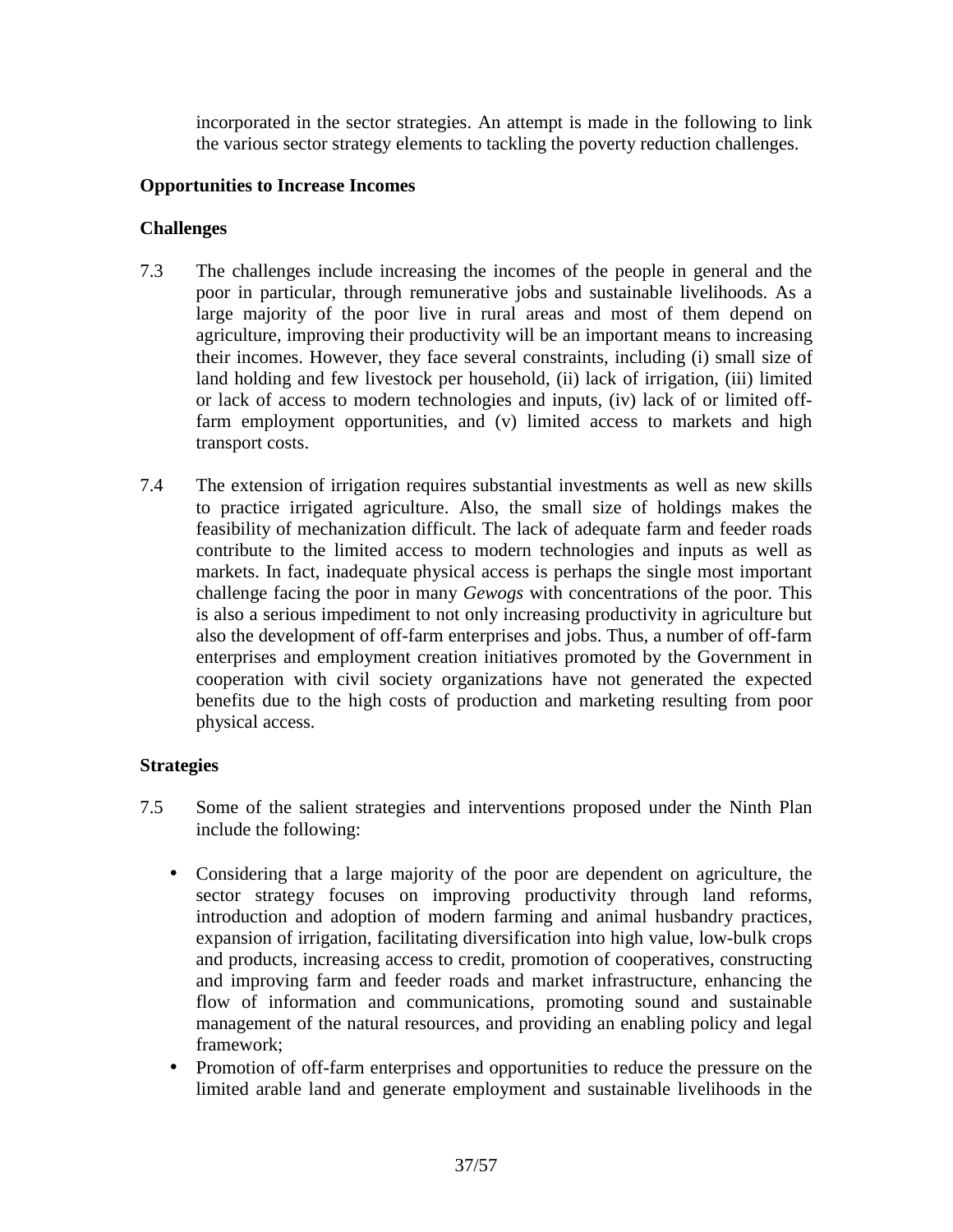rural areas through access to training, technical assistance, productivity enhancing technologies, credit, and markets for inputs supply and sale of outputs, which again hinge critically on easy physical (road) access and rural electrification;

- Creating an enabling environment for the private sector including more transparent industrial and investment policies and supporting laws, as well as development of industrial estates and service centers. In the medium and longterm, private sector is expected to be the engine of economic growth and employment generation to cater to the burgeoning labour force including the youth. Improvements in infrastructure including roads and transport, electricity and communications are equally important for encouraging private investments, enhancing the competitiveness of Bhutanese products in regional and global markets, and creating remunerative jobs;
- Enhancing the skills of the workforce including the youth through technical and vocational training, in partnership with potential employers, as well as adjusting the school curricula to impart more life skills for the graduates to be entrepreneurs in different sectors; and
- Improvements in and expansion of infrastructure including roads (in particular, construction of more than 500 kms of new farm roads, 123 kms of feeder roads and completion of 46 kms of feeder roads), electricity including rural electrification, and communications including telecommunications, radio and television services, especially to the hitherto un-served and underserved areas, which are critical for encouraging private entrepreneurship and investments, and promoting equity and balanced regional development.

## **Access to Basic Social Services**

## **Challenges**

- 7.6 The access to health services and education, especially in rural areas, improved considerably during the past 15 years. Thus, the coverage of immunization of children has reached above 90%. In general, access to health services improved more rapidly. Notwithstanding, trained health personnel attended less than one-infour births. Low birth weight continues to be a problem in about one-in-four newborns. Access to hospitals continues to be difficult in some *Dzongkhags* that lack adequate road and transport infrastructure.
- 7.7 While access to primary schooling has also increased, with the primary gross enrolment rate exceeding 81% in 2003, the net enrolment rate is lower and there is still considerable room for improvement. Some children may still need to walk between two to three hours each way to the nearest school, often through rugged terrain including forests. As a result, parents tend to defer enrolment of youngsters at the primary entry age of 6 years and do so at 7, 8 or 9 years after the children have gained adequate physical stamina to keep up with the long and arduous daily commute. Again, physical access (feeder roads and tracks) seems to be the main constraint. Further, many poor families cannot afford the costs of school uniforms, supplies and transport costs.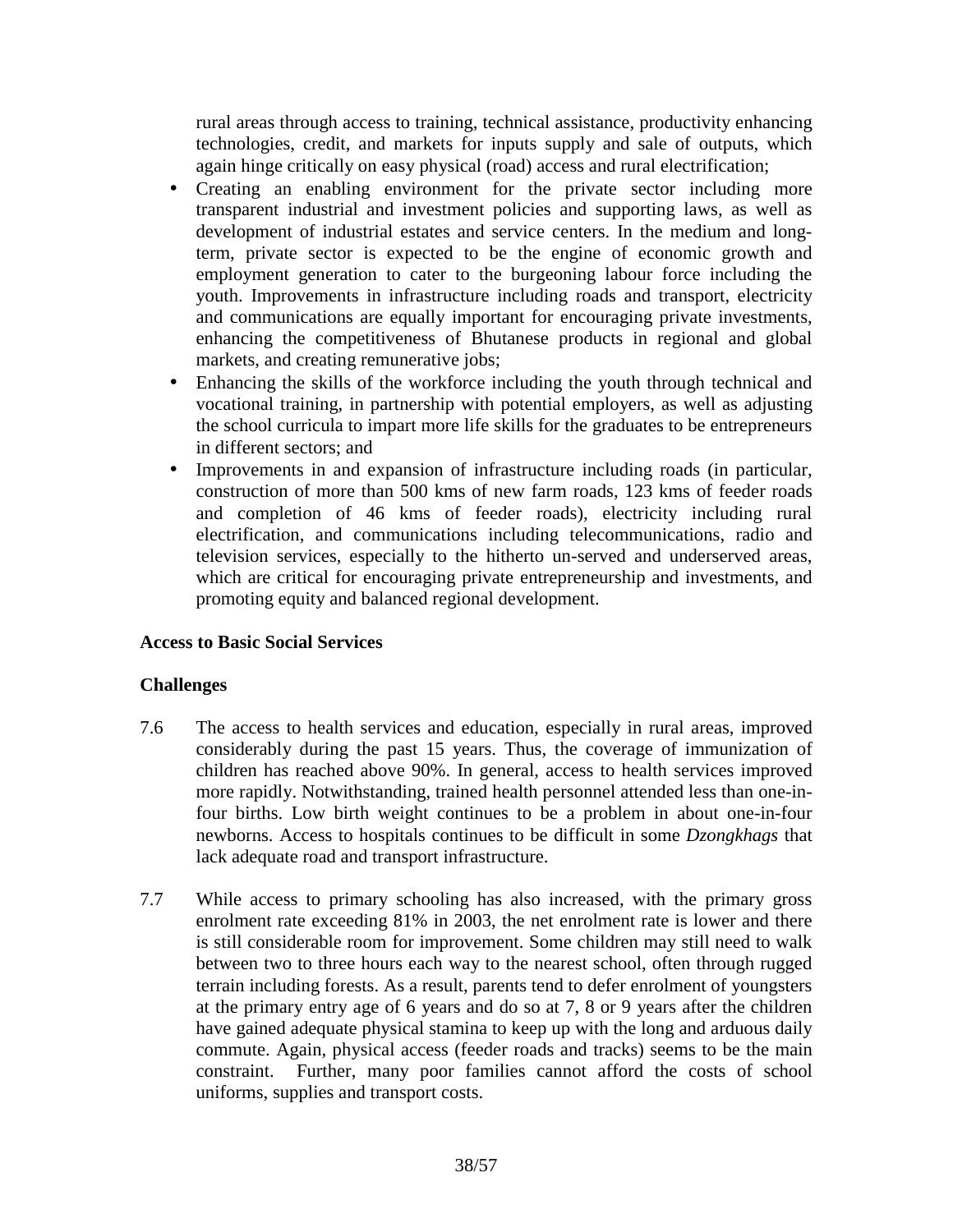7.8 Access to safe water has increased considerably over the years, with about 78% of the population having safe drinking water close to their communities. In the remaining communities, women and children have to walk long distances to fetch water from streams and springs. The coverage of basic latrines or sanitation facilities is much higher at about 88% of the total population. Most urban poor seem to be found in hutments in informal settlements or squatter areas. Access to basic services (e.g. water and sanitation) for many of these households is difficult. As in the generation of opportunities for increased income, the efficient delivery of basic social services to the hitherto unreached and underserved depend critically on significant improvements in road and transport networks, rural electrification and communications.

## **Vulnerability Including Food Insecurity**

## **Challenges**

- 7.9 Vulnerability may be due to unforeseen calamities including diseases/illnesses, death, floods, landslides, hailstorms, fires and droughts. One of the major risks faced by a significant proportion of Bhutanese families relates to seasonal shortages of food or food insecurity. Thus, according to a Food Security Survey, about 39% of households in Pemagatshel District suffered chronic food insecurity, while the proportion was  $19\%$  in Lhuentse district.<sup>6</sup> Results from the 1999 Nutrition Survey indicate that on average, children from some pockets of Eastern Bhutan were nutritionally worse off than those from other regions.
- 7.10 Food insecurity results from low land holdings, low productivity, localized disasters such as hailstorms, strong winds, fungal diseases, damage by wild animals including mammalian pests and birds. Usually, food grain deficits are seasonal (mainly from May to July) with a significant number of households in the community facing the same burden. To make matters worse, the food deficit months coincide with the periods of intensive agricultural operations including tilling and planting when the food needs of the workers are higher than normal. The effect on children is partly alleviated through school feeding projects supported by the World Food Programme.

## **S**tr**ategies**

 $\overline{a}$ 

- The close kinship and traditional social support systems based on Buddhism, which emphasizes the interdependence of all members of society while promoting individual development, have helped families and communities to cope with vulnerabilities.
- Food insecurity is largely related to deficits in rice and edible oils and fats. It has been identified as one of the major problems facing a significant proportion of the

<sup>6</sup> Cited in UNICEF Bhutan, *A Situation Analysis of Children and Women in Bhutan, 2000,*Thimphu.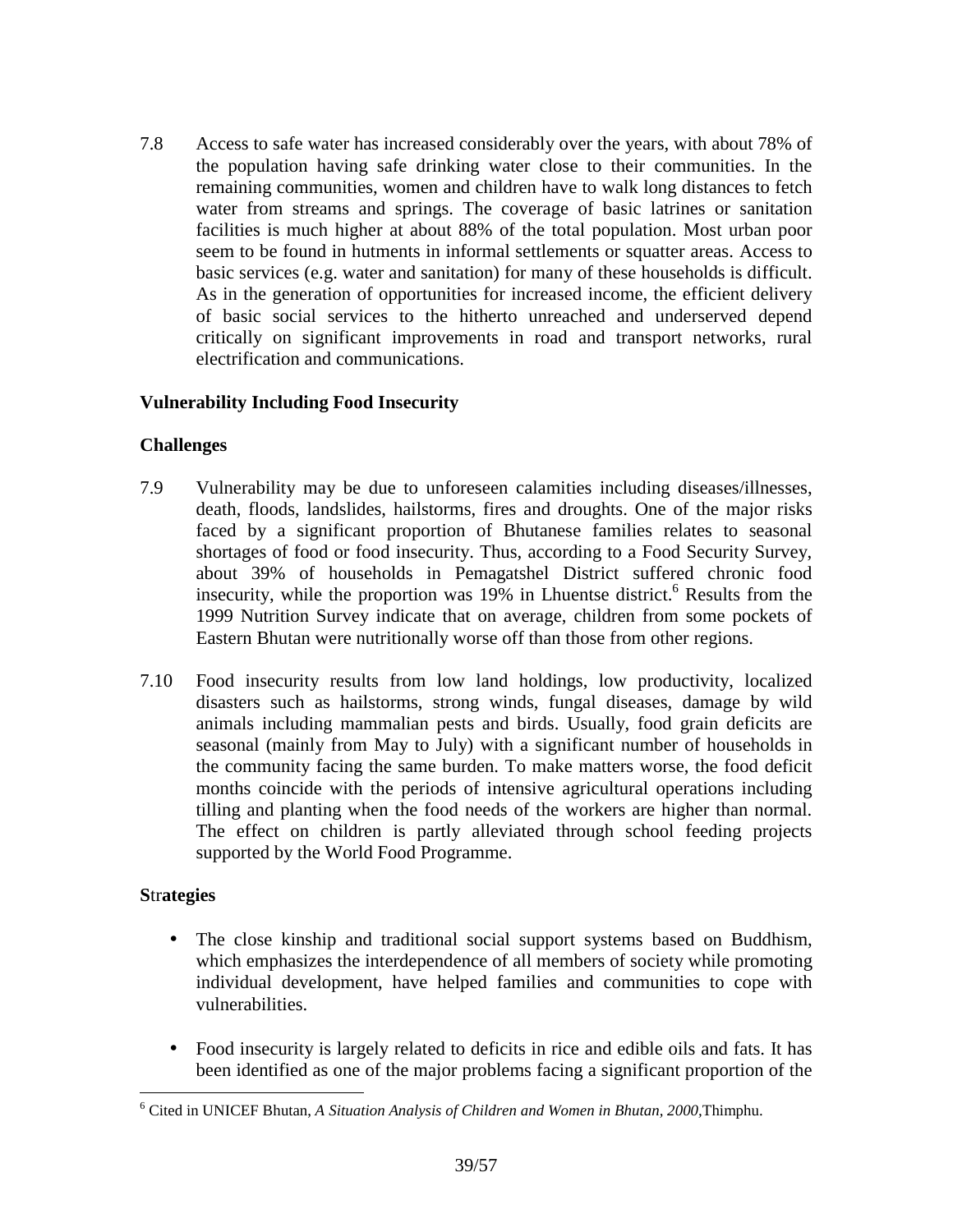people. The country is self sufficient in rice to the tune of 60% of its requirements. Those with adequate incomes (e.g. from sale of cash crops, wage labour and remittances) fill their food deficits through purchases from the Bhutan Food Corporation. The poor and low-income households cope with rice/food shortages through a shift to other cereals like maize, roots and forest products, and/or a reduction in consumption. The national policy objective is to attain food security through a two-pronged strategy: (i) increase production of cereals to achieve at least 70% self-sufficiency, (ii) promote expansion of agricultural production including cash crops for export to finance the additional food imports. Self-reliance is the ultimate goal.

# **8. Poverty Monitoring and Assessment**

8.1 Poverty monitoring and assessment at present is carried out by a range of actors at different administrative levels using different systems and on an ad hoc basis. This has created problems of coordination, systematic use of data and impact assessment. The government recognizes the need to streamline the system and to institutionalize Poverty Monitoring and Assessment System (PMAS) and has identified the Department of Planning as the focal agency responsible for poverty monitoring and assessment. The proposed PMAS will be integrated and built-in within the overall Planning and Information Network (PIN) system being developed in the Department of Planning.

Box 2: List of Surveys Completed

The *National Labour Force Survey (NLFS) 1998 & 1999, 2001, 2003 & 2004* and which provides data on unemployment, underemployment and participation rates;

The *National Nutrition Survey (NNS) 1999*, which collected anthropometrics data, used to calculate malnutrition levels;

The *National Health Survey (NHS) 2000*, which provides data on health;

The *Renewable Natural Resources Census (RNRC) 2000*, which provides data on landholdings and rural assets;

The *Pilot Household Income and Expenditure Survey (HIES) 2000* which contained detailed income and consumption modules allowed for the determination of poverty correlates, including dependency ratios, employment patterns, and educational achievements;

The *Poverty Assessment and Analysis Report (PAAR) 2000* which presented community level data on a number of dimensions of well-being including education, health, environment, communications etc.;

The *Bhutan Urban Poverty Study (BUPS) 2001*, which presents information on urban poverty in Thimphu and Phuentsholing (yet to be endorsed by the government).

The *Bhutan Living Standards Survey (BLSS)* 2003 completed recently and expected to provide information on health and education as well as a detailed consumption module which will facilitate the determination of poverty and inequality indicators and poverty proxies.

8.2 The core problem is not a lack of data (though there are existing data gaps) as it is a lack of coordination of the many data collection exercises undertaken. Three types of coordination failure have been identified: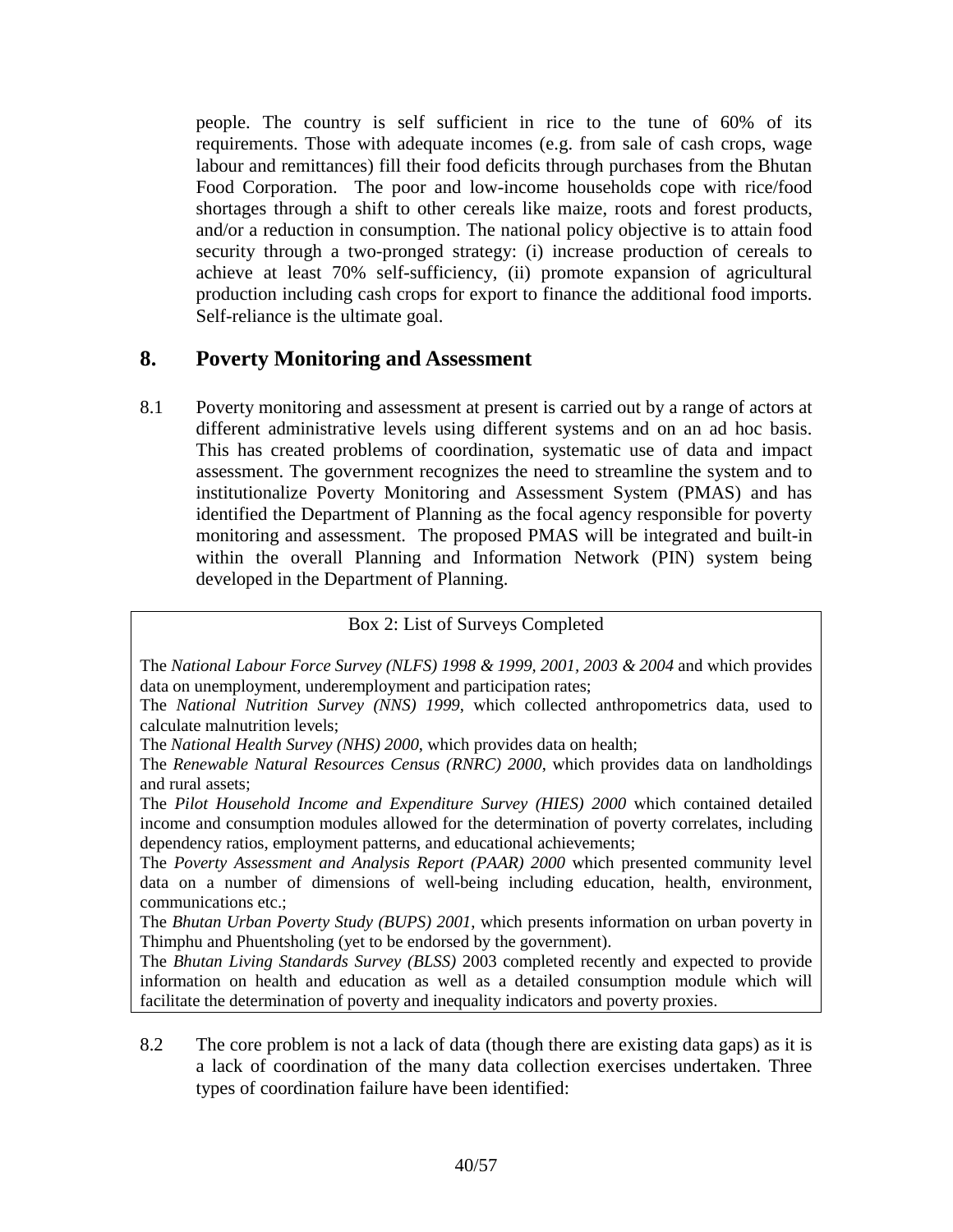- **Lack of Coordination of Surveys and Censuses:** There is no national statistics plan which identifies and sequences the major surveys to be conducted over the medium term. Most recent household surveys have been ad hoc and dependent on the availability of donor financing. As a result, sequencing has been less than optimal. For example, in 2000 alone approximately four significant surveys were conducted (see Box 2). Moreover, the Bhutan Living Standards Survey was conducted in 2003, prior to a proposed population census (it would obviously be preferable to reverse this order of events). A national statistical plan which identifies and sequences surveys would be one way of addressing these problems.
- **Lack of Coordination between M&E Systems across Ministries:** A number of line Ministries have established, or are in the process of establishing, M&E systems. Good examples include the M&E framework for the RNR sector as well as the Health Sector Management Information System. While there are obvious sector-specific issues to address, it would be optimal for national planning and monitoring purposes to standardize a number of categories of indicators across sectors (e.g., using an input/output/outcome schema). This would facilitate more direct performance monitoring across ministries and direct incorporation of line ministry data into a 'poverty program' monitoring database. However, the DoP is working on a national level Monitoring and Evaluation System that will also have a link with the M&E systems developed in various government agencies.
- **Lack of Coordination of Reporting Frameworks at Dzongkhag Level:** At the Dzongkhag level, there is a bewildering array of reporting frameworks used by different agencies. Different reporting formats are required for individual donor agencies, line Ministries, the Ministry of Finance and the Department of Planning. The result is reporting fatigue whereby valuable resources are devoted to completing forms rather than to operational activities. It would be optimal to agree upon a standardized reporting framework for completion at the Dzongkhag level which contains the requisite data to satisfy all the requirement of the different actors. However, the proposed M&E system in DoP is expected to address this problem once it is completed.
- **Lack of Systematic Use:** There appears to be a lack of systematic use of monitoring-related data for policy purposes. Monitoring data on outputs or outcomes does not appear to influence budgetary allocations from year to year, which depend mainly on the ability to implement (i.e. to disburse committed funds). In the context of decentralized planning, it will be even more critical to put in place systems whereby resource allocation decisions reflect plan objectives as well as systematic assessment of program performance. These considerations suggest an extremely important role for the communication/advocacy component of the system as well as an appropriate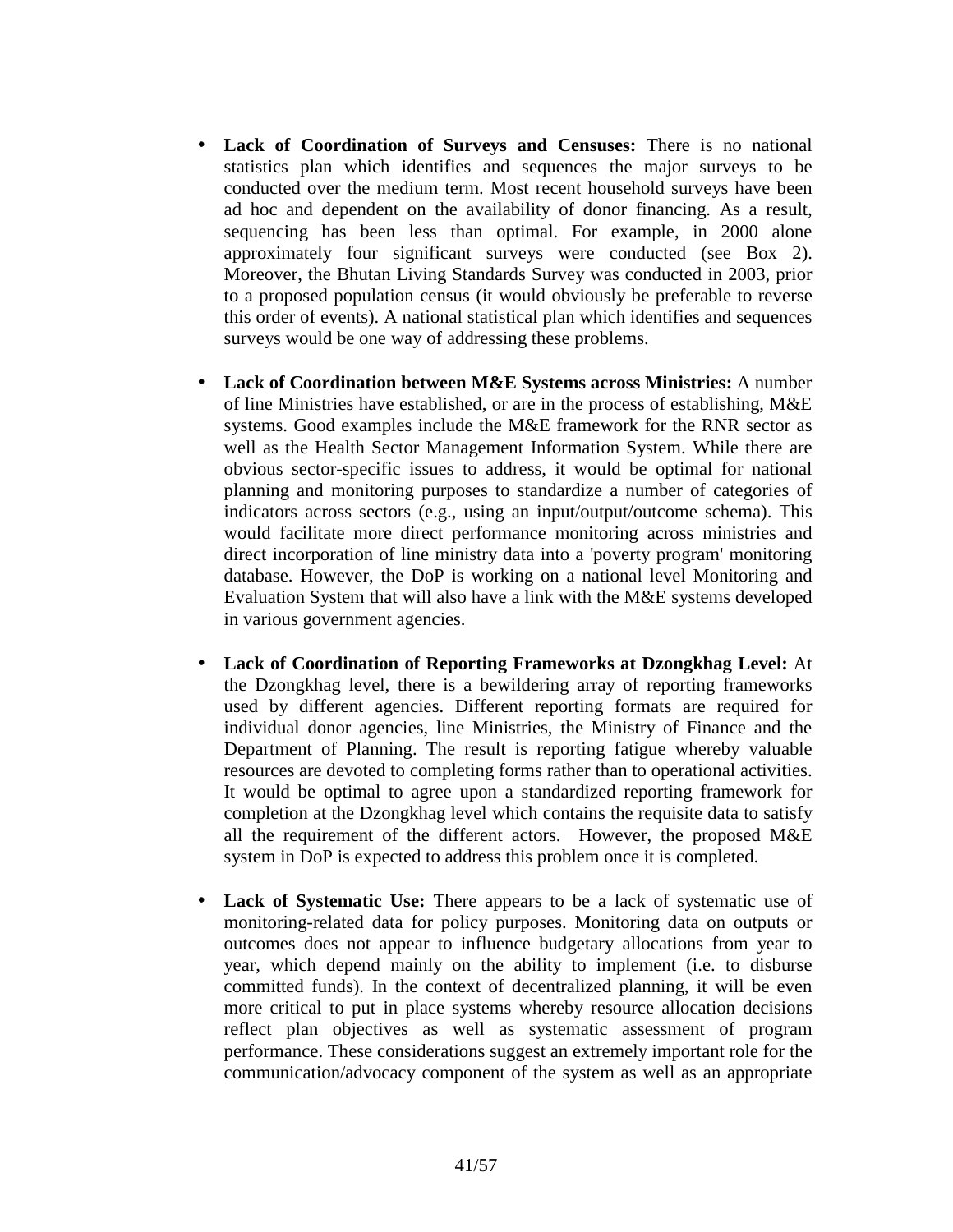institutional framework which ensure that information reaches policy makers, planners and implementers.

• **Lack of Impact Assessment**: Impact assessment differs from standard project monitoring and evaluation in that it is concerned with outcome or impacts which it attempts to link to program outputs. In this sense of the term, there does not appear to be any systematic process of impact assessment of programs or policies. However, the DoP has initiated the process and has already done an impact assessment of rural roads on rural poverty on a pilot basis in 2003. The process will continue on a regular basis for selective development programmes.

## **Proposed Poverty Monitoring and Assessment System (PMAS)**

8.3 With a primary objective to coordinate, consolidate and harmonize data from existing poverty monitoring systems to produce concrete, timely and useful information and analysis for decision-makers, and to communicate results in ways which feedback into the policy process, the DoP proposes to set up a Poverty Monitoring and Assessment System (PMAS) within the department. However, for the time being, the system will be built within the Planning Information Network (PIN) system that is being established in the DoP.

## **Principles of PMAS:**

- 8.4 **National Ownership/Appropriation:** System of poverty monitoring and analysis do not work in the absence of 'buy-in' from data users within and outside government. The process of data collection, analysis and use is likely to be as, or more, important than the physical outputs generated (indicators, data, etc.). This calls for concerted attempts to actively involve stakeholders in processes of data collection, analysis, dissemination and review. Therefore, the PMAS is proposed to be institutionalized within national structures to ensure its appropriation and usefulness. .
- 8.5 **Participation:** There are a number of reasons why widespread participation of a range of stakeholders in the operation of the PMAS is likely to be instrumental to its success. Specifically:
	- it builds and strengthens capacities for analysis, discussion, and linking data generation to
	- analysis and policy formulation, policy outcome monitoring and evaluation;
	- it allows for genuine monitoring of development policies, strategies and programs on the basis of views of people affected by them;
	- Above all, genuine participation helps build broad-based national ownership, a key ingredient in sustainable poverty eradication and human development strategies.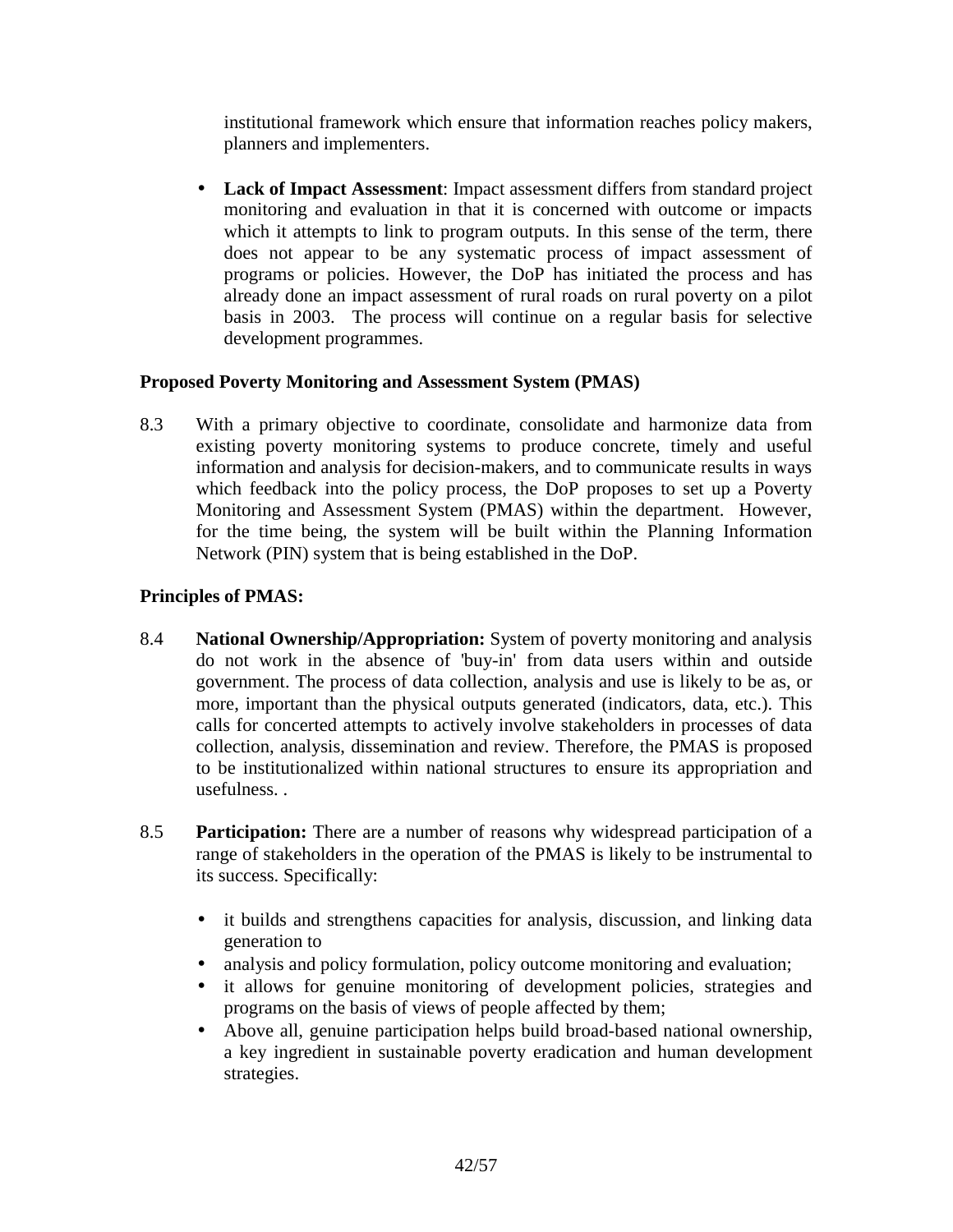- 8.6 **Harmonization/Consolidation:** As discussed, there is a significant amount of data on poverty in Bhutan as well as a wide range of policies and programs whose central objective is to reduce it. A core function of the unit will be to synthesis existing studies on poverty and store/consolidate the many types of data which bear on it. This provides the rationale for developing poverty-related databases linked to the Planning Information Network (PIN) system. Part of the work of the unit will consist of coordinating and harmonizing the many different systems of relevance to poverty monitoring in the country.
- 8.7 **Collaborative Engagement**: The PMAS will seek to form partnerships with persons and organizations engaged in poverty monitoring or other analytical work related to poverty. This pertains to governmental agencies, civil society organization and the international community. A major rationale of this policy framework document is to provide a mechanism to build partnerships with a view to improve coordination in poverty monitoring.

## 8.8 **The PMAS has five key components:**

- Component I Poverty, Vulnerability and Inequality (PVI) outcome monitoring;
- Component II Poverty Reduction Strategy (PRS) implementation monitoring;
- Component III Impact Assessment and Policy Analysis;
- Component IV Poverty Information Management;
- Component V Communication/Dissemination.

## **Component I – Poverty, Vulnerability and Inequality (PVI) Outcome Monitoring**

8.9 An important element of the Poverty Monitoring System is a comprehensive set of national poverty indicators. This component will comprise systems to track changes in poverty and well being at the outcome level. To this end, the DoP is in the process of finalizing a list of *PVI indicators* which is attached as *Table 12.*  This list of indicators, which was prepared in consultation with concerned sectors and Dzongkhags in national workshops, will be reviewed periodically and revise, if necessary, with change in situation and requirement. Further, the first *Bhutan Living Standards Survey (BLSS) 2003* has been recently completed which is an integrated household survey and complements the *Participatory Poverty Assessment (PPA)* conducted in 2000 on the population's perceptions of poverty and well-being and falls within component I.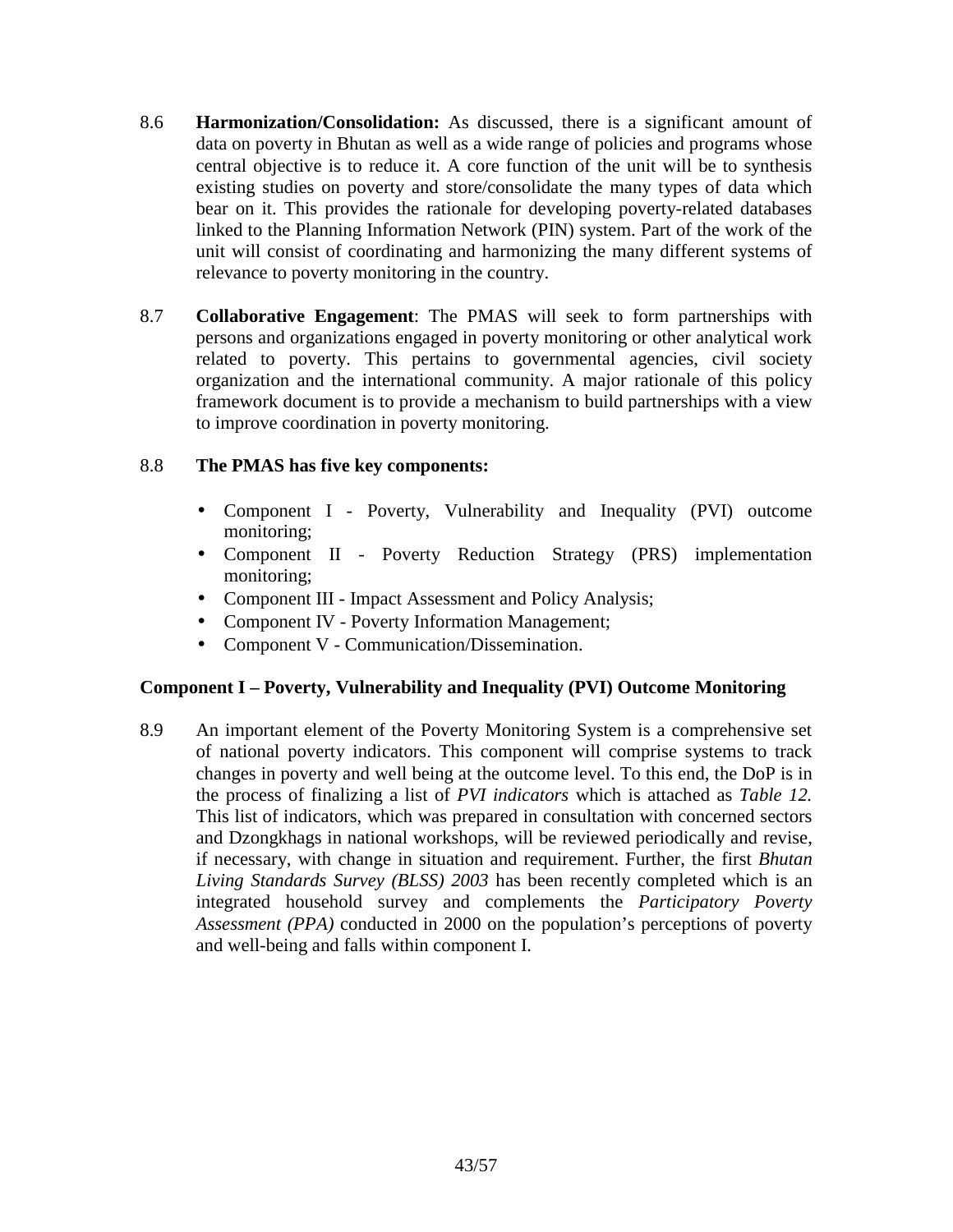| SI.<br>No.     | Indicator                                                                                                          | <b>Indicator</b><br><b>Sector</b> | Sub-sector              | <b>Responsibility for Disaggregation Frequency of</b><br>data entry (If not<br>specified, Poverty<br><b>Focal Person of</b><br>DoP) |              | data collection |
|----------------|--------------------------------------------------------------------------------------------------------------------|-----------------------------------|-------------------------|-------------------------------------------------------------------------------------------------------------------------------------|--------------|-----------------|
|                | <b>Economic Indicators</b>                                                                                         |                                   |                         |                                                                                                                                     |              |                 |
| $\mathbf{1}$   | Population $(\%)$ with more than half a day<br>walk to the nearest road (all weather road)                         | Economic<br>Indicator             | Access                  | <b>DPO</b>                                                                                                                          | By Gewog     | Yearly          |
| 2              | Households (%) connected to electricity                                                                            | Economic<br>Indicator             | Access                  | <b>DSO</b>                                                                                                                          | By Gewog     | Yearly          |
| $\mathfrak{Z}$ | Percentage with access to credit from<br>BDFC ('small loans' - below NU 50.000 -<br><b>BDFC</b> definition)        | Economic<br>Indicator             | Asset<br>ownership      | $\mathbf{0}$                                                                                                                        | by Dzongkhag | Yearly          |
| $\overline{4}$ | Social Allocation Ratio (Spending on<br>Health and Education to overall<br>Government spending)                    | Economic<br>Indicator             | Development<br>Spending | $\mathbf{0}$                                                                                                                        | None         | Yearly          |
| 5 <sup>5</sup> | Social Priority Ratio (Spending on primary<br>education and primary health care to<br>overall Government spending) | Economic<br>Indicator             | Development<br>Spending | $\overline{0}$                                                                                                                      | None         | Yearly          |
| 6              | Households (%) with that ched roofs                                                                                | Economic<br>Indicator             | Housing                 | Planning Officer                                                                                                                    | By Gewog     | Yearly          |
|                | Real growth rate of GDP per capita                                                                                 | Economic<br>Indicator             | Income                  | $\overline{0}$                                                                                                                      | None         | Yearly          |

# **Table 12: Poverty Indicators**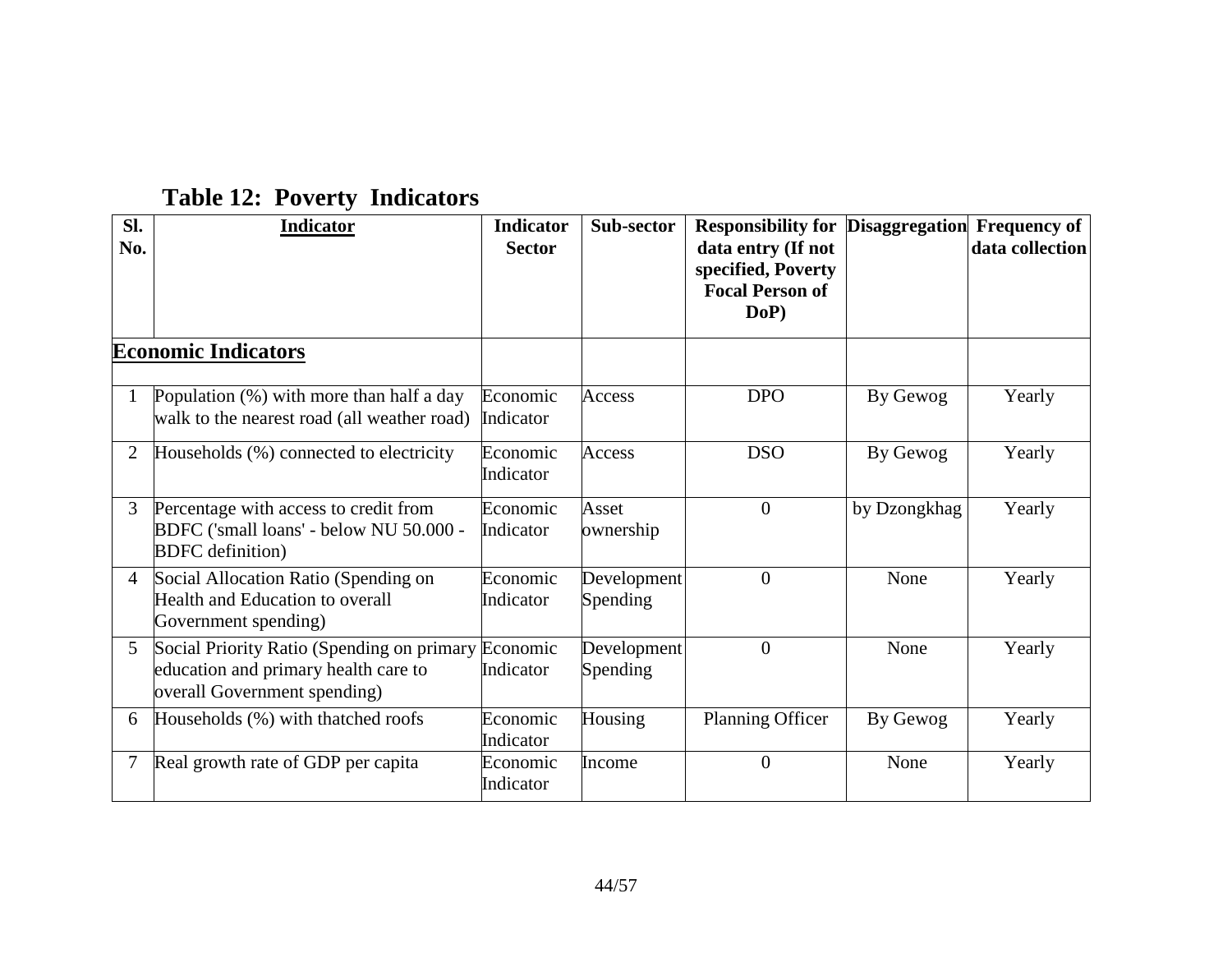|    | Real growth rate of primary sector                                                | Economic<br>Indicator | Income | 0                | None                       | Yearly    |
|----|-----------------------------------------------------------------------------------|-----------------------|--------|------------------|----------------------------|-----------|
| 9  | Population (%) below food-poverty line                                            | Economic<br>Indicator | Income | $\overline{0}$   | rural/urban                | 5-yearly? |
|    | 10 Poverty depth (food poverty line)                                              | Economic<br>Indicator | Income | $\overline{0}$   | rural/urban                | 5-yearly? |
|    | 11 Poverty Severity (food poverty)                                                | Economic<br>Indicator | Income | $\overline{0}$   | rural/urban                | 5-yearly? |
|    | 12 Population (%) below abosulute poverty<br>line                                 |                       | Income | $\overline{0}$   | rural/urban                | 5-yearly? |
| 13 | Poverty depth (absolute poverty line)                                             | Economic<br>Indicator | Income | $\overline{0}$   | rural/urban                | 5-yearly? |
|    | 14 Poverty Severity (absolute poverty line)                                       | Economic<br>Indicator | Income | $\overline{0}$   | rural/urban                | 5-yearly? |
| 15 | Population (%) below US \$1/day                                                   | Economic<br>Indicator | Income | $\overline{0}$   | rural/urban                | 5-yearly? |
|    | 16 Gini coefficient of income / consumption                                       | Economic<br>Indicator | Income | $\overline{0}$   | rural/urban                | 5-yearly? |
| 17 | Share of poorest quintile in national<br>income/consumption                       | Economic<br>Indicator | Income | $\overline{0}$   | rural/urban                | 5-yearly? |
| 18 | Percentage of women in wage employment Economic<br>in the non-agricultural sector | Indicator             | Income | $\overline{0}$   | none                       | 5-yearly? |
|    | 19 Unemployment rate                                                              | Economic<br>Indicator | Income | Planning Officer | rural/urban<br>male/female | Yearly    |
|    | 20 Dependency Ratio (under 15 and over 65<br>to 15-65 year old population)        | Economic<br>Indicator |        | $\overline{0}$   | By Gewog                   | Yearly    |
|    |                                                                                   |                       |        |                  |                            |           |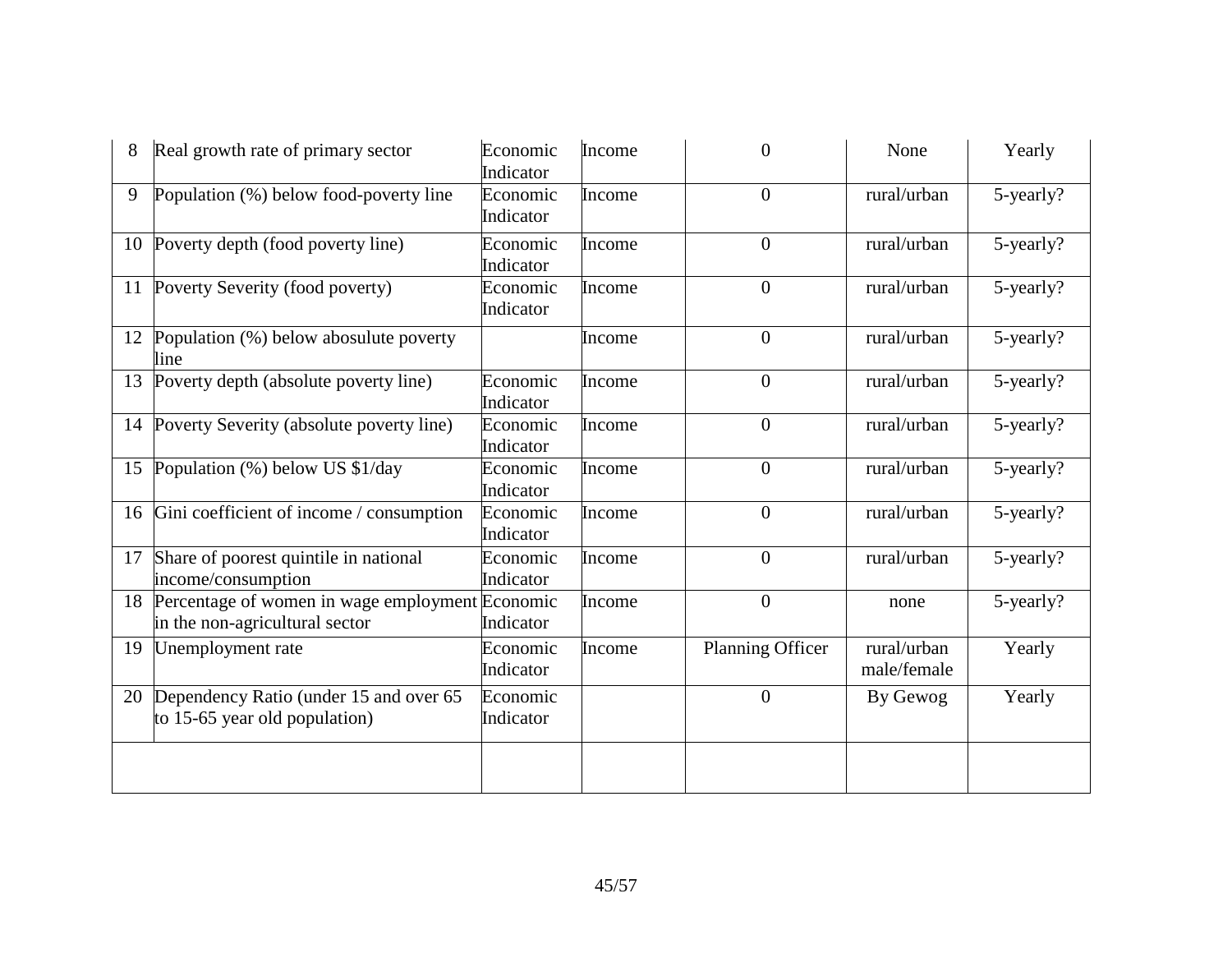|                | <b>Education Indicators</b>                               |           |                         |                                                               |                              |                      |
|----------------|-----------------------------------------------------------|-----------|-------------------------|---------------------------------------------------------------|------------------------------|----------------------|
|                | Illiteracy rate (above 15 years of age)                   | Education | Literacy                | $\overline{0}$                                                | male/female, by<br>Dzongkhag | every 5 years<br>(?) |
| $\overline{2}$ | Net (age-specific) enrolment rates in<br>primary levels   | Education | Enrolment               | Education                                                     | male/female, by<br>Dzongkhag | yearly               |
| 3              | Gross enrolment rates in primary levels                   | Education | Enrolment               | Education                                                     | male/female, by<br>Dzongkhag | yearly               |
| $\overline{4}$ | Dropout rates in primary schools (upto<br>class $6)$      | Education | Enrolment               | Education                                                     | male/female, by<br>Dzongkhag | yearly               |
| 5              | Pupil/classroom ratio                                     | Education | Quality of<br>education | Education                                                     | by Dzongkhag                 | yearly               |
| 6              | ratio of pupil/teacher                                    | Education | Quality of<br>education | Education                                                     | by Dzongkhag                 | yearly               |
| 7              | % of schools with adequate water supply                   | Education | Quality of<br>education | Education                                                     | By schools                   | yearly               |
| 8              | Number of usable toilets per 50 students                  | Education | Quality of<br>education | <b>Public Health</b><br><b>Engineering Division</b><br>(PHED) | By schools                   | yearly               |
| 9              | Completion rates in primary levels                        | Education | Enrolment               | Education                                                     | Male/female                  | yearly               |
| 10             | Repetition rates in primary levels                        | Education | Enrolment               | Education                                                     | Male/Female                  | yearly               |
| 11             | Proportion of secondary schools without<br>usable toilets | Education | Quality of<br>education | Education                                                     | By Gewog                     | yearly               |
|                |                                                           |           |                         |                                                               |                              |                      |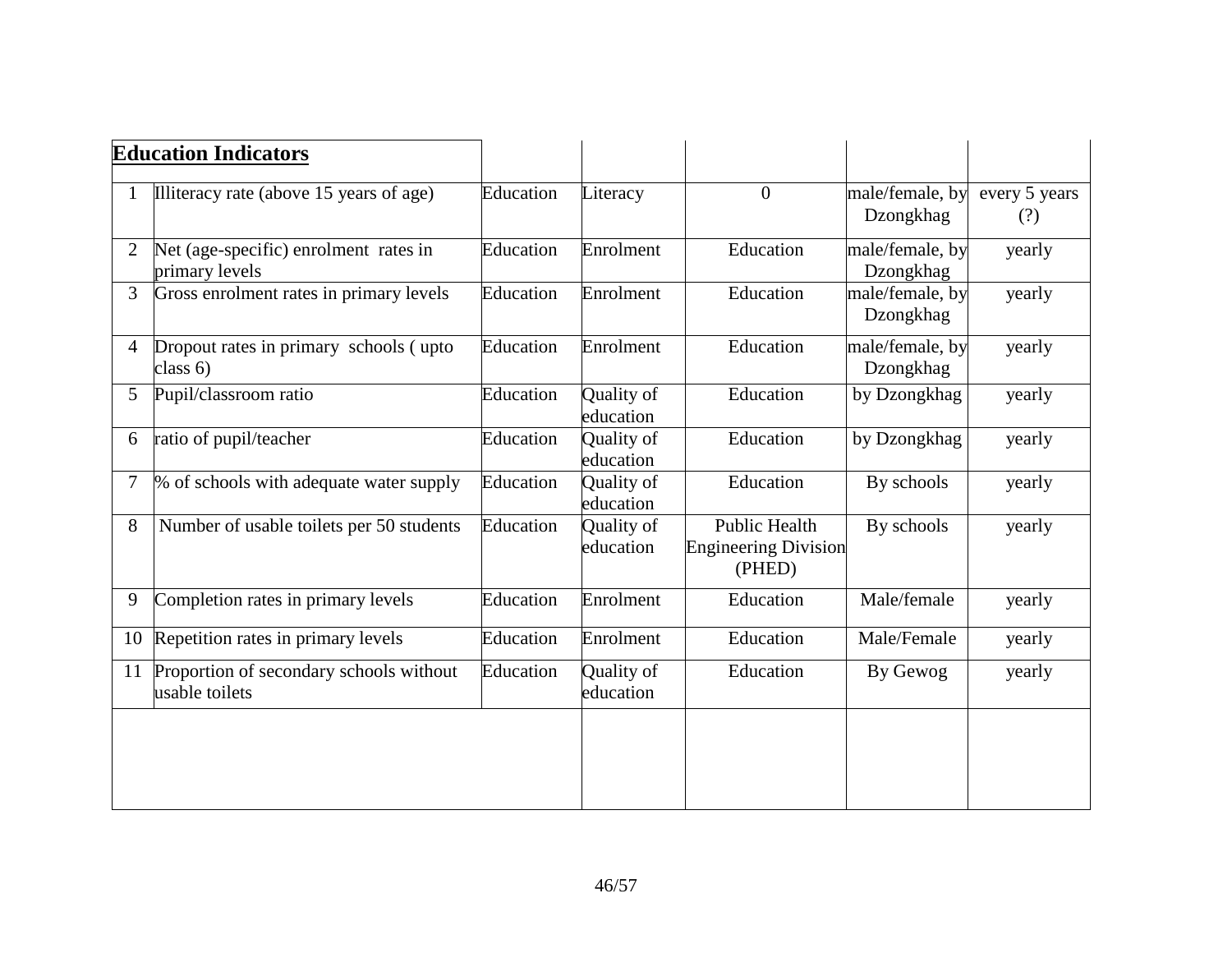|                | <b>Health, Nutrition, Sanitation</b>                                                       |                                     |                      |                |              |                                      |
|----------------|--------------------------------------------------------------------------------------------|-------------------------------------|----------------------|----------------|--------------|--------------------------------------|
|                |                                                                                            |                                     |                      |                |              |                                      |
|                | Births (%) not attended by skilled health<br>personnel                                     | Health,<br>Nutrition,<br>Sanitation | <b>Births</b>        | $\overline{0}$ |              | by Dzongkhag every five years<br>(?) |
| $\overline{2}$ | Proportion of pregnant women with an Hb Health,<br>less than $11.5$                        | Nutrition,<br>Sanitation            | <b>Births</b>        | Health         | By Gewog     | annually                             |
| 3              | One-year olds (%) fully immunized<br>against target diseases                               | Health,<br>Nutrition,<br>Sanitation | Child health         | Health         | By Gewog     | annually                             |
| $\overline{4}$ | Contraceptive Prevalence Rate (Modern)                                                     | Health,<br>Nutrition,<br>Sanitation | Fertility            | $\overline{0}$ | none         | every five years<br>(?)              |
| 5              | <b>Total Fertility Rate</b>                                                                | Health,<br>Nutrition,<br>Sanitation | Fertility            | $\overline{0}$ | none         | every five years<br>(?)              |
| 6              | % of population that is more than 3 hours<br>walking distance from Basic Health<br>Centers | Health,<br>Nutrition,<br>Sanitation | Health<br>facilities | Health         | by Dzongkhag | annually                             |
| 7              | Hospital beds per 1000 patients/population Health,                                         | Nutrition,<br>Sanitation            | Health<br>facilities | Health         | by Dzongkhag | annually                             |
| 8              | Number of doctors per 1000 population                                                      | Health,<br>Nutrition,<br>Sanitation | Health<br>facilities | Health         | by Dzongkhag | annually                             |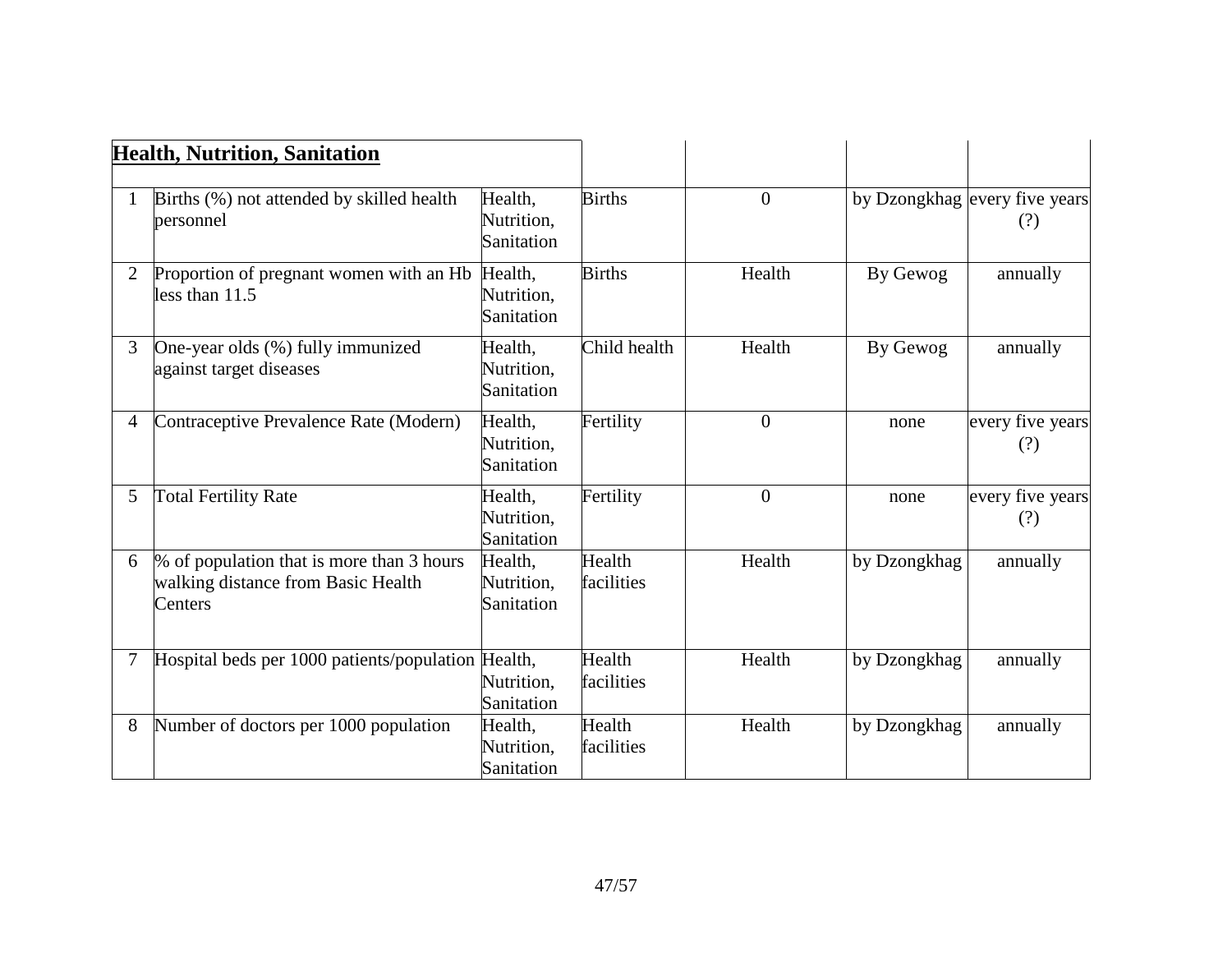|    | Number of village health workers (formal Health,<br>staff) per 1000 population          | Nutrition,<br>Sanitation            | Health<br>facilities | Health         | by Gewog | annually                             |
|----|-----------------------------------------------------------------------------------------|-------------------------------------|----------------------|----------------|----------|--------------------------------------|
|    | 10 Population (%) without access to essential<br>drugs (as defined in the Health Survey | Health,<br>Nutrition,<br>Sanitation | Health<br>facilities | $\overline{0}$ |          | by Dzongkhag every five years<br>(?) |
|    | 11 Life expectancy at birth                                                             | Health,<br>Nutrition,<br>Sanitation | Life<br>expectancy   | $\overline{0}$ |          | by Dzongkhag every five years<br>(?) |
| 12 | <b>Infant Mortality rates</b>                                                           | Health,<br>Nutrition,<br>Sanitation | Life<br>expectancy   | $\overline{0}$ |          | by Dzongkhag every five years<br>(?) |
| 13 | Under- 5 Mortality rates                                                                | Health,<br>Nutrition,<br>Sanitation | Life<br>expectancy   | $\theta$       |          | by Dzongkhag every five years<br>(?) |
| 14 | <b>Maternal Mortality rates</b>                                                         | Health,<br>Nutrition,<br>Sanitation | Life<br>expectancy   | $\overline{0}$ |          | by Dzongkhag every five years<br>(?) |
| 15 | Malnutrition (under 5 underweight)<br>children)                                         | Health,<br>Nutrition,<br>Sanitation | Nutrition            | $\theta$       |          | by Dzongkhag every five years<br>(?) |
|    | 16 % of population without access to latrine                                            | Health,<br>Nutrition,<br>Sanitation | Sanitation           | $\mathbf{0}$   |          | by Dzongkhag every five years<br>(?) |
|    | 17 Access to safe drinking water (as defined<br>in health survey)                       | Health,<br>Nutrition,<br>Sanitation | Water                | $\theta$       |          | by Dzongkhag every five years<br>(?) |
|    | 18 Incidence of diarrhea in under-5 population Health,                                  | Nutrition,<br>Sanitation            | Water                | Health         | by Gewog | annually                             |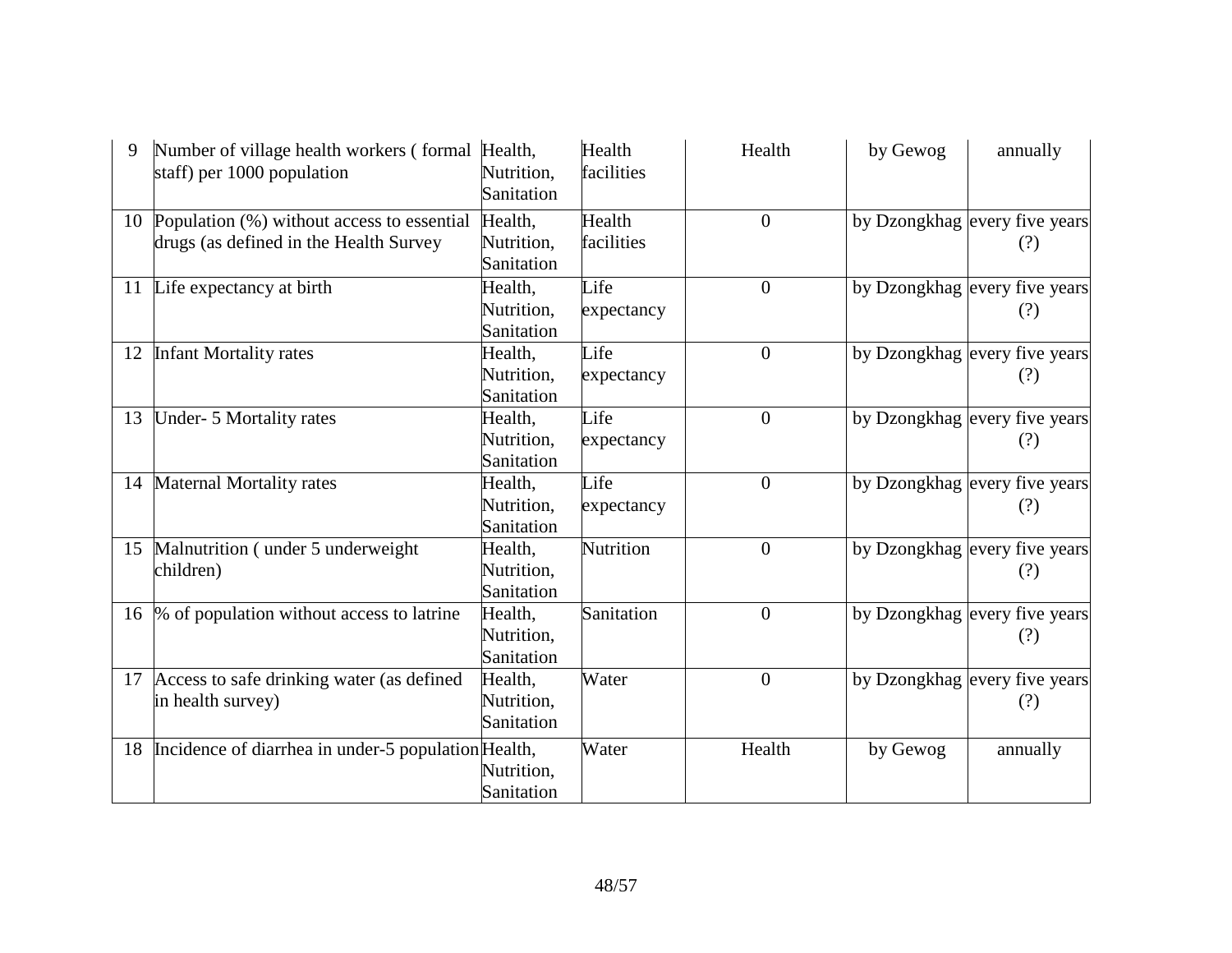|                | <b>Agriculture and animal husbandry</b>                                                                                    |             |                    |             |          |                            |
|----------------|----------------------------------------------------------------------------------------------------------------------------|-------------|--------------------|-------------|----------|----------------------------|
|                | % of farming households without any kind Agriculture<br>of farming machinery (not including hybrid<br>seeds or fertilizer) |             | Access             | Agriculture | by Gewog | 5 years (with<br>Census)   |
| $\overline{2}$ | % of landless rural households (any land)                                                                                  | Agriculture | Asset<br>ownership | Agriculture | by Gewog | 5 years (with<br>Census)   |
| 3              | % of households w/o any arable land                                                                                        | Agriculture | Asset<br>ownership | Agriculture | by Gewog | 5 years (with<br>Census)   |
| $\overline{4}$ | % of households w/o any irrigated land                                                                                     | Agriculture | Asset<br>ownership | Agriculture | by Gewog | 5 years (with<br>Census)   |
| 5 <sup>5</sup> | Households (%) with landholding less than Agriculture<br>1.5 hectares of arable land                                       |             | Asset<br>ownership | Agriculture | by Gewog | 5 years (with<br>Census)   |
| 6              | Households (%) with landholding less than Agriculture<br><b>5 hectares</b> of arable land                                  |             | Asset<br>ownership | Agriculture | by Gewog | 5 years (with<br>Census)   |
| $\tau$         | Gini coefficient of landholdings (utilised<br>land only!)                                                                  | Agriculture | Asset<br>ownership | Agriculture | by Gewog | 3-5 years (with<br>Census) |
| 8              | Gini coefficiant of Cow holdings (inludes<br>only those households who own cows)                                           | Agriculture | Asset<br>ownership | Agriculture | by Gewog | 3-5 years (with<br>Census) |
| 9              | % of lifestock owning households w/o<br>mules                                                                              | Agriculture | Asset<br>ownership | Agriculture | by Gewog | 3-5 years (with<br>Census) |
|                | 10 % of lifestoch owning households $w/o$<br>Jatsum cattle (Mithun)                                                        | Agriculture | Asset<br>ownership | Agriculture | by Gewog | 3-5 years (with<br>Census) |
| 11             | Growth rate of cash crop area                                                                                              | Agriculture | Production         | Agriculture | by Gewog | 3-5 years (with<br>Census) |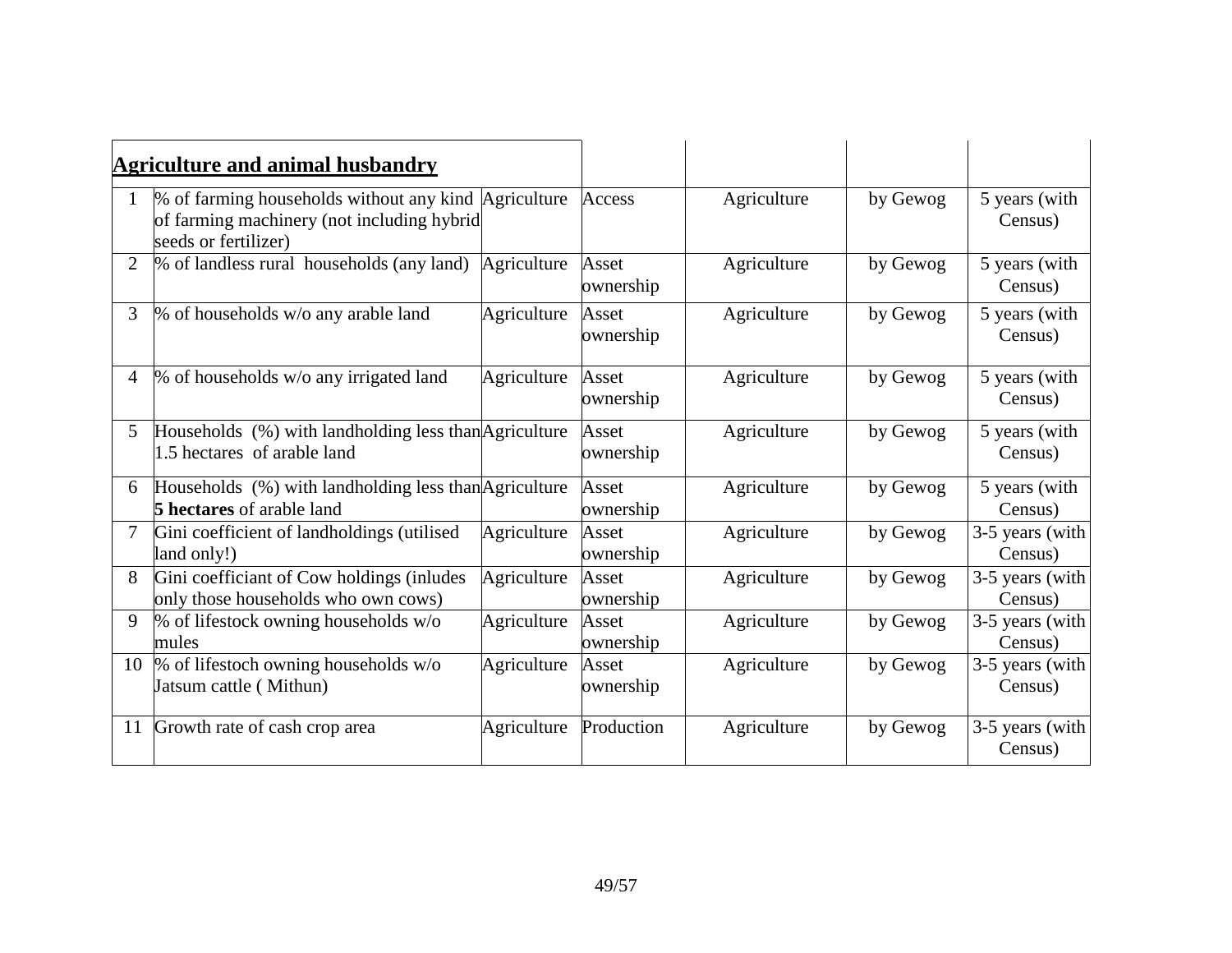| 12             | Growth rate of rice production                                                               | Agriculture Production |                    | Agriculture      | by Gewog                     | 3-5 years (with<br>Census) |
|----------------|----------------------------------------------------------------------------------------------|------------------------|--------------------|------------------|------------------------------|----------------------------|
| 13             | Growth rate of maize production                                                              | Agriculture            | Production         | Agriculture      | by Gewog                     | 3-5 years (with<br>Census) |
|                | 14 Rate of inflation of food items (refer to the Agriculture<br>food part of the CPI basket) |                        | Prices /<br>Values | <b>CPI</b>       | by Dzongkhag                 | quarterly                  |
| 15             | % of major crops lost through post harves<br>damage                                          | Agriculture            | Production         | Agriculture      | by Gewog                     | 3-5 years (with<br>Census) |
| <b>Gender</b>  |                                                                                              |                        |                    |                  |                              |                            |
| 1              | Girls for 100 boys in primary levels.                                                        | Gender                 |                    | Education        | By Gewog                     | yearly                     |
| $\overline{2}$ | Girls for 100 boys in secondary levels.                                                      | Gender                 |                    | Education        | by Dzongkhag                 | yearly                     |
| 3              | % of women in GYT                                                                            | Gender                 |                    | $\boldsymbol{0}$ | By Gewog                     | yearly                     |
| $\overline{4}$ | % of women in DYT                                                                            | Gender                 |                    | $\boldsymbol{0}$ | By Dzongkhag                 | yearly                     |
| 5              | % of women in National Assembly                                                              | Gender                 |                    | $\overline{0}$   | none (overall<br>percentage) | yearly                     |
| 6              | % of women in public service                                                                 | Gender                 |                    | $\overline{0}$   | none (overall<br>percentage) | yearly                     |
| <b>ICT</b>     |                                                                                              |                        |                    |                  |                              |                            |
|                | % of population not having radio/ TV                                                         | <b>ICT</b>             |                    | $\boldsymbol{0}$ | by Dzongkhag                 | every 5 years<br>(?)       |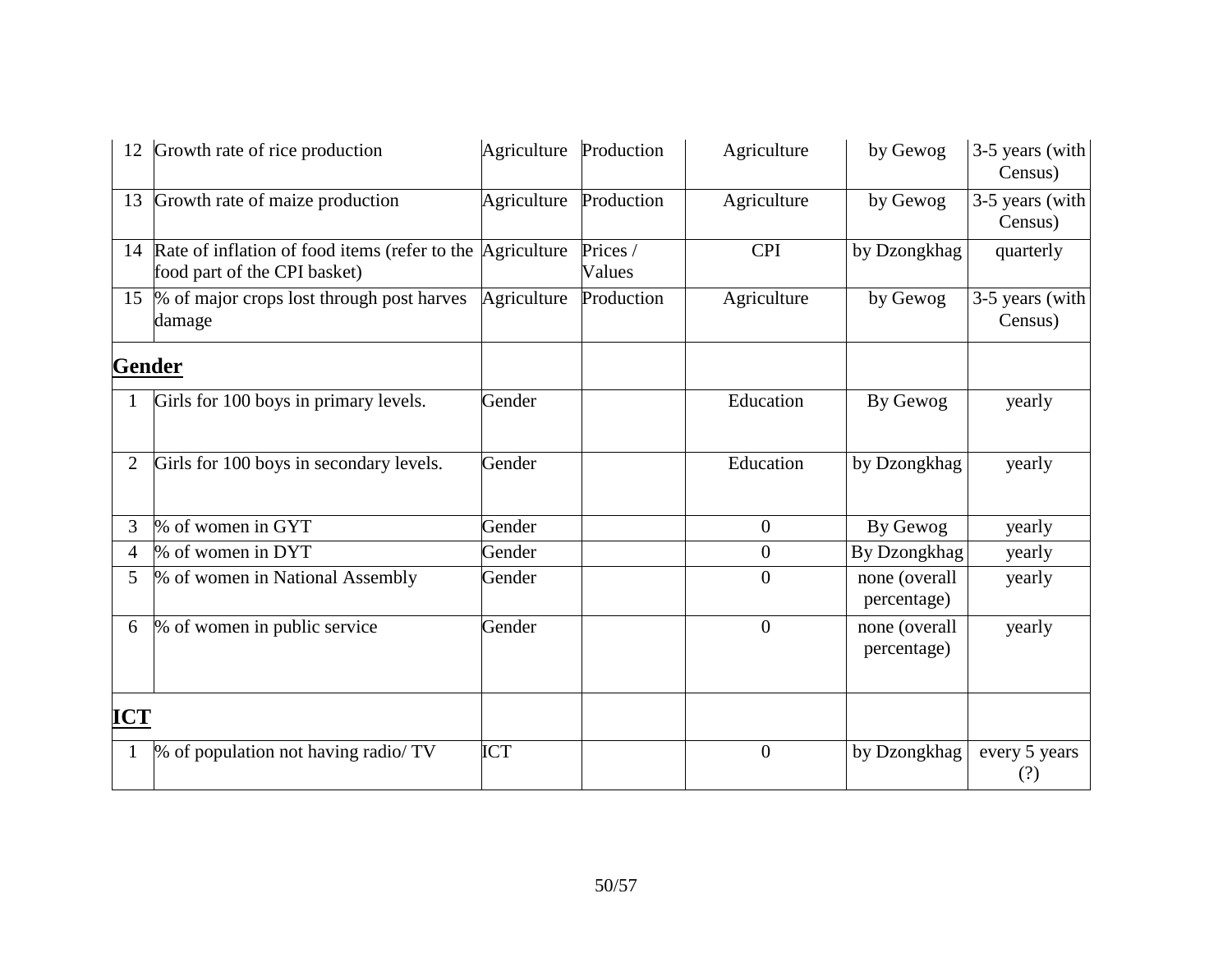| 2              | % of population not having telephone                | ICT                            |                   | $\boldsymbol{0}$ | by Dzongkhag | yearly   |
|----------------|-----------------------------------------------------|--------------------------------|-------------------|------------------|--------------|----------|
| 3              | Readership coverage of Kuensel                      | <b>ICT</b>                     |                   | $\overline{0}$   | by Dzongkhag | yearly   |
|                | <b>Environment</b>                                  |                                |                   |                  |              |          |
|                | % of land under forest coverage                     | Environment                    |                   | Agriculture      | By Gewog     | annually |
| $\overline{2}$ | No. of vehicles                                     | Environment                    |                   | <b>DSO</b>       | by Dzongkhag | annually |
| 3              | Budget share allocated to RNR                       | Environment                    |                   | $\overline{0}$   | none         | annually |
| 4              | % of area under environmental protection            | Environment                    |                   | $\overline{0}$   | by Dzongkhag | annually |
| 5 <sup>5</sup> | Carbon emissions                                    | Environment                    |                   | $\overline{0}$   | none         | annually |
|                | <b>Non-material Dimensions</b>                      |                                |                   |                  |              |          |
|                | Crime rate (robbery, rape, forgery, etc.)           | Non-<br>material<br>dimensions | Security          | $\boldsymbol{0}$ | none         | annually |
| 2              | Number of institutions for social<br>rehabilitation | Non-<br>material<br>dimensions | Social<br>matters | $\overline{0}$   | none         | annually |
| 3              | Rate of divorce                                     | Non-<br>material<br>dimensions | Social<br>matters | <b>DSO</b>       | by Dzongkhag | annually |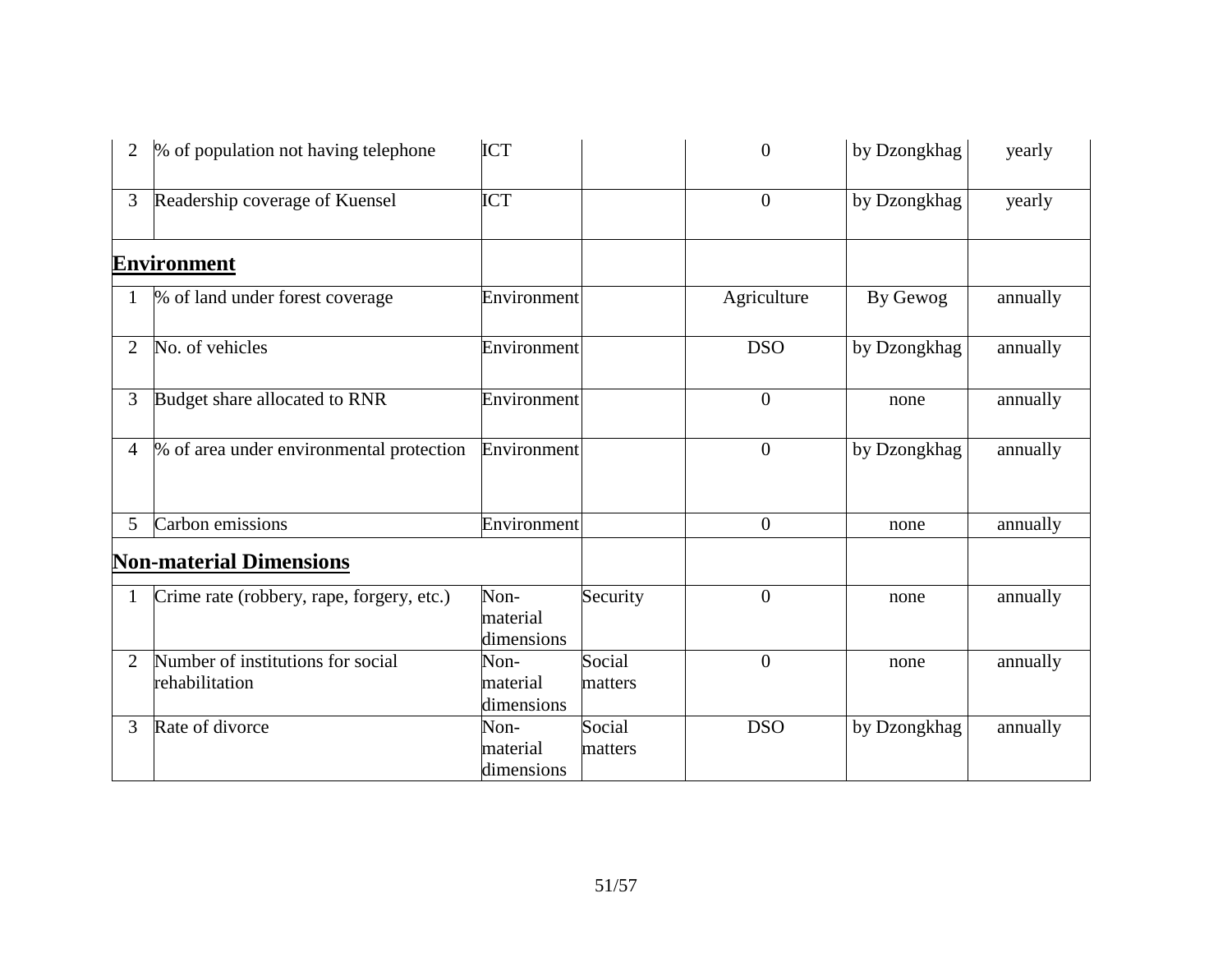| 4 | Number of people moving into the Gewog Non- | material<br>dimensions         | Social<br>matters | <b>DSO</b> | by Gewog | annually |
|---|---------------------------------------------|--------------------------------|-------------------|------------|----------|----------|
|   | Number of tourists per annum                | Non-<br>material<br>dimensions | Social<br>matters |            | National | annually |
| 6 | Number of people moving out of the<br>Gewog | Non-<br>material<br>dimensions | Social<br>matters | <b>DSO</b> | by Gewog | annually |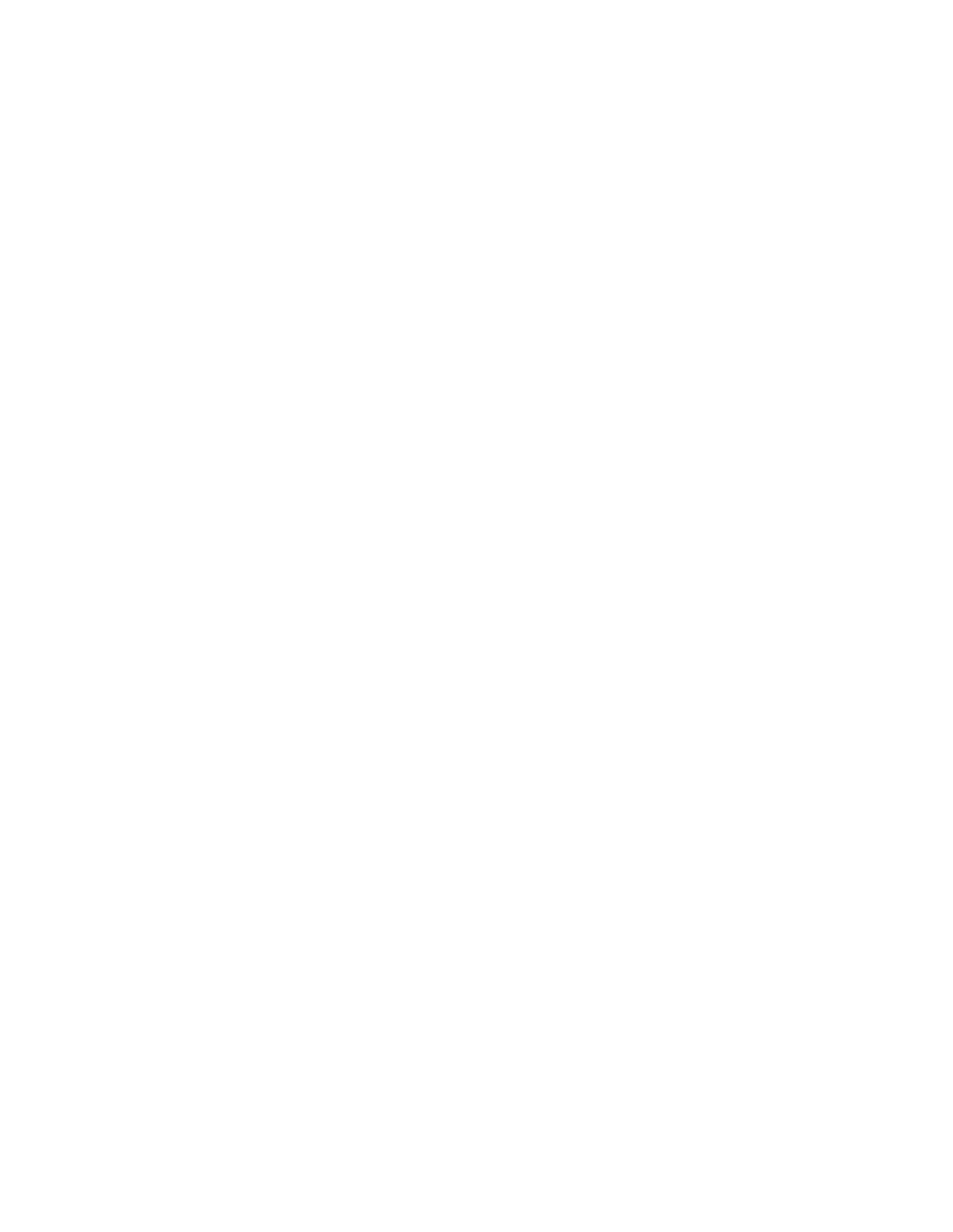#### **Component II - Poverty Reduction Strategy (PRS) Implementation Monitoring**

8.10 The PRS Implementation Monitoring system will track inputs and outputs of poverty reduction programs and thus draw heavily on routine administrative monitoring data. To facilitate this, efforts will be made to harmonize the existing monitoring and evaluation systems including those already developed in other line ministries.

#### **Component III – Poverty Impact Assessment & Policy Analysis**

8.11 Impact assessments establish a link between the outcomes/impacts analyzed in the PVI Monitoring System and the programs in the PRS Implementation Monitoring System. As a beginning of the process, a pilot Policy Impact Analysis of rural roads on rural poverty by the Department of Planning, using qualitative rapid assessment methods, has already been conducted in 2003.

#### **Component IV - Poverty Management Information System**

8.12 This component consists of the IT-backbone of the Poverty Monitoring System, which will be, used a tool for PMAS. The system will be built within the overall system of PIN system which is tailor-made to meet the specific needs of key decision-makers at central and local levels in Bhutan

#### **Component V - Communication/Advocacy**

8.13 The proposed communication/advocacy function of the PMS entails the dissemination of poverty-related information through some means of advocacy like National Poverty Profile Report, workshops, seminars, etc.

## **Looking ahead**

- 8.14 The strengthening of the poverty monitoring and assessment system is a longterm process but is central to the effective implementation of poverty reducing programs.
- 8.15 The improvements of statistical capacity in the years ahead will provide a sound underpinning for future PRSP activities.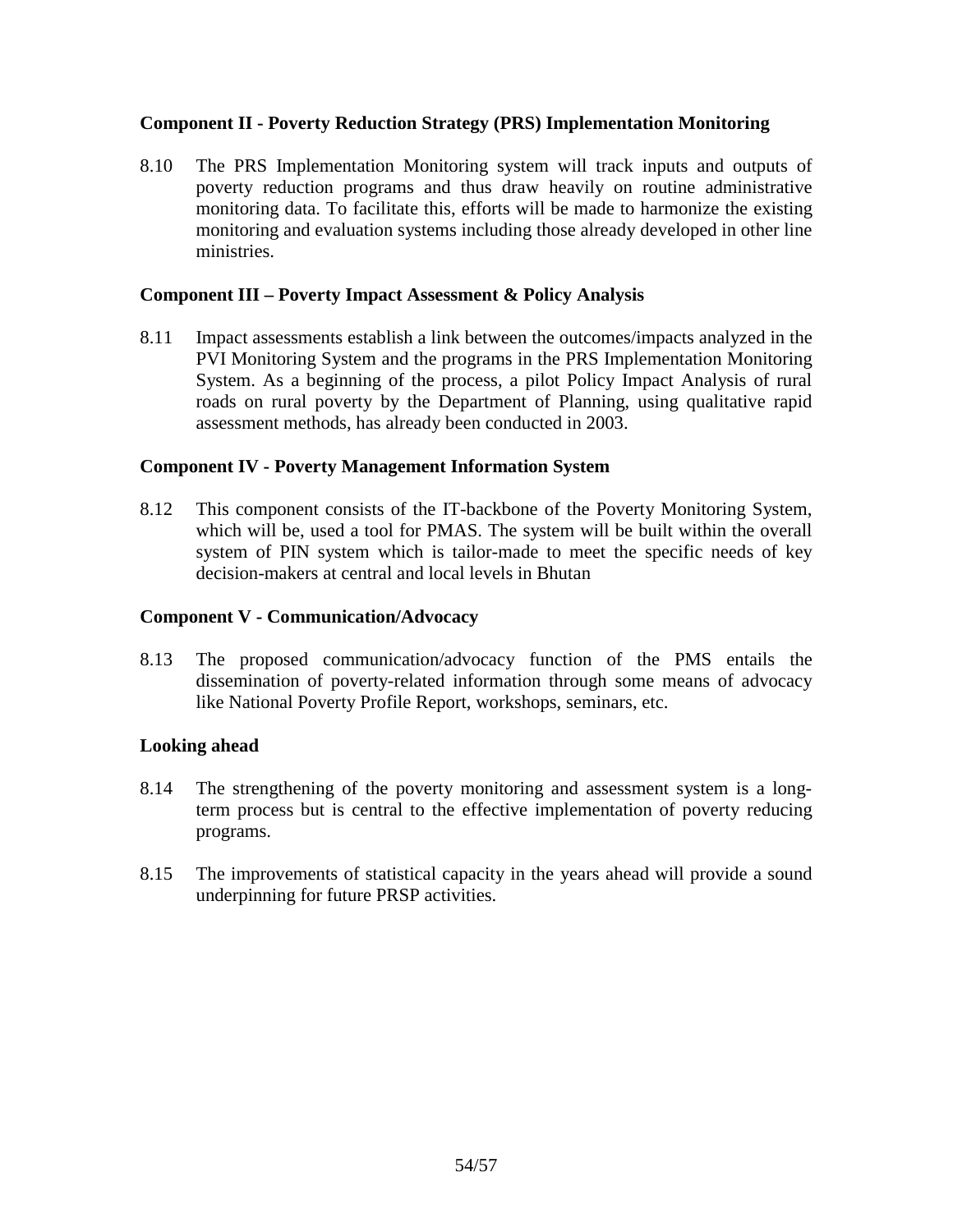# **9. Consultative Process**

## **Ninth Plan**

- 9.1 The preparation for the Ninth Plan started with a brainstorming session in August 2000 with participants from the sectoral ministries, *Dzongkhag*, Planning Commission and the Core Group.
- 9.2 This was followed by visits to the *Dzongkhag* by officials from the then Planning Commission Secretariat and the Core Group to discuss and explain the main elements of the Ninth Plan.
- 9.3 Based on the feedback from the mid-term review of the Eighth Plan, the brainstorming session and the visits to the *Dzongkhag,* the then Planning Commission Secretariat issued the guidelines for the preparation of the Ninth Plan in early 2001. These guidelines provided the broad national policy aims and objectives and set the general direction for the Ninth Plan based on which the sectors, *Dzongkhags* and the *Gewogs* formulated their plans. It provided clear definition and guidance on what constitutes a central plan, *Dzongkhag* plan and *Gewog* plans.
- 9.4 The *Dzongkhag* and *Gewog* plans were prepared after detailed discussion in the DYTs and GYTs. The DYT/GYT comprises of elected representatives of people from the *Gewogs*, National Assembly members representing the *Dzongkhag* and a member from each municipality in that *Dzongkhag*. The priorities and the needs are decided by DYT and GYT for *Dzongkhag* and *Gewogs* plans, respectively. The central agencies and the sectoral representatives in the *Dzongkhag*s provided technical support and guidance to the DYT/GYT while formulating their plans.
- 9.5 The draft plans from the sectoral agencies, *Dzongkhags* and *Gewogs* were forwarded to the Planning Commission for review in terms of resource availability, the national aims and objectives, and the implementing capacity. While the *Gewog* plans were kept unchanged, the sectoral and *Dzongkhag* plans were sent back to the respective *Dzongkhag*s and sectors for reprioritization and adjustments. The reprioritization exercise involved a series of consultations between the *Dzongkhags* and the DYT/people, the sectoral ministries, and the Planning Commission.
- 9.6 The final plans were endorsed by the Cabinet and approved by the National Assembly.